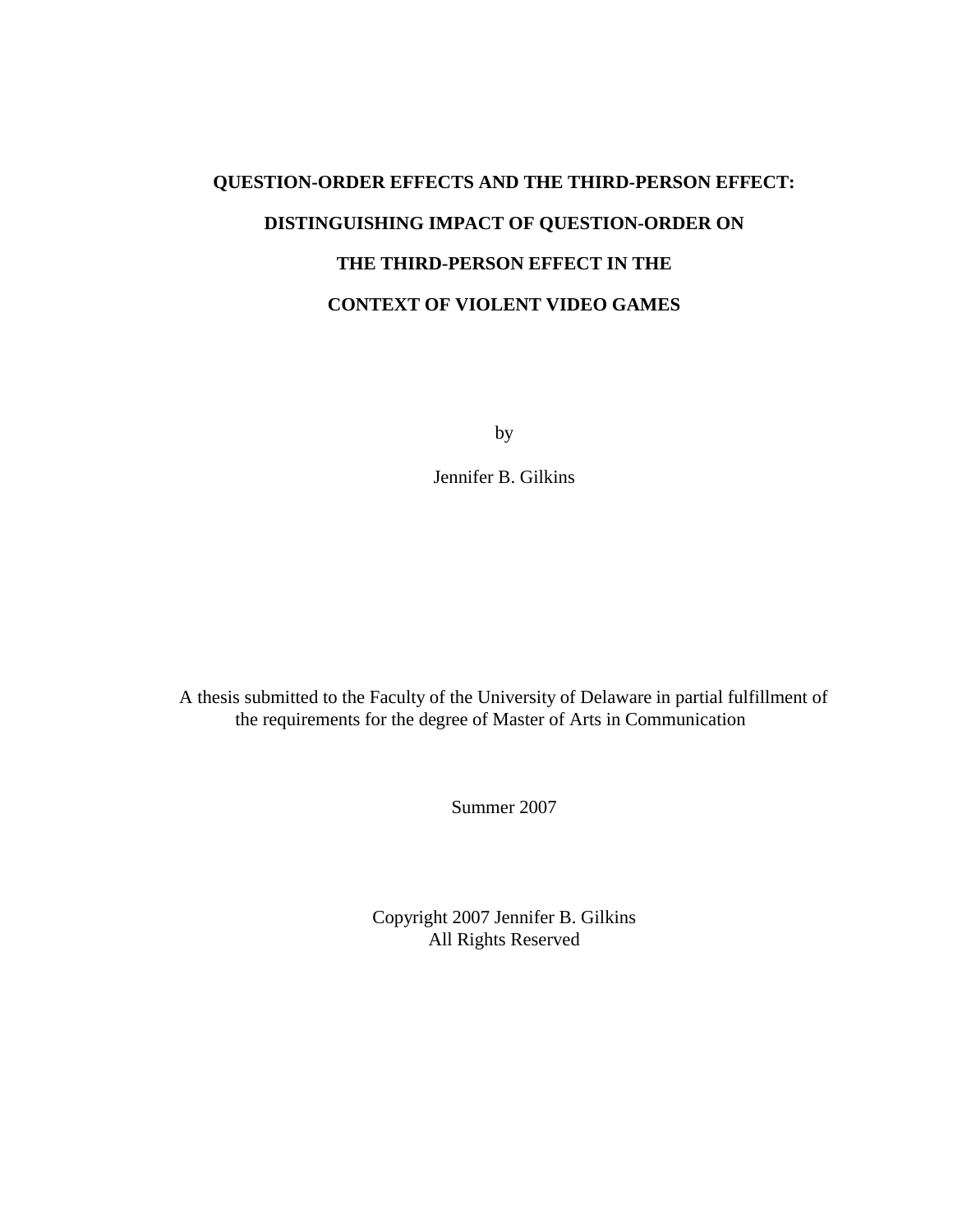# **QUESTION-ORDER EFFECTS AND THE THIRD-PERSON EFFECT: DISTINGUISHING IMPACT OF QUESTION-ORDER ON THE THIRD-PERSON EFFECT IN THE**

# **CONTEXT OF VIOLENT VIDEO GAMES**

by

Jennifer B. Gilkins

Approved:

Elizabeth Perse, Ph.D. Professor in charge of thesis on behalf of the Advisory Committee

Approved:

Elizabeth Perse, Ph.D. Chair of the Department of Communication

Approved:

Tom Apple, Ph.D. Dean of the College of Arts and Sciences

Approved:

Carolyn A. Thoroughgood, Ph.D. Vice Provost for Research and Graduate Studies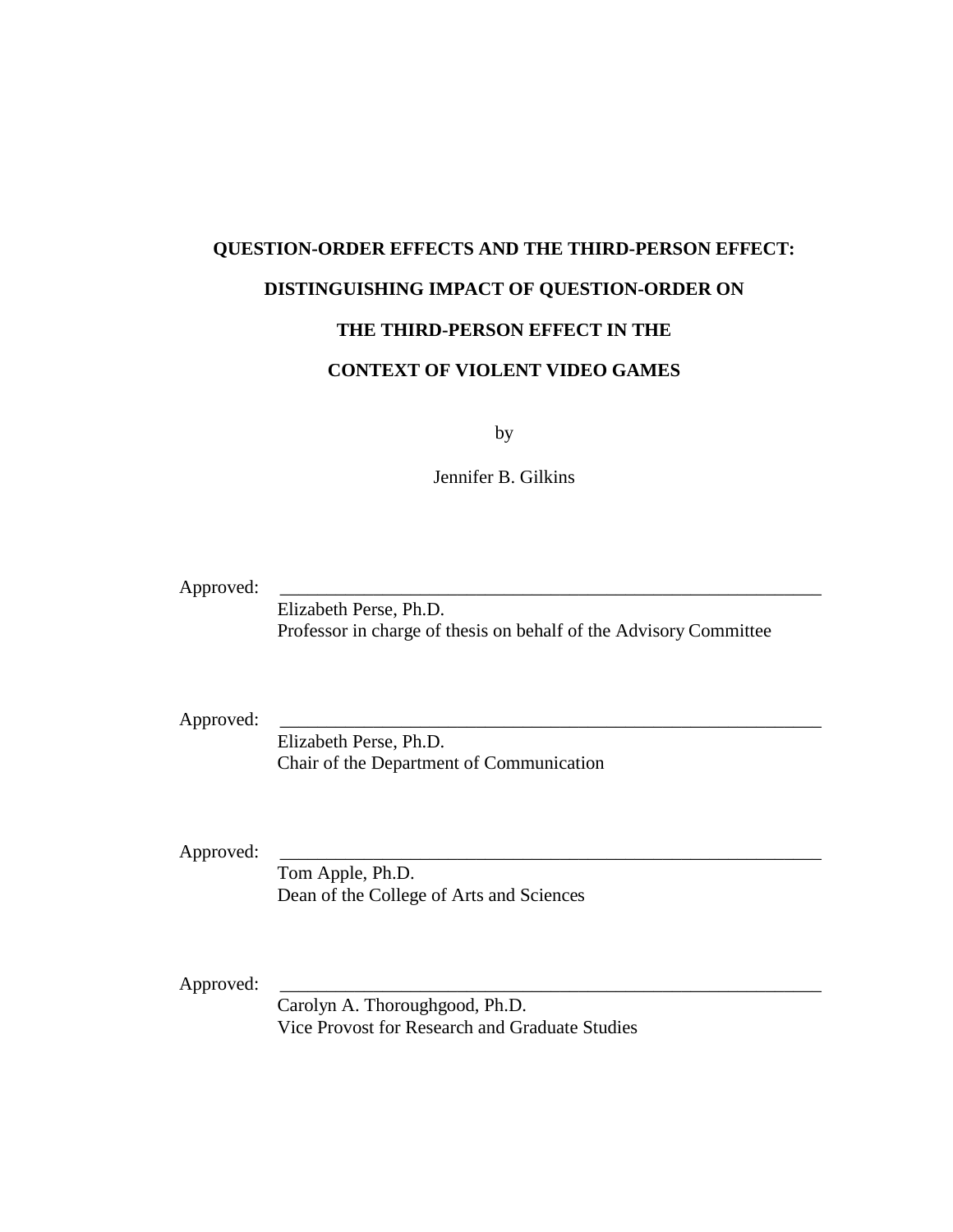# **TABLE OF CONTENTS**

| $\cdots$ |
|----------|

# Chapter

| 1 |  |
|---|--|
|   |  |
|   |  |
|   |  |
|   |  |
|   |  |
|   |  |
|   |  |
|   |  |
|   |  |
|   |  |
|   |  |
|   |  |
|   |  |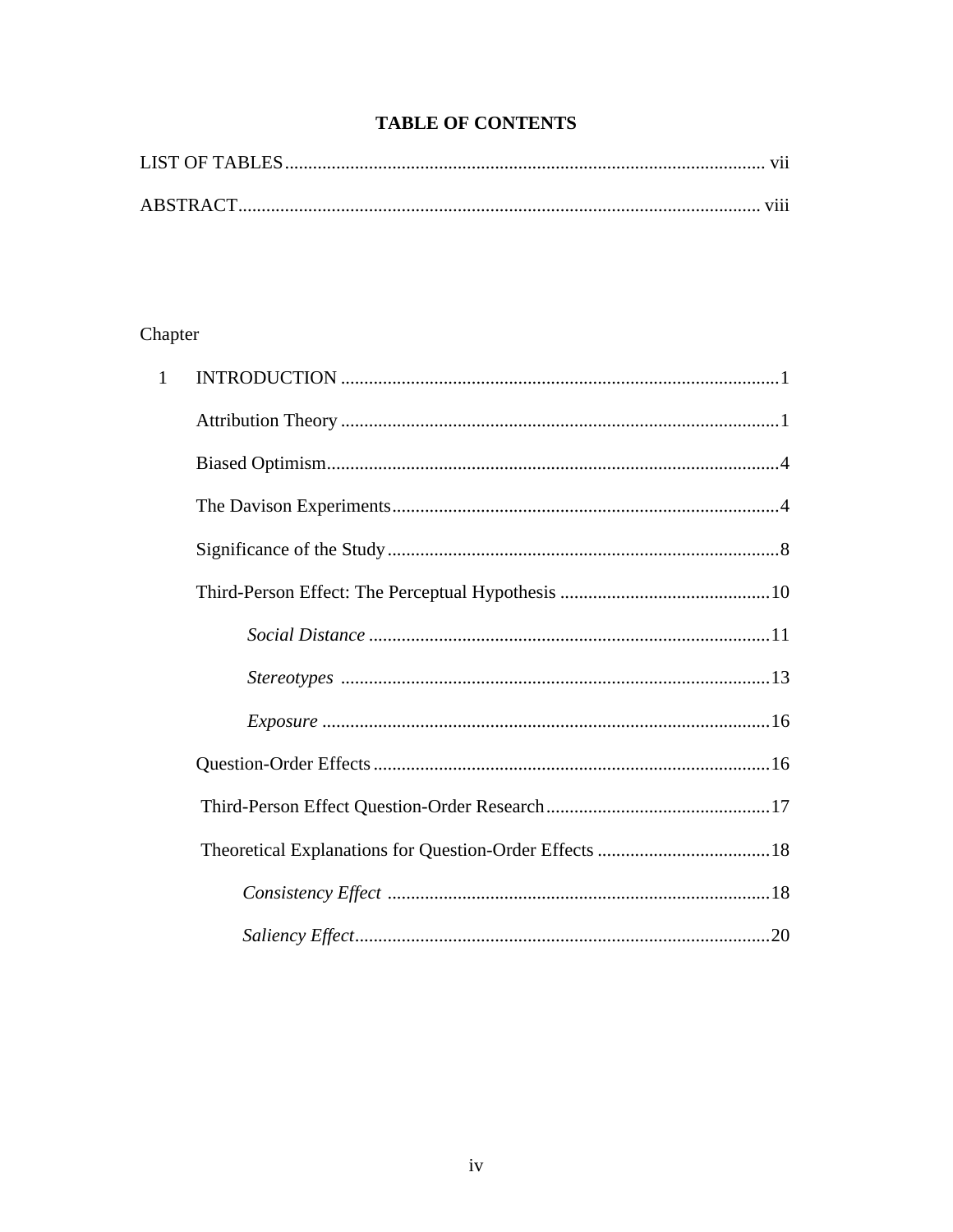$\overline{c}$ 

| $Age \dots 129$ |  |
|-----------------|--|
|                 |  |
|                 |  |
|                 |  |
|                 |  |
|                 |  |
|                 |  |
|                 |  |
|                 |  |
|                 |  |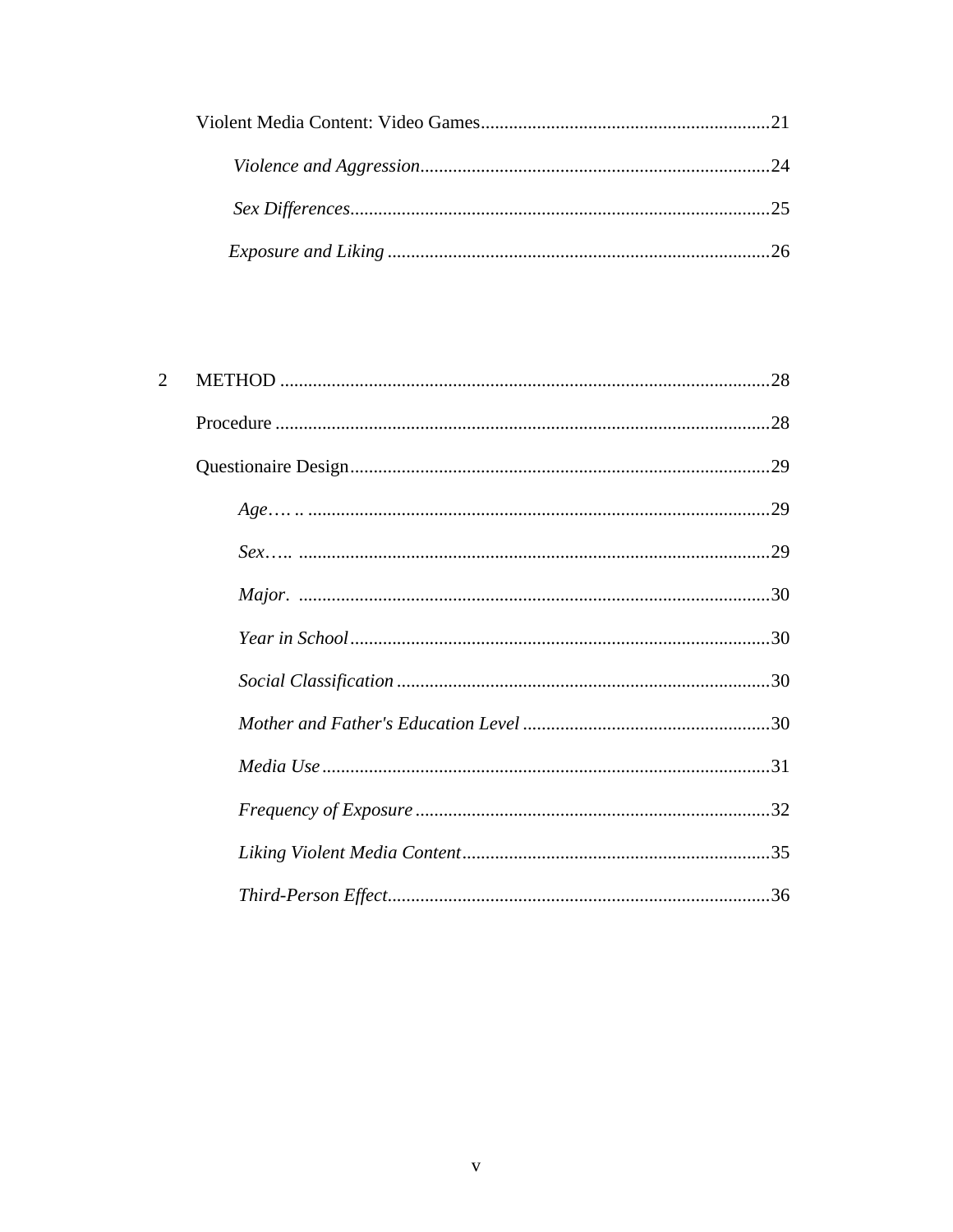| 3 |  |
|---|--|
|   |  |
|   |  |
|   |  |
|   |  |
|   |  |
|   |  |

| 4 |  |
|---|--|
|   |  |
|   |  |
|   |  |
|   |  |
|   |  |
|   |  |
|   |  |

|--|

|--|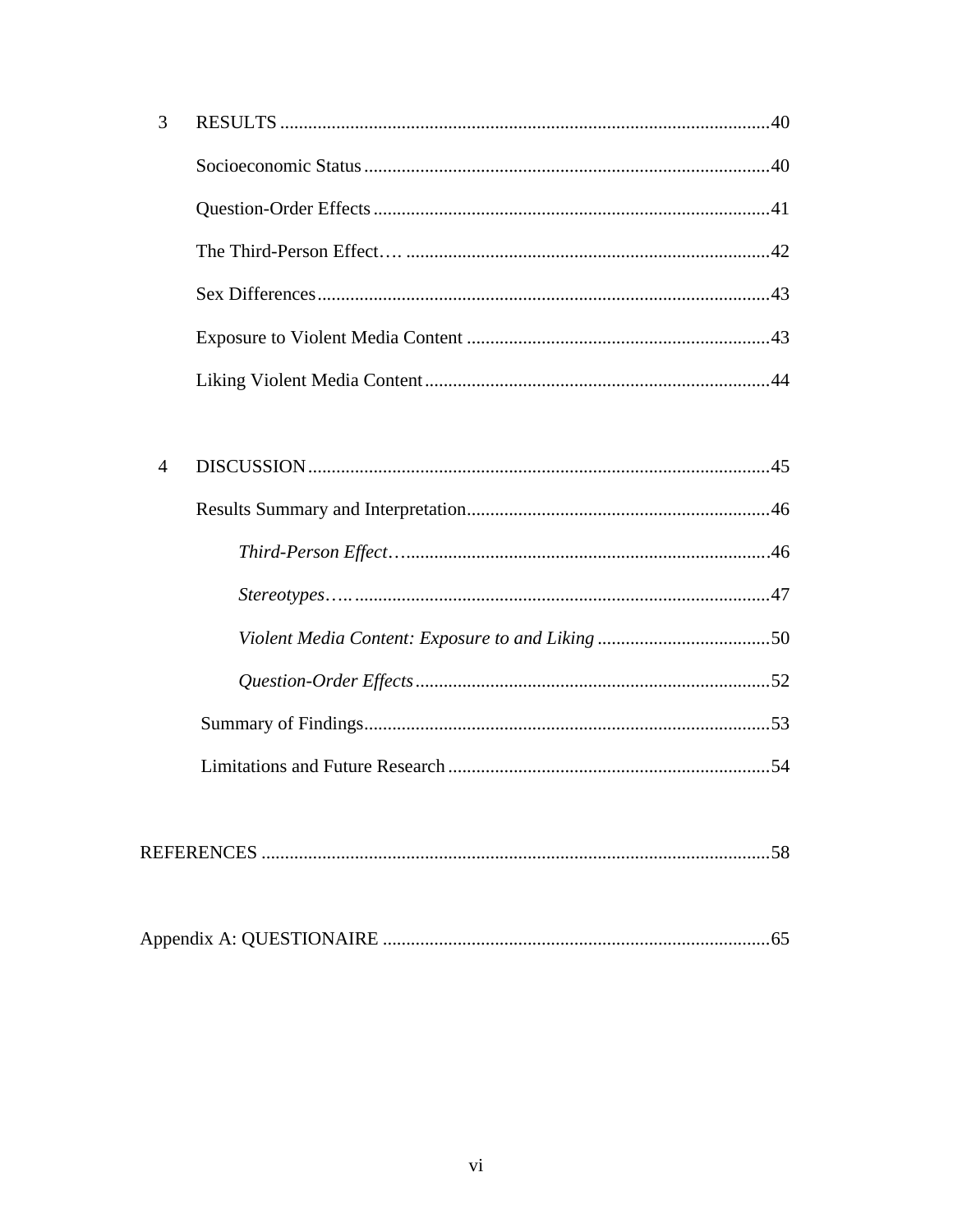# **LIST OF TABLES**

| $\mathbf{1}$   |                                                                                                                                          |
|----------------|------------------------------------------------------------------------------------------------------------------------------------------|
| 2              | Means and Standard Deviations for Exposure to Violent Media<br>.34                                                                       |
| 3              | Means and Standard Deviations for Liking Violent Media Content35                                                                         |
| $\overline{A}$ | Means and Standard Deviations for Perceived effects of Violent                                                                           |
| 5              | Means and Standard Deviations for Perceived Effects of Violent                                                                           |
| 6              | Means and Standard Deviations for overall Perceived Effects of<br>Violent media Content on low and High SES, Men and Women, Self,<br>.39 |
| 7              |                                                                                                                                          |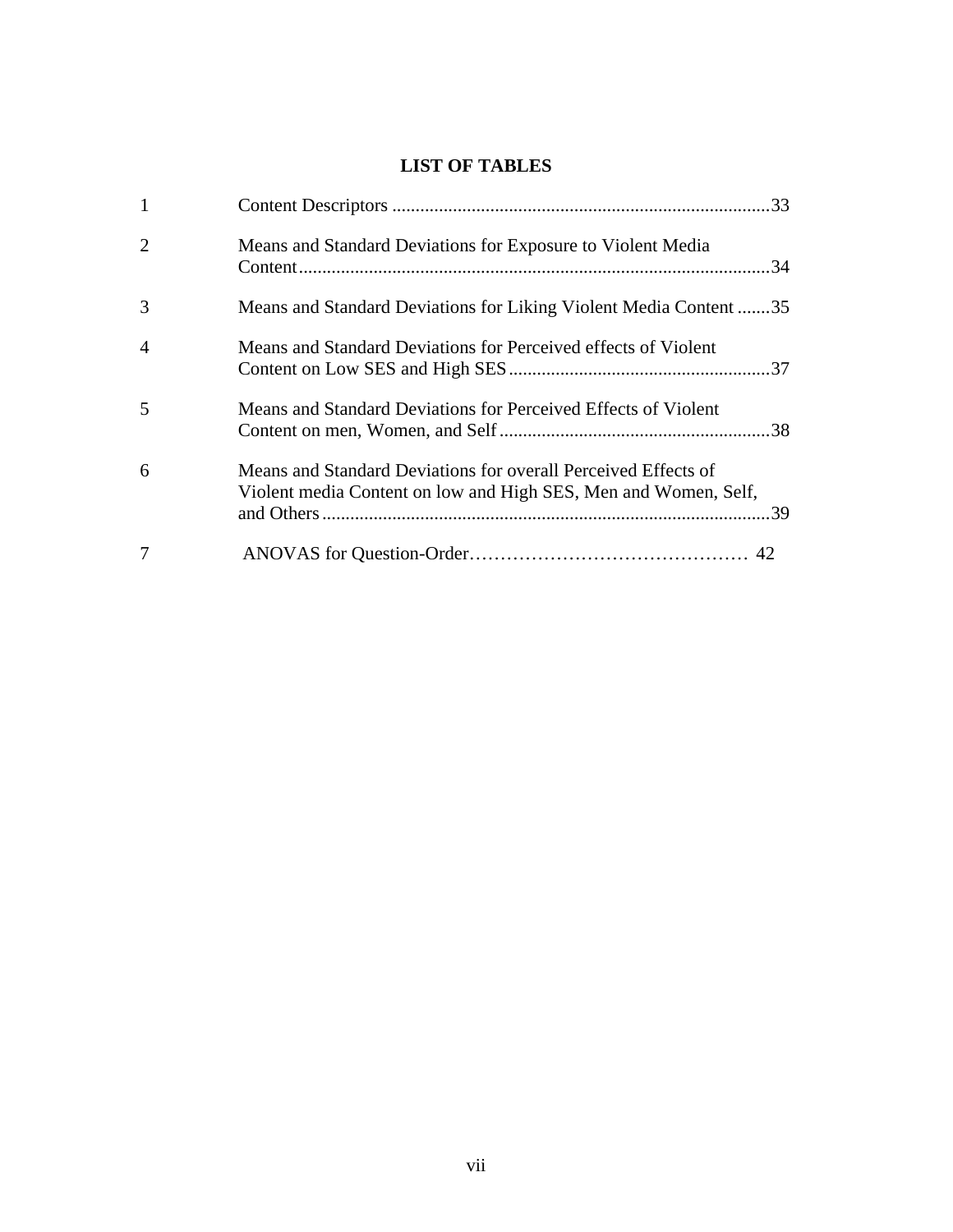#### **ABSTRACT**

The idea of negative media content having more of an influence on others than on self, or in other words the third-person effect, has been supported since its inception in 1983 by sociologist W. Phillips Davison. This study sought to expand knowledge about the third-person effect in order to enable researchers to begin examining the role of perceptions play in support for restrictions on violent media content (i.e., the behavioral hypothesis). First, the study considered the effect in a new domain: violent video games. Second, the study tested three different explanations for the effect. The first explanation this study examined was the role stereotypes play in perceptions of media effects, specifically those stereotypes associated with socioeconomic status and sex. Secondly, exposure to and liking violent media content were examined as possible moderators of the third-person effect as previous research has demonstrated this is a possibility. Lastly, this study examined how question-order might affect measurement of the third-person effect in order to provide a possible explanation for the lack of empirical support for the behavioral hypothesis.

The primary experimental manipulation was a 5-week time lapse in order to extract a question-order effect. Four hundred and eighteen participants (*n =* 418) were randomly assigned to two different experimental conditions. The first condition (*n =* 191) did not have a five week time lapse between administration of questions on perceived effects on self and others, whereas the second condition (*n =* 227) did. Respondents also completed measures of perceived effects of violent media, including video games, on males and females, low and high SES, and on themselves. They also reported their exposure to and liking of violent media content, including video games. The study's findings were consistent with those of previous TPE research that individuals perceive others to be more affected by violent media content than themselves. The study also identified a significant TPE for violent video games (*r* = .39) that was larger in

viii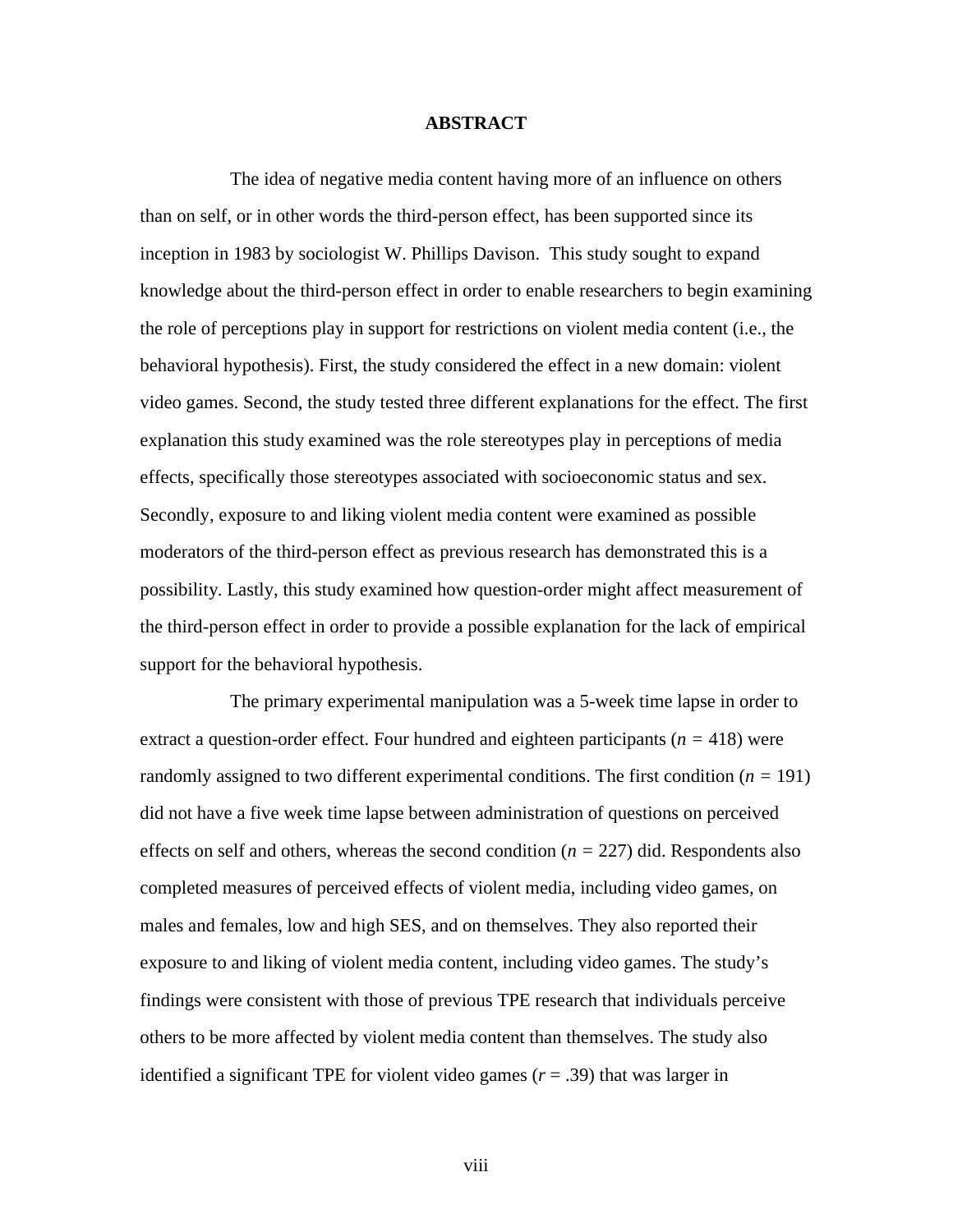comparison to the effect size of violent media in general  $(r = .31)$ . Additionally, this study hypothesized that males and those of low SES would be perceived as more affected than females and those of high SES which was supported. This study found no support that exposure to and/or liking of violent media content moderated the third-person effect of violent media content. The most intriguing finding of the study was a near significant question-order effect ( $p = .06$ ) despite moderate power. Controlling for sex increased the effect to significance. Future research needs to examine why sex plays a role in questionorder effects.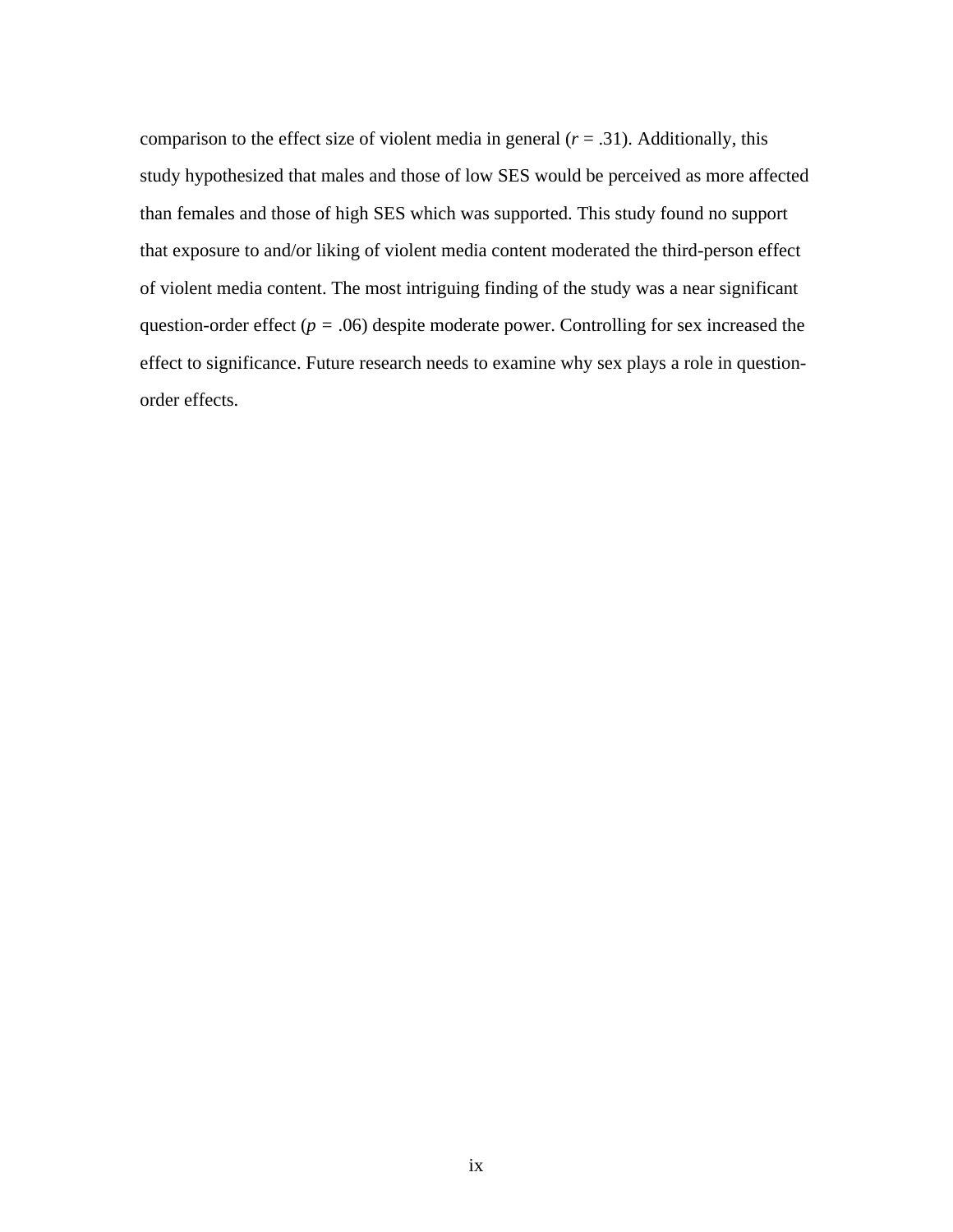#### Chapter 1

#### *Introduction*

Intended and unintended media effects have been a primary focus of mass communication research since the mid  $20<sup>th</sup>$  century. Recently, mass communication research has seen a shift to the perceived effects of media messages on self and others. A leading perspective on perceived effects is the third-person effect (TPE). This perspective operates from the basic assumption that individuals have the tendency to assume that media have different─invariably stronger─influences on others than on themselves (Perloff, 2002), particularly in regards to negative media content (i.e., violence, pornography). What compels this discrepancy amongst individuals? The theoretical explanations that most researchers have relied on are attribution theory and biased optimism (Perloff, 2002).

# *Attribution Theory*

Attribution theory examines the processes enacted by individuals to infer causes of behavior (Heider, 1958). The theory consists of four major assumptions:

- 1. People perceive behavior as being caused and intentional.
- 2. People possess dispositional properties (e.g., traits, abilities, intentions).
- 3. People assess behavior as being caused by a combination of internal or dispositional (e.g., motivations, knowledge, attitudes, moods, needs, opinions of others) and external or situational (e.g., task difficulty, luck) factors.
- 4. People perceive that others have similar characteristics as themselves.

Note that assumption four contradicts the basic TPE hypothesis that people perceive others to be different, not similar, to themselves and more vulnerable to media influences (Paul, Salwen, & Dupagne, 2000). Heider (1958), however, acknowledged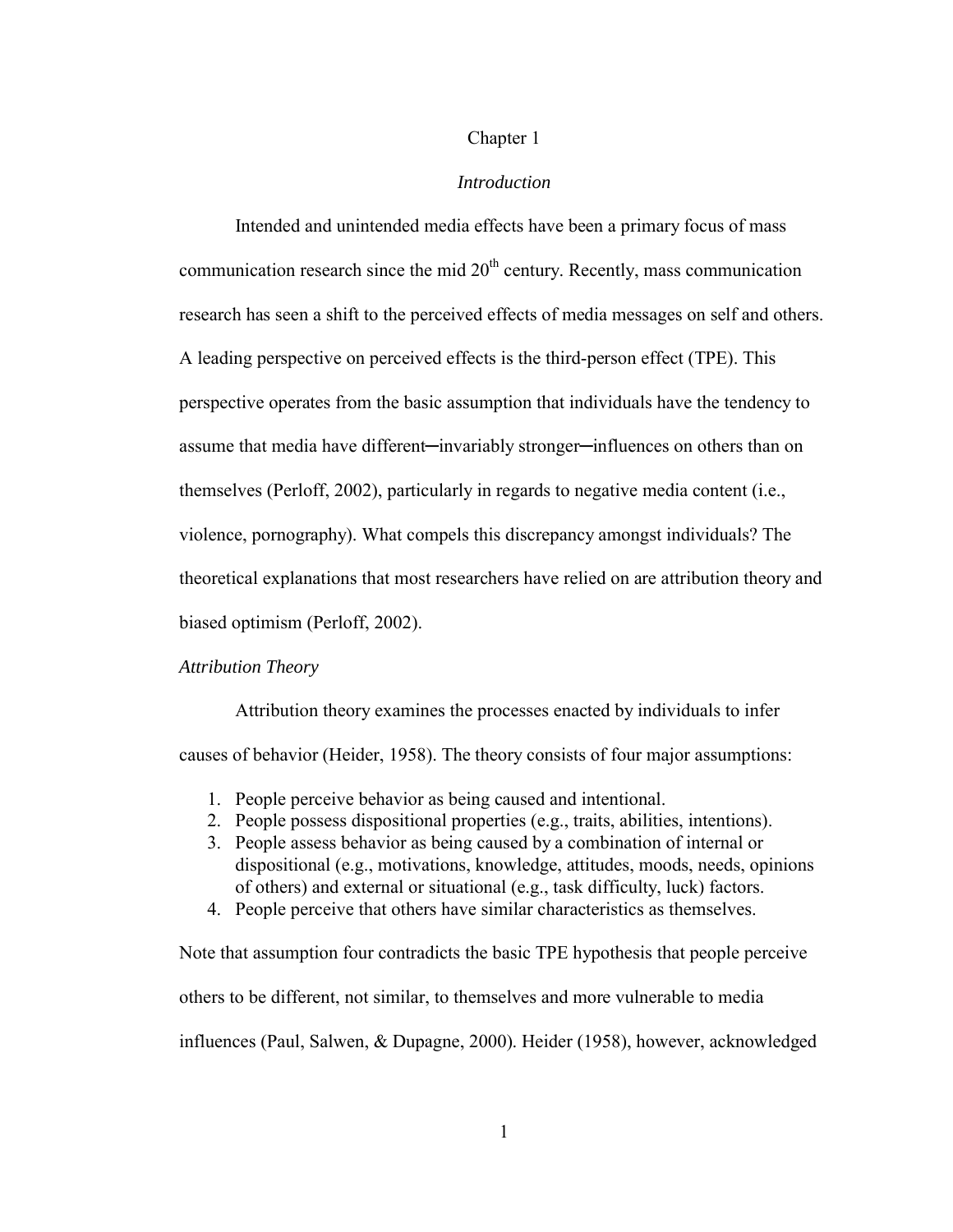that there are situational factors that contribute to the differentiation from self and others; this concept is referred to as the fundamental attribution error.

Fundamental attribution error assumes individuals have the tendency to underestimate the impact of situational factors and to overestimate the role of dispositional factors in controlling behavior (Ross, 1977). In other words, individuals assume the actions of other individuals are due to personality dispositions whereas their own actions can be attributed to situational factors. Researchers have effectively demonstrated empirical evidence of fundamental attribution error (Jones, 1990; Miller, Jones, & Hinkle, 1981; Ross, 1977).

The appeal of the attribution theory to third-person effects researchers is its focus on cognitive, rather than motivational, mechanisms. The application of the attribution theory to a media message "explains why a person may think he/she understands the underlying persuasive aspects of the message, whereas others' dispositional flaws (e.g., gullibility, naiveté, lack of intelligence, etc.) make them incapable of perceiving message persuasiveness" (Paul et al., 2000, p. 60).

Attributions can vary based on message content as demonstrated in a study conducted by Standley (1994). Standley conducted a series of in-depth interviews that consisted of asking subjects to determine the effects of television on an audience. Respondents were more likely to cite dispositional reasons than situational ones for the effects of television on others. Hence, when estimating effects on themselves, individuals take into account the role played by external factors like persuasive intent.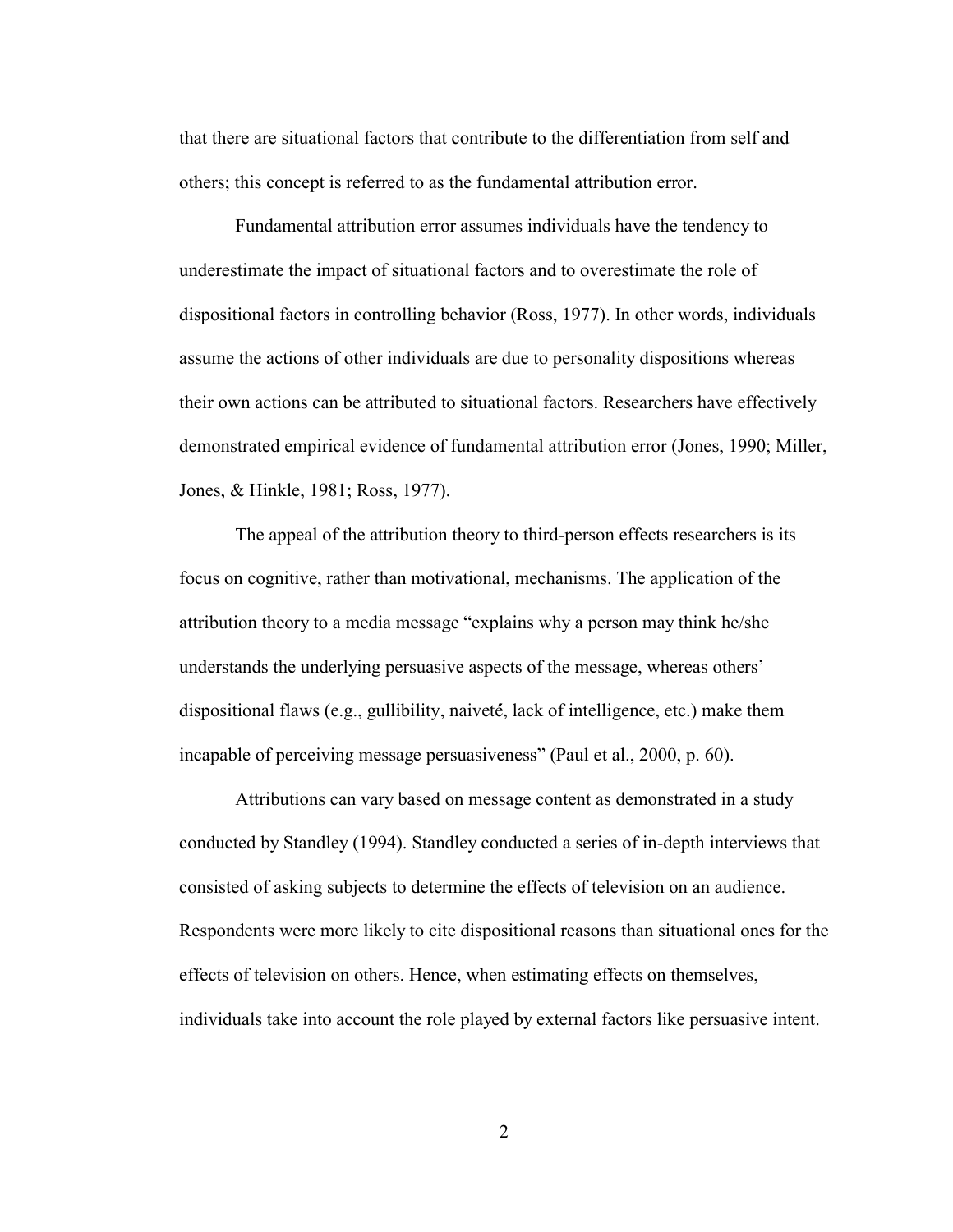On the other hand, when estimating effects on others, individuals assume dispositional shortcomings (e.g., gullibility) rather than situational factors: Individuals render others as incapable of factoring in situational factors like persuasive intent (Perloff, 2002).

Another concept within attribution theory is egotistical differential attributions, which is often referred to as a self-serving bias (Perloff, 2002). This concept asserts that individuals view the prospect of being persuaded by a "negative message" as characteristic of less intelligence and consequently individuals do not admit to or claim to be persuaded by the "negative message." On the other hand, if the message is regarded as a "positive message," individuals admit to being persuaded by the "positive message." As a result of the acceptance of the "positive message," individuals are ascribing a positive attribute to oneself due to the fact they are "smart enough to recognize its value" (Rojas, Shah, & Faber, 1996, p. 165).

Egotistical differential attribution and biased optimism share a commonality of the self-serving bias. Egotistical differential attribution is often referred to by name as self-serving bias, whereas biased optimism assumes the existence of a self-serving bias. However, it can be argued that egotistical differential attribution and biased optimism are one in the same due to their focus on individual's tendency to assume that they are better than the average person (Alice, Klotz, Breitenbecher, Yurak, & Vredenburg, 1995).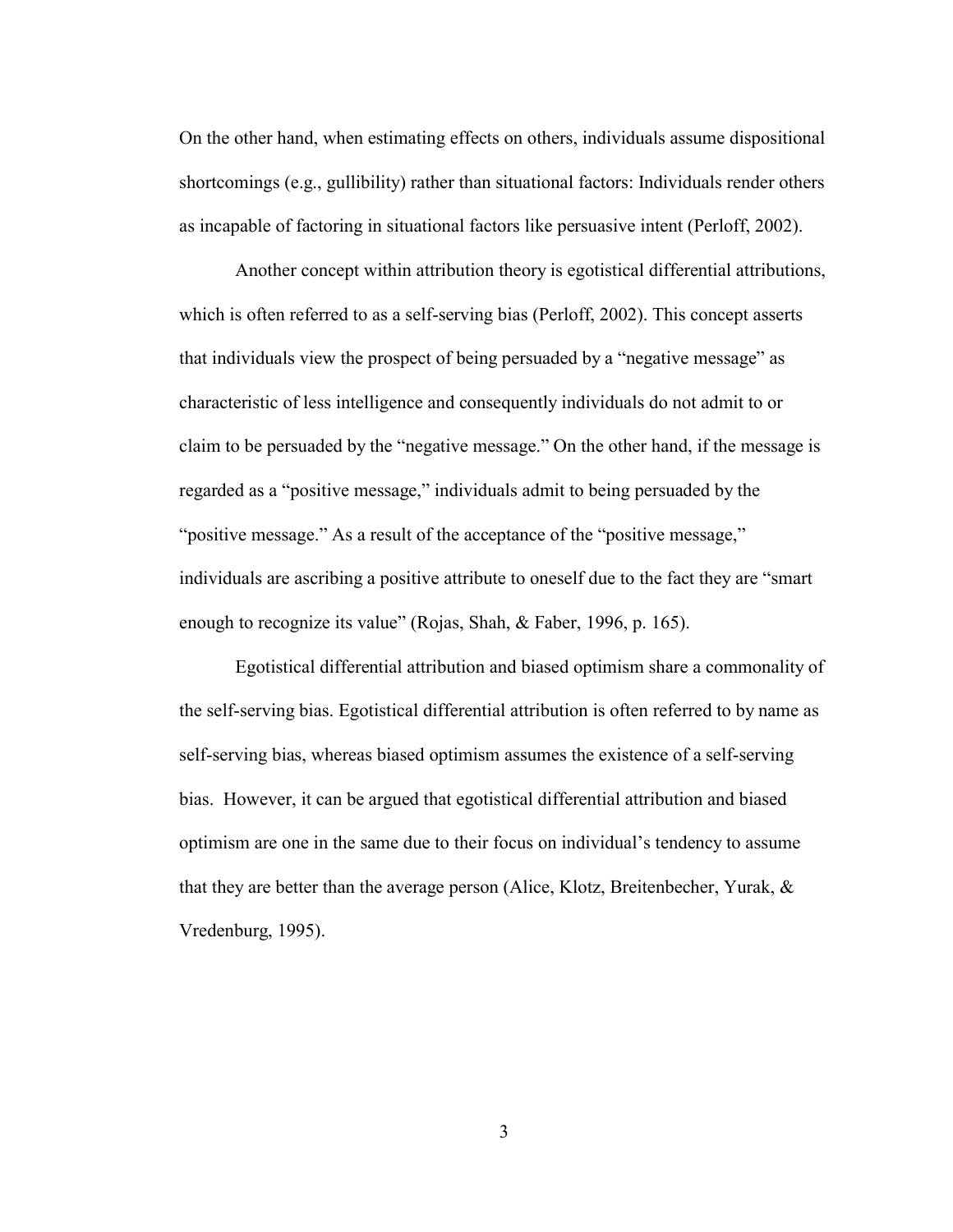# *Biased Optimism*

 Biased optimism has two underlying assumptions: that people can distinguish between societal-others and personal-self level effects and that media messages influence people's perception of risk or harm (Tyler & Cook, 1984). An individual's optimism has been explained by their endeavor to reinforce their self-esteem. "If the third-person effect is driven by a desire to preserve self-esteem, people should be willing to acknowledge effects for communications that are regarded as socially desirable, healthy, or otherwise good for the self" (Perloff, 2002, p. 496). Research supports these notions. Gunther and Thorson (1992) found that people say that they are more influenced than others by advertisements with positive emotional content, but not by neutral ads. White (1997) found that individuals acknowledged greater personal influence for a persuasive message with strong, but not weak, arguments. According to Gunther and Mundy (1993) "the concept of harmful vs. beneficial outcome is a central one in theoretical research on the 'optimistic bias' phenomenon—the tendency for people to think they are less likely to have a negative or undesirable experiences than others" (p. 60).

#### *The Davison Experiments*

Overall, the idea of negative media content having more influence on other individuals, or in other words the third-person effect, has been supported since its development in 1983 by sociologist W. Phillips Davison. Davison conducted four small experiments that involved exposing individuals to types of persuasive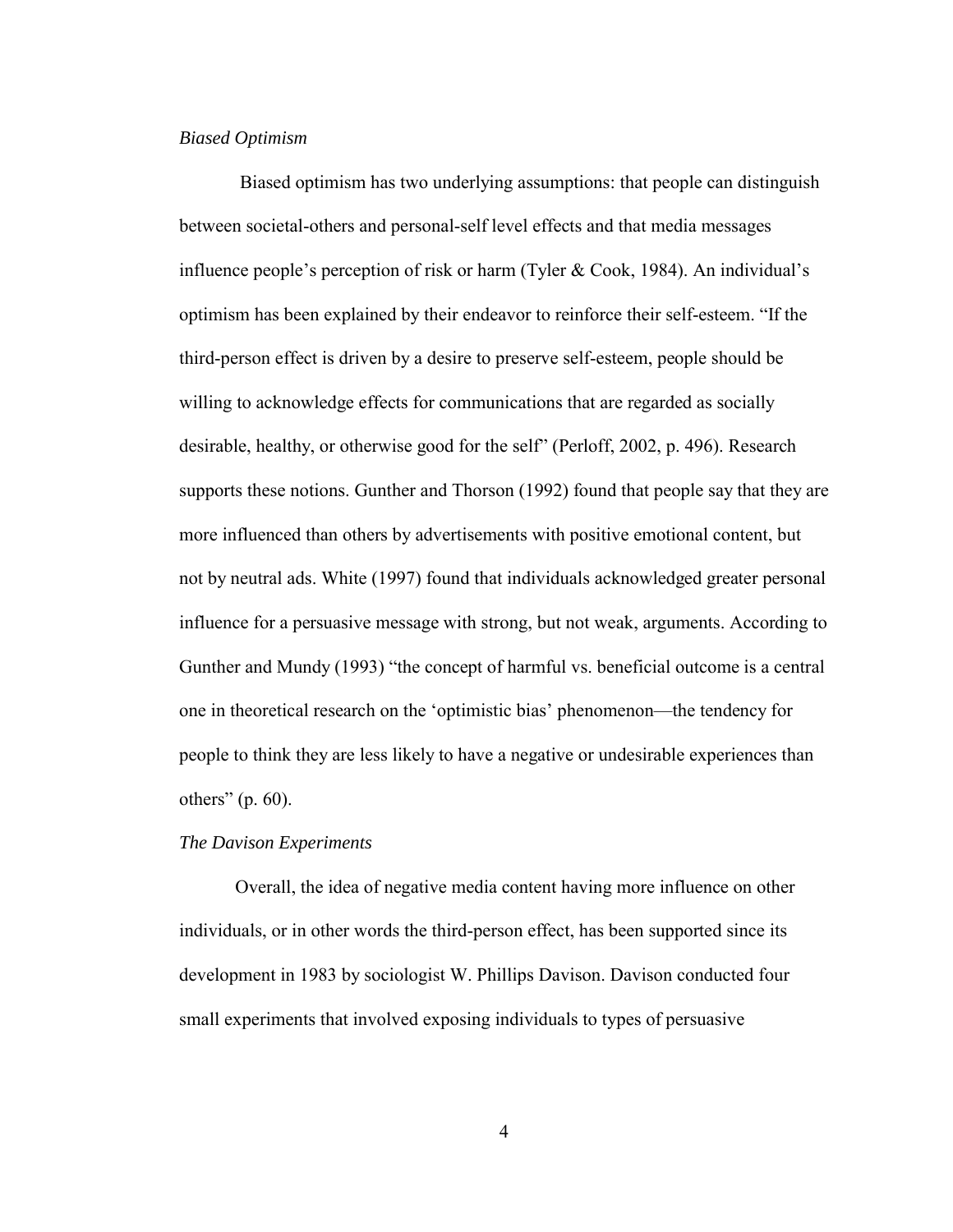communication that appeared in the mass media and found support in each experiment that individuals assume effects of media on others more than themselves.

Davison's first experiment took place just after the New York State 1978 election. Participants completed a questionnaire that was divided into two sections, one including "questions about New Yorkers in general," and the other including "a few questions about your own experiences." One of the items in the first section read as follows:

As you probably know, Governor Carey repeatedly called on Mr. Duryea (the republican challenger) to make his income tax returns public, and used Mr. Duryea's failure to do so as a major campaign theme. About how much influence do you think this had on the way New Yorkers voted in the gubernatorial election? Please indicate this by making a mark at the appropriate point on the scale below. (p. 5)

The scale ran from 0 (No Influence at All) to 7 (Very Great Influence). The results showed that about half (48%) the participants perceived the effect on others to be greater than on themselves.

Three years later Davison conducted his second experiment with the intent of confirming or disconfirming the third-person effect. Davison explored whether or not exposure to television influenced children to ask their parents to buy things they would not have otherwise wanted. Items on the questionnaire consisted of questions about self and other individuals' children:

[Self]: Did exposure to TV influence you to ask your parents to buy things you otherwise wouldn't have wanted?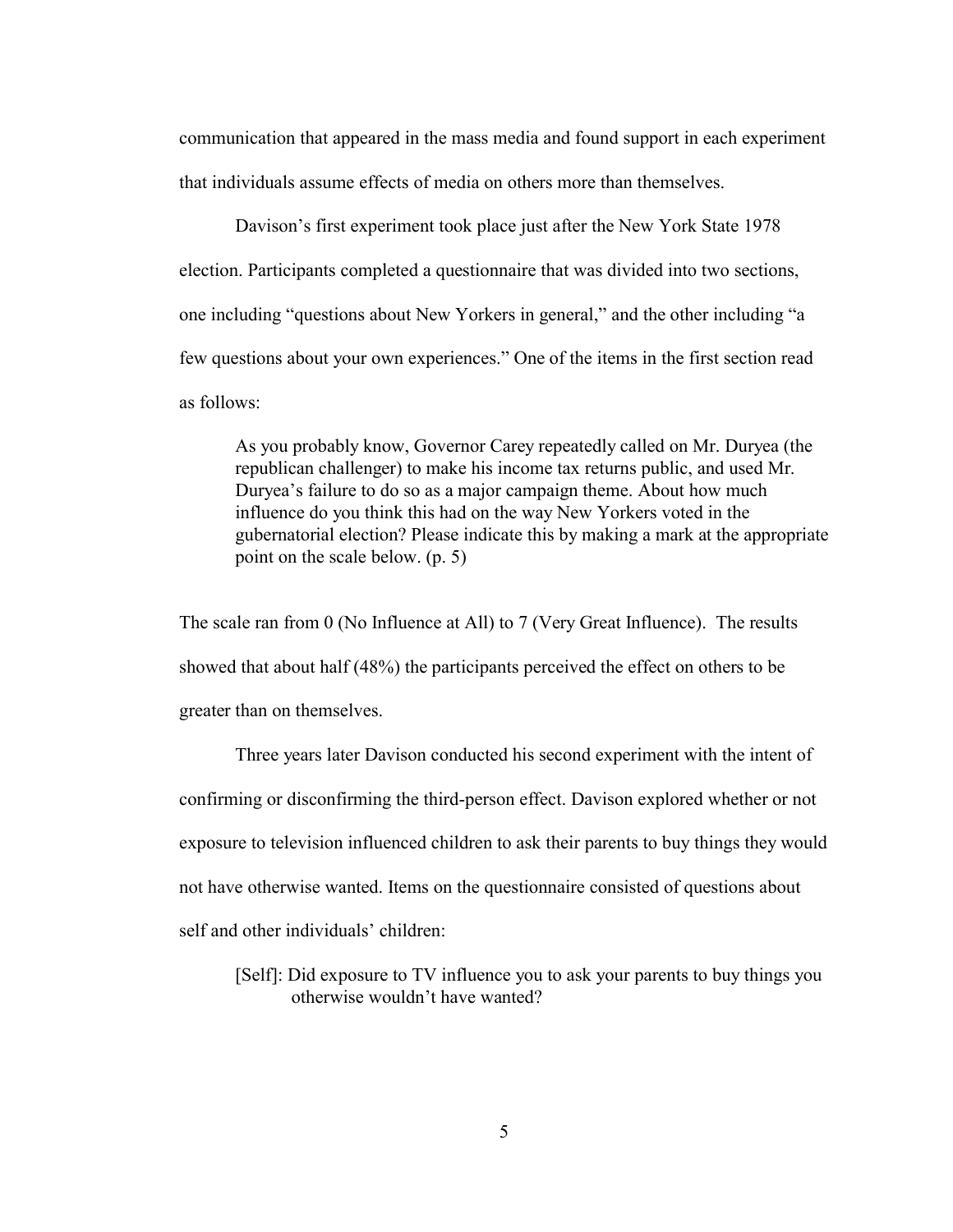[Other]: Does exposure to TV cause kids to ask their parents to buy them things they otherwise wouldn't want? (p. 6)

Again, Davison confirmed the existence of the third-person effect.

Davison's third experiment took place during the primary campaigns prior to

the 1980 presidential election. Participants were asked questions in regards to the

upcoming election and the role of media in it for self and others:

- [Self]: Let's assume that you are planning to vote in the upcoming presidential election. Would you say that your voting intention has been influenced by the results of the New Hampshire primary?
- [Other]: How much effect do you think the results of the New Hampshire primary will have on the political fortunes of Ronald Reagan/Jimmy Carter? (p. 7).

Consistent with previous experiments, Davison found support for the third-person effect. Following the same general format, Davison conducted a fourth experiment in which he once more found support for the third-person effect. This time, the experiment evaluated the effect of the charges that Ronald Reagan would pursue a "hawkish" foreign policy on their own votes and the votes of people in general.

Taken as a whole, Davison's experiments each supported the conclusion that a person exposed to a type of persuasive communication in the mass media sees this as having a greater effect on others than on self. Davison referred to this as the "perceptual hypothesis," also referred to as the third-person perception within the literature. Davison further implied that the "third-person effect may help explain various aspects of social behavior . . . . It appears to be related to the phenomenon of censorship in general" (p. 1). In other words, he believed that perceptions can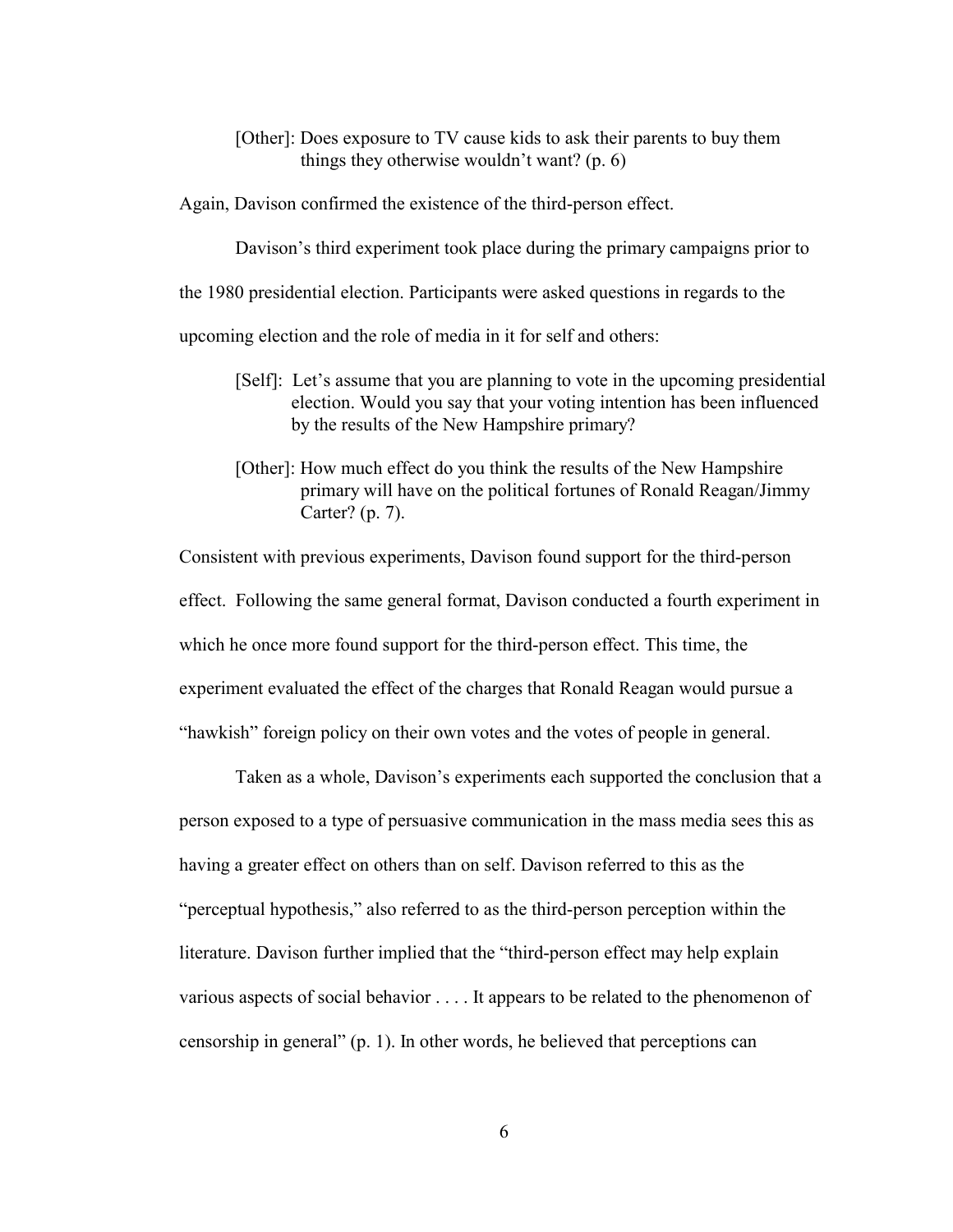influence behavior, which has been deemed the "behavioral hypothesis" of the thirdperson effect.

As a whole, the third-person effect has received tremendous scholarly attention:

As uses and gratifications did in the 1970s, the third-person effect hypothesis turns conventional media effects theorizing on its head. Instead of looking at media effects on beliefs, it examines beliefs about media effects. Rather than assuming that media affect perceptions, it assumes that perceptions can shape media. (Perloff, 2002, p. 490)

For this reason, the third-person effect has generated substantial interest (for a review, see Perloff, 2002) as well as strong meta-analytic confirmation (Paul et al., 2000). Recently, the behavioral hypothesis has received tremendous attention within mass communication research as a result of the robust empirical support that the perceptual hypothesis has received. In fact, Jensen and Hurley (2005) recently stated that "Exploring the behavioral hypothesis is now the central focus of third-person effect research" (p. 243). Unlike the perceptual hypothesis, the behavioral hypothesis has not received robust empirical support. The most plausible and practical explanation for the lack of robust empirical support are weaknesses within third-person effect measurements (Jensen & Hurley, 2005).

The basis of the behavioral hypothesis is that perceptions influence behavior. Perloff (2002) stated that the behavioral hypothesis is "vague and terribly simplistic; it ignores the many processes that mediate the perception-behavior relationship" (p.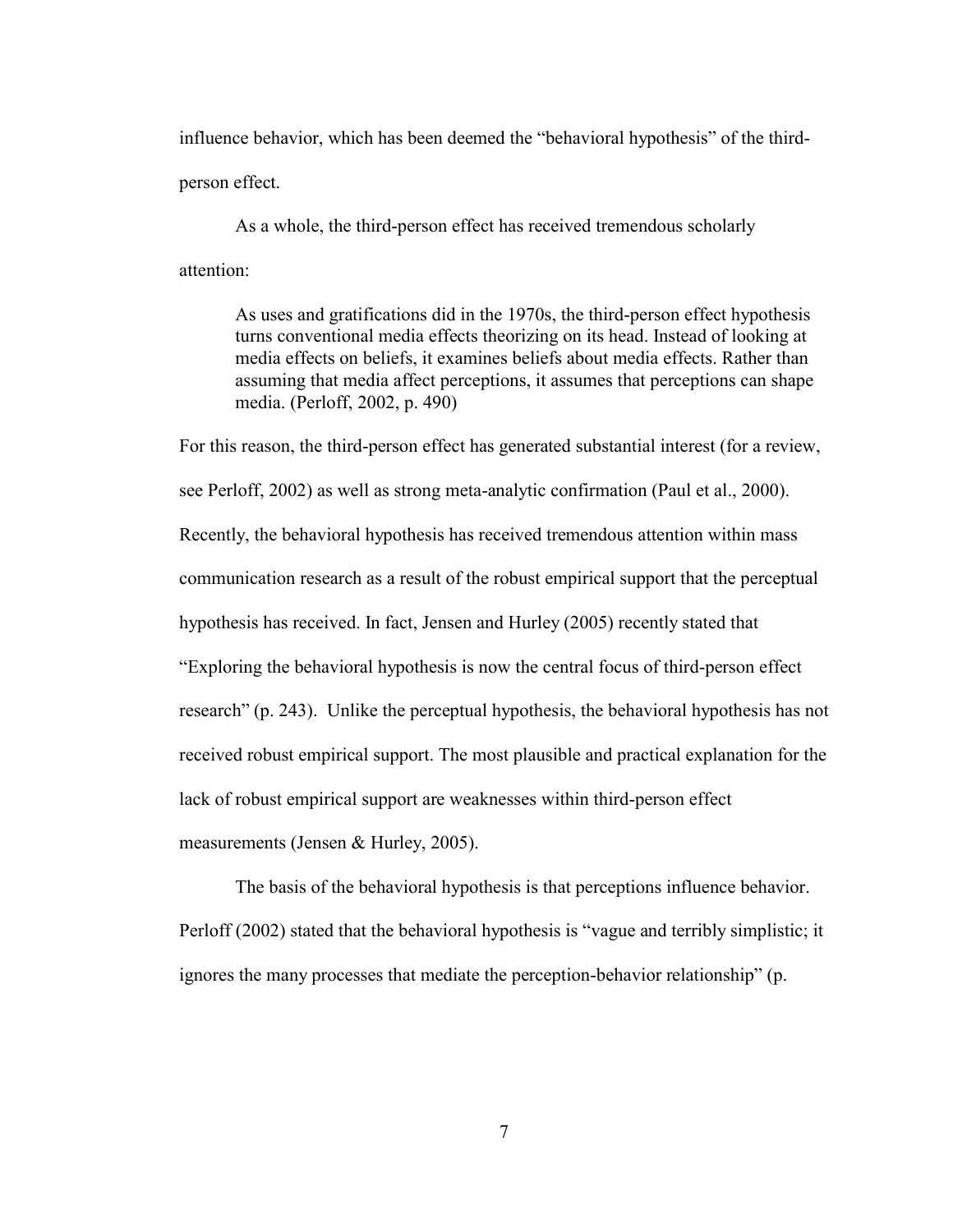499). The bulk of research that has been conducted using the behavioral hypothesis is in the realm of censorship.

The censorship aspect of the behavioral hypothesis is under a great deal of criticism due to the ambiguity about the direction of causal impact as well as the fact that actual censorship behaviors have not been tapped (Perloff, 2002). This is due to the fact that existing literature provides a limited theoretical framework to understand the motivations for censorship (Rojas et al., 1996). "Effects of third-person perceptions on censorship are further complicated by evidence that perceived effects on self, as well as perceived effects on others, forecast support for censorship" (Perloff, 2002, p. 498). Furthermore, researchers have failed to provide an operational definition of what constitutes censorship. Lambe (2002) states that there are a "myriad of ways in which censorship attitudes have conceptually and operationally defined," (p.187), in turn this has led to enigmatic relationships between variables that predict pro-censorship attitudes.

#### *Significance of the Study*

The purpose of this study is to examine and improve upon the measurement of the perceptual hypothesis in order to enable researchers to predict behavior from perceptions more accurately. This study will specifically examine how question-order might affect measurement of the third-person perception of violent video games while also examining stereotypes and exposure to violent media content and their influence on media perceptions.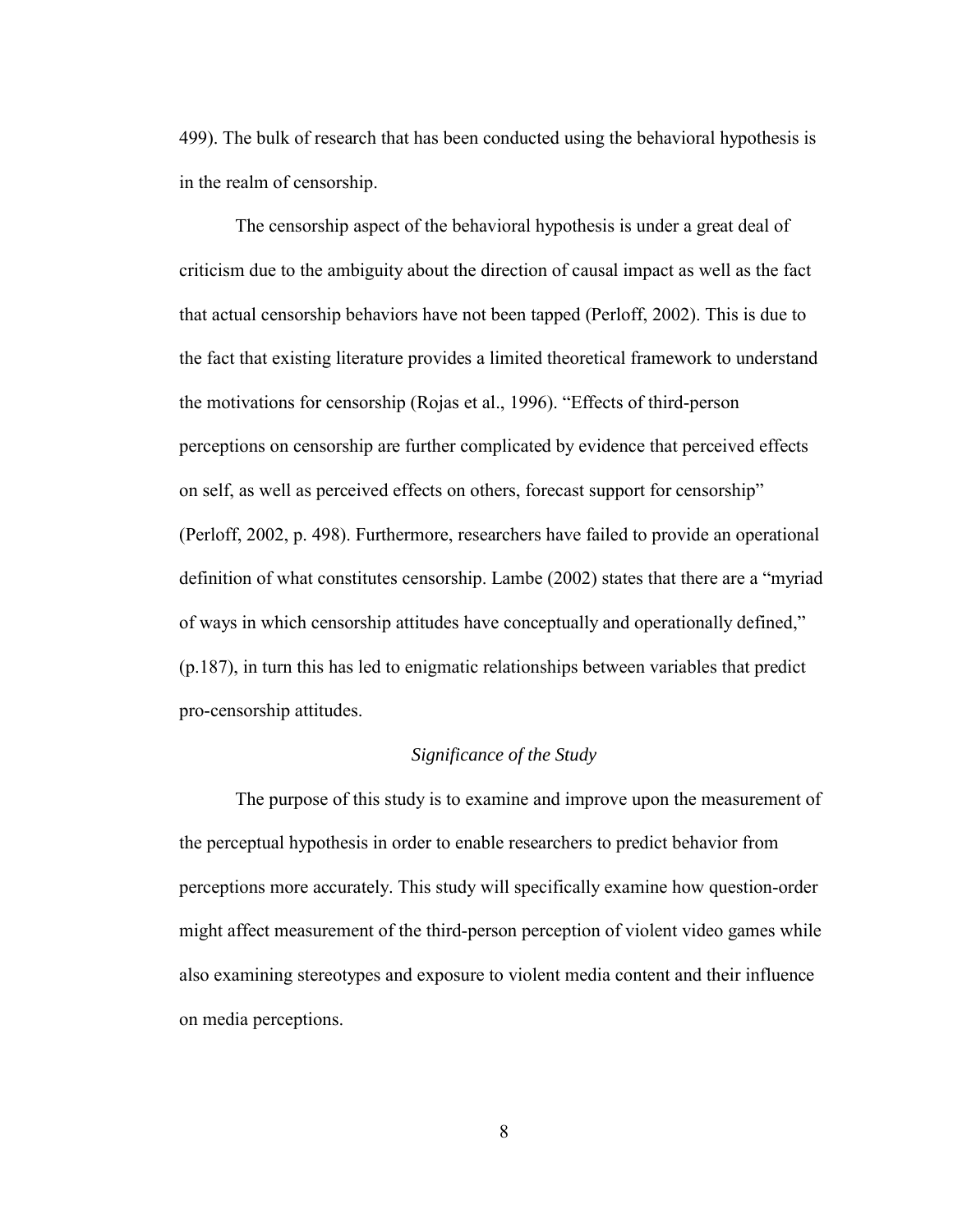The importance of examining the third-person effect rests in the implications that the effect can have within society. These implications not only include the suppression of media content (Hoffner et al., 1999) but the positive implication associated with the knowledge of the existence of third-person effect:

Society benefits when people gain insight into their own third-person perceptions. Social life is strengthened when individuals recognize that their perceptions of other people are not always accurate and that their fellow citizens are more capable of separating out the political wheat from the chaff that they typically consume. In a fragmented era, it is particularly important to reduce people's inclination to psychologically separate themselves from others and to encourage individuals to view others and the self through the same sets of lenses. (Perloff, 2002, p. 503)

In other words, knowledge of the third-person effect could reduce the existence and use of stereotypes in regards to perceived media effects on individuals.

Exploration of the perceptual hypothesis can offer insight into cognitive responses to media content. Media effects research is often criticized for focusing primarily on relations between input variables (e.g., media information and its characteristics) and output variables (e.g., attitudes, beliefs, and behavior), with minuscule consideration of the cognitive processes that might mediate these relationships (Shrum, 2002). Understanding cognitive processes can help illuminate theoretical explanations for media effects. The cognitive processes that individuals implement to evaluate media messages could be the result of the measures used by researchers to evaluate the perceived effects on self and others. One goal of this study is to explore if measurement can stimulate individuals to implement particular cognitive processes that affect the third-person effect.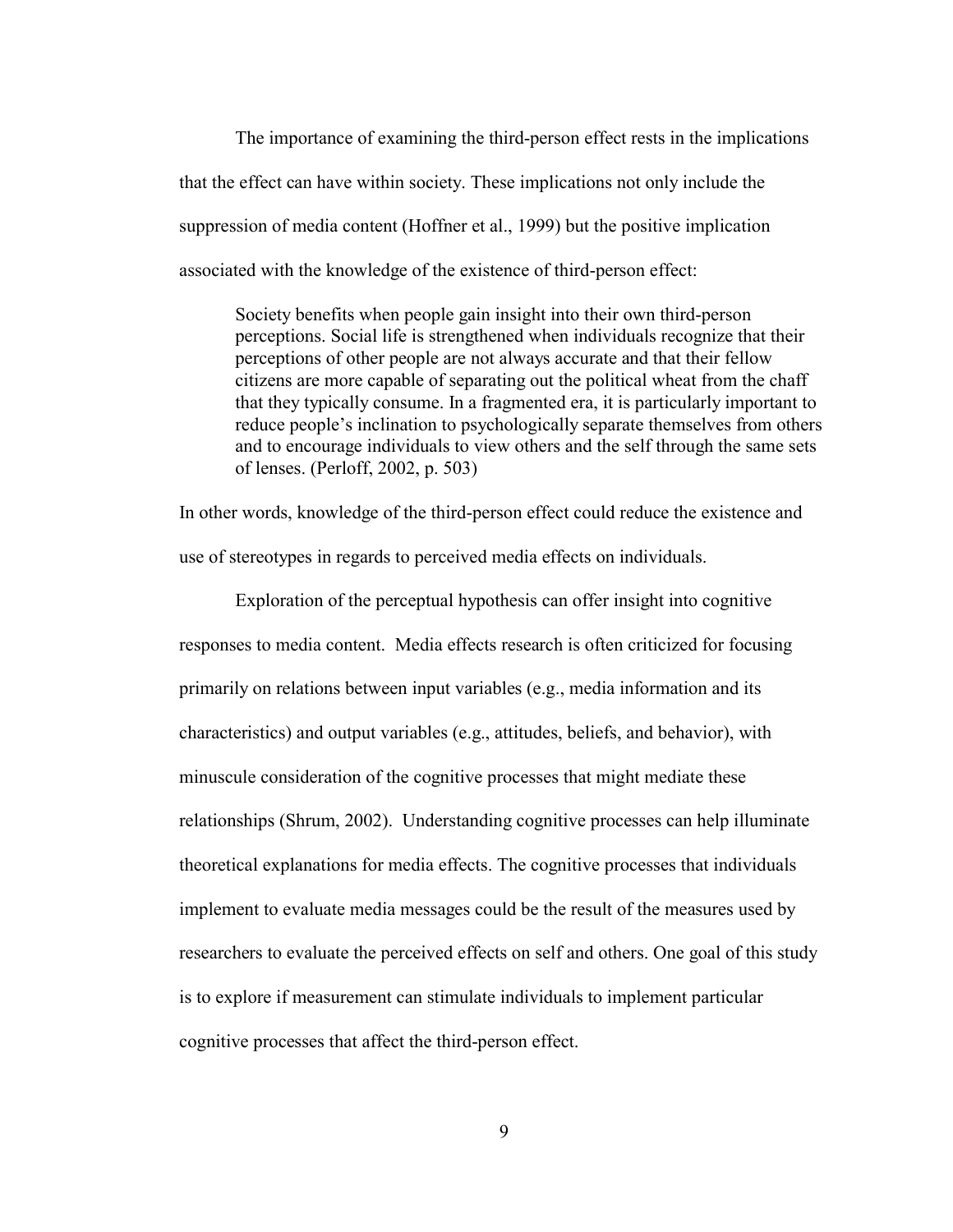# *Third Person Effect: The Perceptual Hypothesis*

 The perceptual hypothesis was initially utilized by Davison (1983) to examine the perceived impact of persuasive political communication on self and others, but has since been studied across a variety of contexts in pro-social to anti-social messages with explicit persuasive content. These include news (Price, Huang, & Tewksbury, 1997), television violence (Rojas et al., 1996), violent rap lyrics (McLeod, Eveland, & Nathanson, 1997), pornography (Gunther, 1995; Rojas et al., 1996), internet websites by groups advocating hatred against minorities (Lambe & McLeod, 2005), pamphlets by groups advocating the overthrow of the U.S. government (Lambe & McLeod, 2005), and advertising (Salwen, 1998; Shah, Faber, & Youn, 1999).

As a whole, the third-person perception has received robust empirical support. For instance, Perloff (1996) reported that 15 of 16 studies that he examined supported the perceptual hypothesis. Also, Paxton (1995) and Tiedge, Silverbatt, Havice, and Rosenfeld (1991) have reported more than 90% of their respondents perceived greater media effects on others than on themselves. Furthermore, Paul and his colleagues' (2000) meta-analysis estimated the overall perceptual effect size to be large (*r = .50)* and stronger among college students. As a result of this robust empirical support for third-person perception, researchers are currently focusing on various explanations for stronger third-person perceptions. These include social distance, stereotyping, and exposure.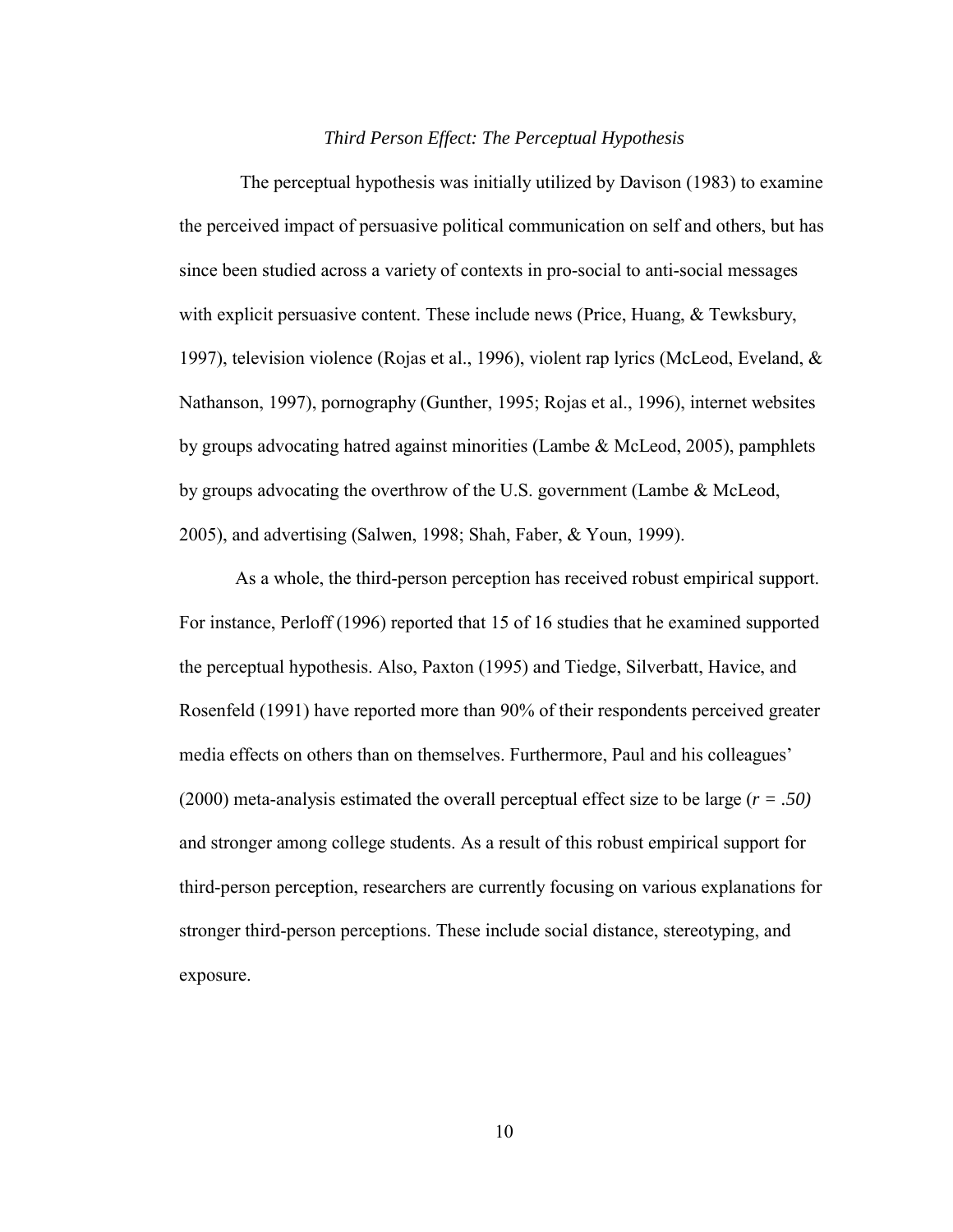# *Social Distance*

Social distance is defined as the degree of similarity between self and others. In other words, individuals socially compare themselves to others in order to determine the degree in which the "other" person is "similar" to themselves. Most third-person effect studies operationally define social distance by moving from specific (similar respondents) to more general (distant) types of people (Salwen & Dupagne, 1999). For example, in their studies using college students, Cohen, Mutz, Price, and Gunteher (1988) and White (1997) both operationalized "others" as people "in this classroom," people "in this town," and people "in this state." Consistent with their expectations both found the third-person perception increased as others become increasingly general. The use of generalized others, however, has become a source of debate within third-person effects research.

Duck and Mullin (1995) found that third-person effects are mediated by the nature of the compared other. That is, the way in which "others" are defined influences individuals' perceptions of media influence on others. Vaguely and distantly defined others are perceived as more susceptible to negative media influence than closer and more specifically defined others. Hence, recent research has examined comparison groups more specifically in terms of age, gender, race, and education level.

Recently, Lambe and McLeod (2005) examined the role of age-based social distance in formulating perceptions. The researchers obtained a sample with a mean age of 49 (66% were between the ages of 40 and 50 years). Respondents were asked to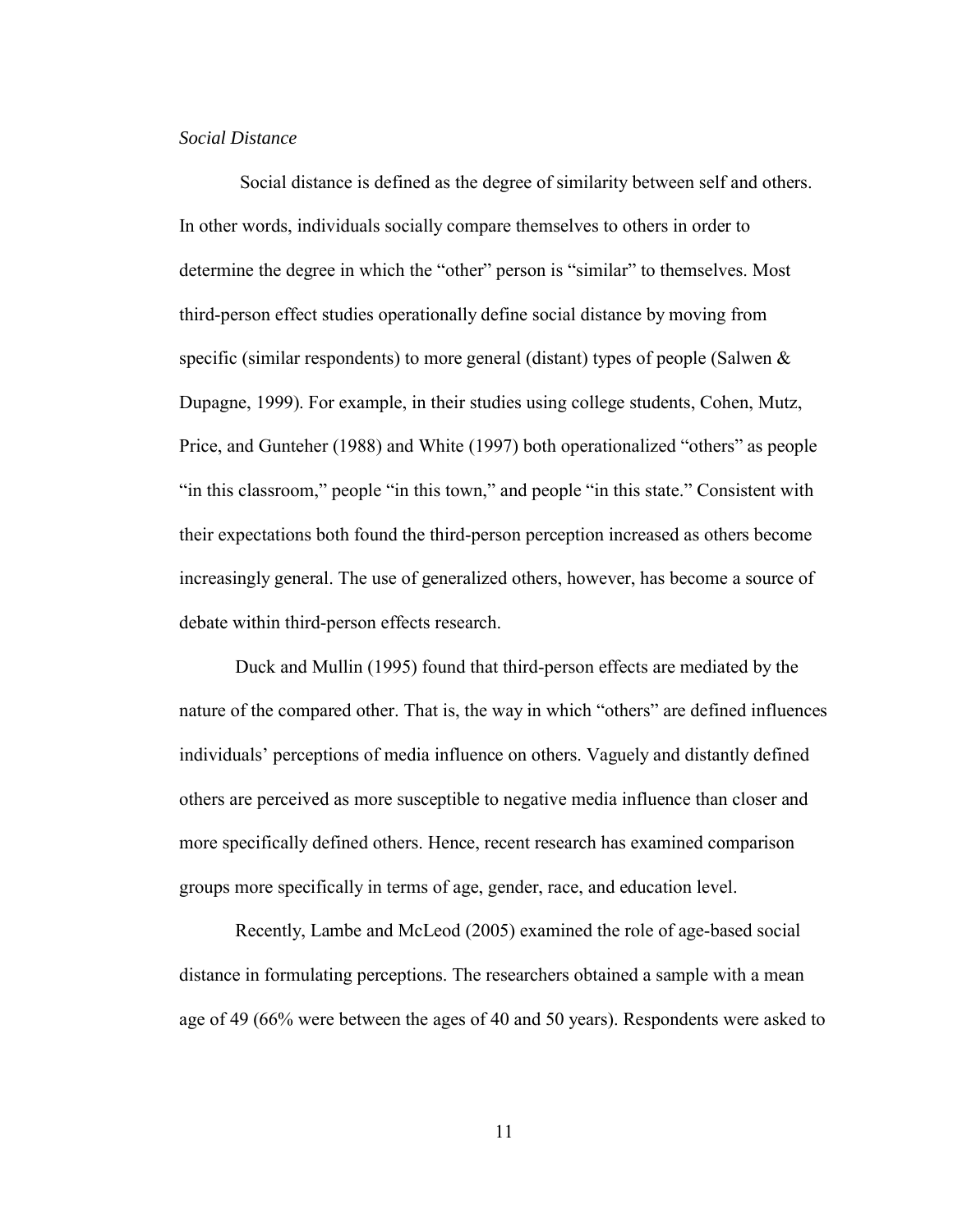"think about the following types of communication and the effects that they would have on you/18-to-24-year-old adults/40-to-50-year-old adults." Respondents then individuated the degree of the effects on a scale ranging from "0" for *not affected at all* to "9" for *very affected* across nine expressive anti-social contexts. Lambe and McLeod's results were consistent with previous social distance research in that they found a differential between self and the more distant 18-to 24-year-old comparison group as larger in every case than the differential for the in-group other 40-to-50-year olds.

Elder, Douglas, and Sutton (2006) showed that the social distance effect is moderated by whether the message favors gender in-group or the out-group. The study consisted of male and female participants reading a message arguing that either women were better drivers than men or vice versa. Participants then indicated on a 7 point likert scale (1 = *not at all*, 7 = *very much*) "How much do you think this message would influence your (females, society, males) opinions?" (p. 357). Consistent with previous research, for pro-out-group messages, the out-group was perceived as significantly more influenced than the in-group. The in-group was also perceived as significantly more influenced than the self. For pro-in-group messages, the in-group was perceived as more influenced than the out-group. Elder and her colleagues also found a significant main effect for particpants' gender: across messages and targets, females attributed more influence than males.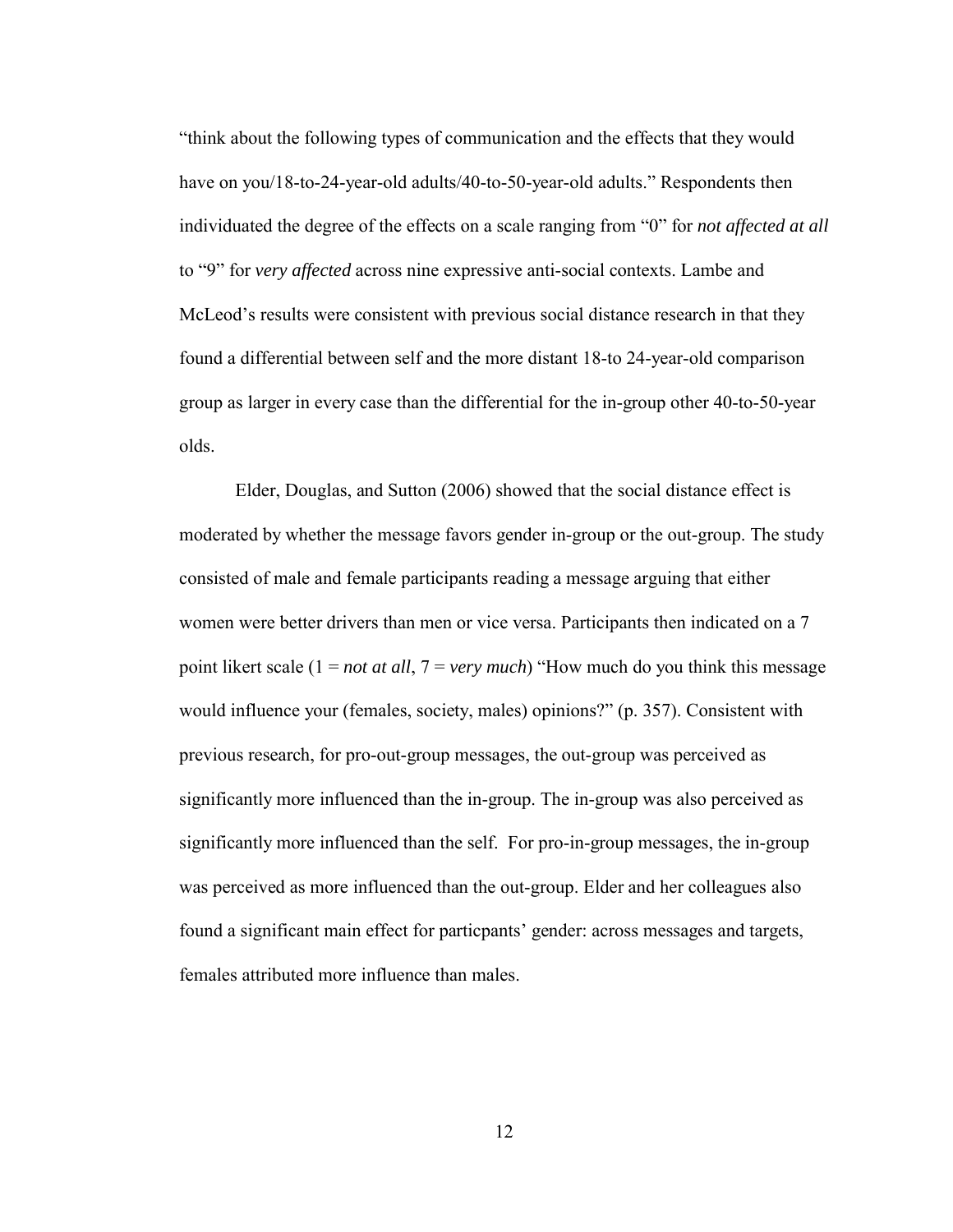The phenomenon of comparing oneself with others is far from an innovative concept. In fact, Festinger (1954) referred to this process as social comparison. Social comparison theory examines how we use others to make sense of ourselves and our social worlds. There is a universal tendency to perceive ourselves in ways that make us look good or at least better than other people, often referred to as a self-serving bias. The typical model of data collection for third-person effects invites social comparison. Researchers pose a series of parallel questions about perceived media effects. In other words, respondents are asked to indicate how much they have been influenced by a stimulus as well as how much they think others have been influenced by the same stimulus, thus inviting comparison. Hence, when socially comparing ourselves to others in regards to socially undesirable content, it is no surprise that researchers have found that the more socially distant an individual is from ourselves, the larger the size of the perceptual media effect.

### *Stereotypes*

In general, the belief that people are "cognitive misers" (Taylor, 1981) holds that individuals apply stereotypes to person perceptions (Macrae, Milne, & Bodenhausen, 1994). That is, unless motivated, individuals put forth as little cognitive effort as possible, which leads them to often rely on stereotypical information that is readily available. Duck, Hogg, and Terry (2000) argue that as a result, "perceptions of persuasive impact on self and others are also dependent on salient group memberships of social identities (e.g., gender identity, political identity, student identity)" (p. 266).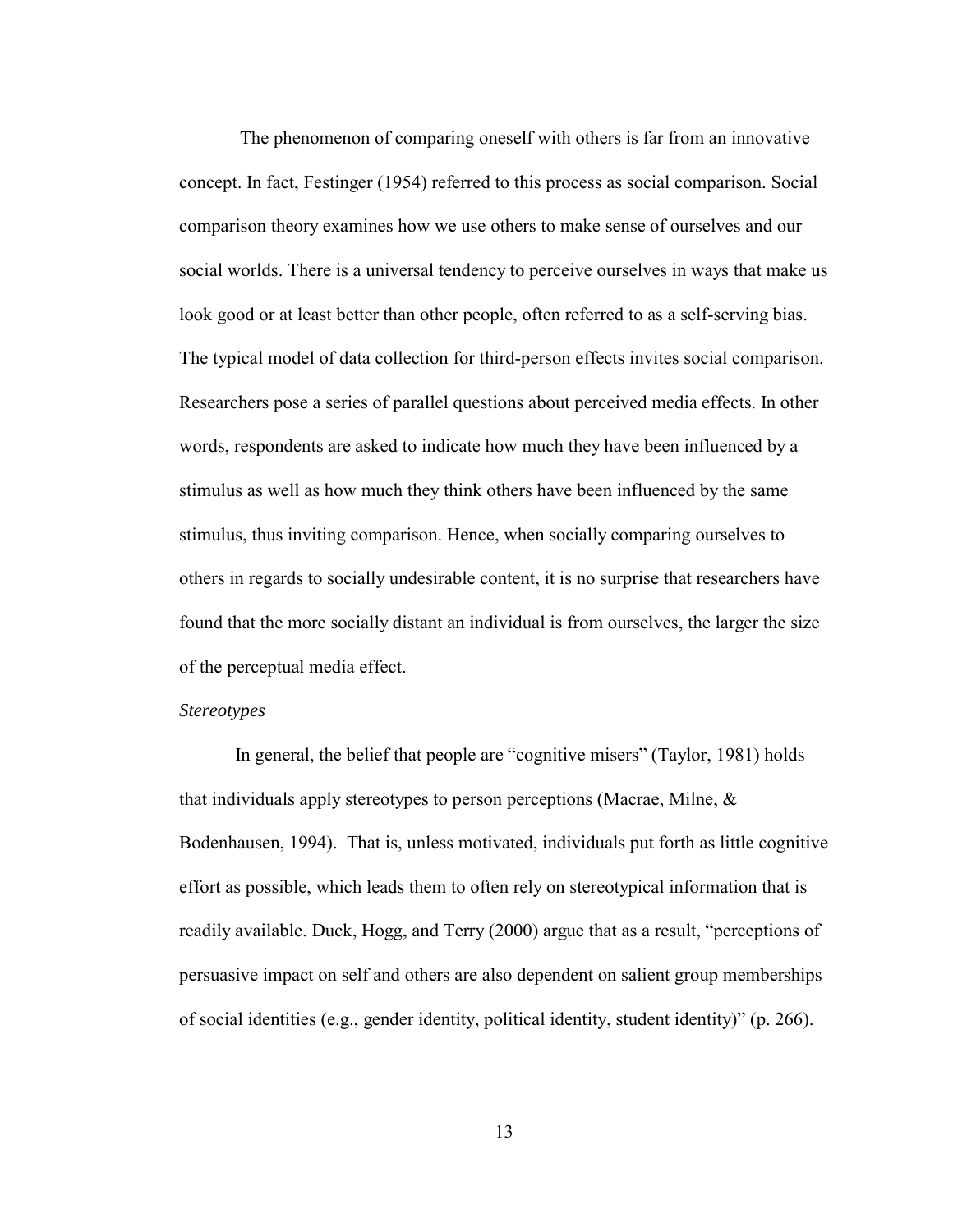Although past research has failed to examine the role of negative stereotyping of social groups in third-person perception (Duck et al., 2000), more recent research has begun to take the effects of stereotyping into account. Scharrer (2002) examined the role that group-by-group comparisons play in forming the third-person perception. Respondents were asked to identify the characteristics of groups they perceive as more vulnerable to negative media influence than others. Overall, respondents viewed members of specific social groups to be more influenced by negative media than others. Specifically, respondents were more likely to believe that (a) poor and working-class people are more affected than to believe in equal susceptibility by income; (b) racial minorities are more affected than to believe in equal susceptibility by race; (c) urban residents are more affected than to believe in equal susceptibility by place of residence; (d) those with lower education are more affected than to believe in equal susceptibility by education; and (e) men are more affected than to believe in equal susceptibility by gender. A theoretical explanation for these associated stereotypes reverts to egotistical differential attributions, which individuals view the aspect of being persuaded by a "negative message" as an unintelligent characteristic. Prior research has shown a positive relationship between educational attainment and socioeconomic status (SES) (McKay, Doverspike, Bowen-Hilton, & McKay, 2003). Thus, those with higher education or "intelligence" or associated in a higher SES.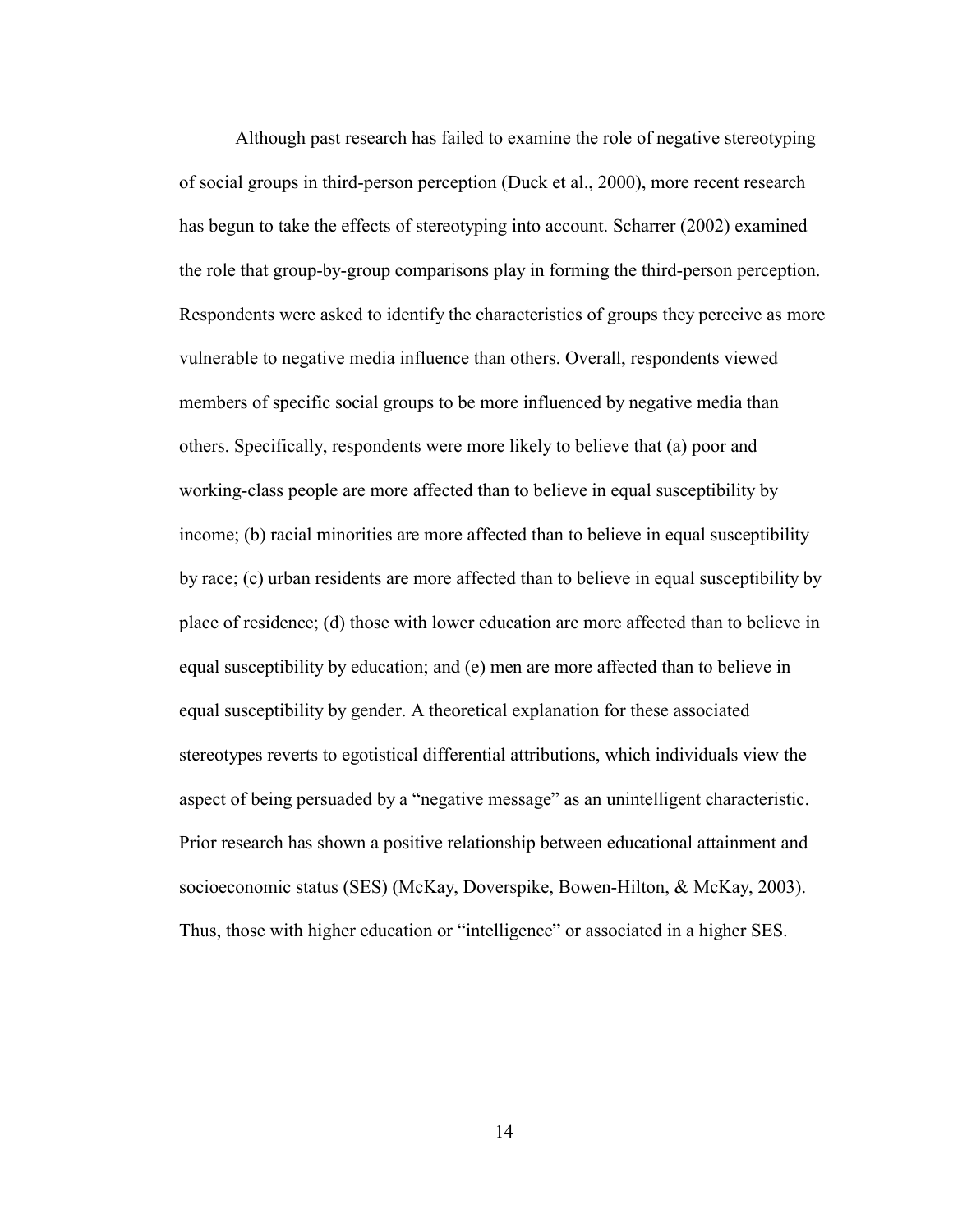Remaining consistent with theoretical expectations and previous research, this study proposes the following hypothesis:

H1: Perceived effects of negative media content on those from lower SES will be larger than those from higher SES.

The application of stereotypes in forming third-person perceptions has been examined independently of social distance. It can be argued, however, that stereotyping and social distance can be linked. Cohen et al. (1988) and White (1997), for example, examined college students' perceptions of third-person effects on individuals within their classroom, town, and state. Each of these categories could reflect effects of various stereotypes. A college student could be from the neighboring town. Hence, they have a preconceived notion of those individuals who live in the town that could have been formed through a high school rivalry and have associated stereotypes. On the other hand, a student could be from a different state. For example, a student who is a resident of a Midwest state attends a college on the East Coast or vice-versa. Different parts of the country are associated with particular stereotypes. For example, an article that appeared in *The Michigan Daily* (2003) reported on student perceptions of East Coast and Midwest stereotypes. Michigan students labeled those from the East Coast, particularly Long Island, as "snotty and rich" while those students for the East Coast labeled the Midwestern student body as "naïve and unsophisticated." Therefore, it can be argued that social comparison and stereotyping are not necessarily distinct concepts.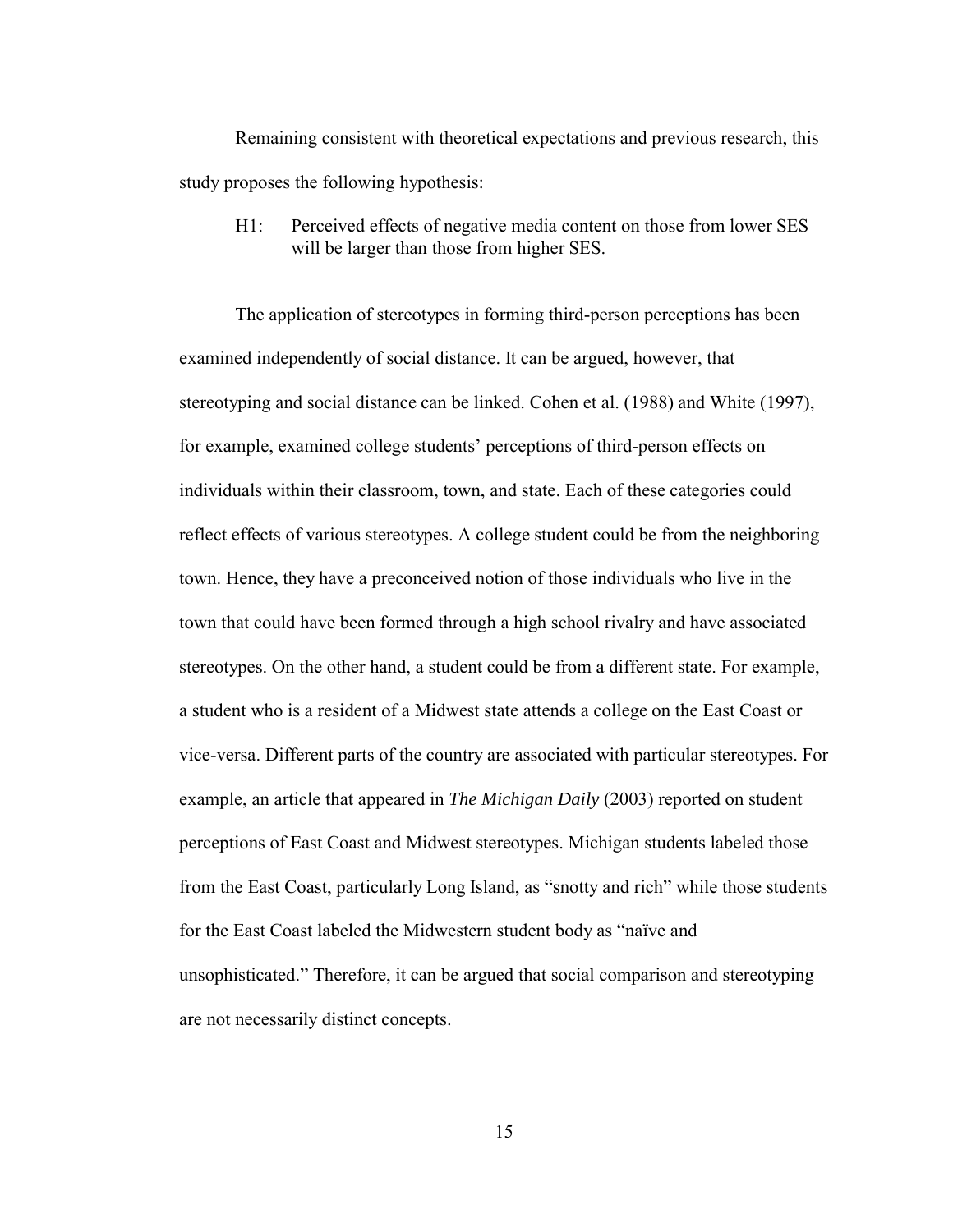#### *Exposure*

Individuals assume that exposure equals influence. Hence, the greater the perceived exposure, the stronger the perceived effects on others (McLeod, Detenber, & Eveland, 2001). McLeod and his colleagues found that liking for and exposure to television moderated the third-person effect. So, individuals who liked violence were more likely to believe that it affected both themselves and others less. Also, when liking for violence was controlled, individuals who watched less violence tended to see others as relatively more affected than they were. These findings are consistent with Festinger's (1957) cognitive dissonance theory that deals with relationships between cognitive elements, including attitudes, beliefs, and behaviors. When two of these cognitive elements appear contradictory, such as "I hate violence, but I love fights," dissonance occurs. Hence, if individuals like violence but perceive it to affect other people more, then dissonance occurs. Thus, in order to avoid dissonance, individuals who are exposed to massive amounts of violence will perceive violence as having no effect or less of an effect on others than those who are not exposed to massive amounts of violence.

### *Question-Order Effects*

A common methodological concern that has received mixed research results within third-person effect research is question-order effects. Question-order effects are elicited when an individual's response is consciously or unconsciously influenced by a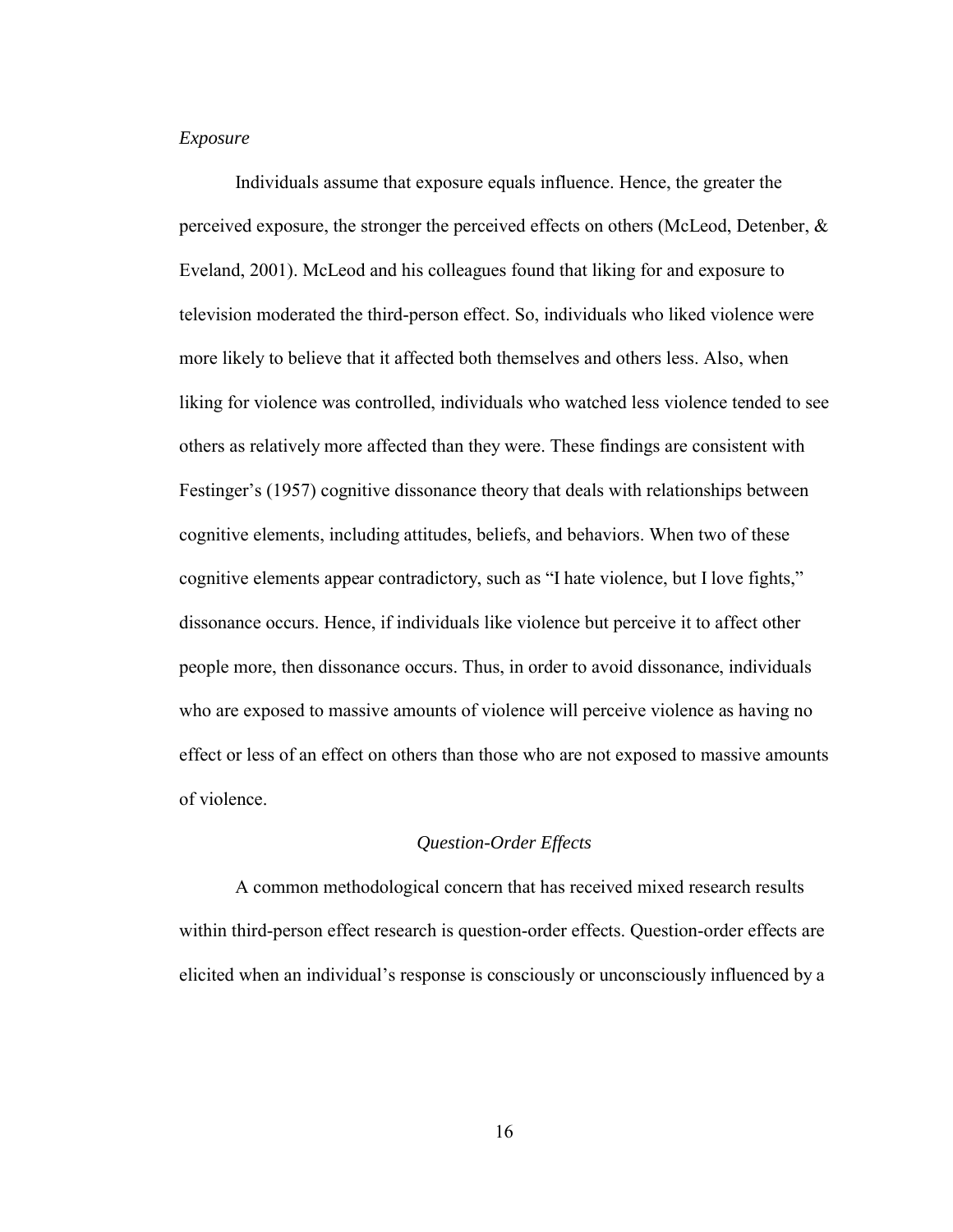question's placement within a survey (Sigelman, 1981). In other words, question sequence can predispose individuals to a particular response.

Researchers have debated the existence of question-order effects as a result of unsystematic research in conjunction with contradictory research results (McFarland, 1981). Overall, the frequency, size, and nature of question-order effects are matters of uncertainty (Schumann & Presser, 1996). The issue of question-order effects has recently migrated away from marketing and opinion research into the domain of thirdperson effects.

# *Third-Person Effect Question-Order Research*

The concern for question-order effect in third-person effect varies from researcher to researcher. For some it exists, for others it does not. David and Johnson (1998) reported question-order effects for outcomes that were high in social undesirability, such as media violence (Duck & Mullin, 1995; Innes & Zeitz, 1988). This finding demands the examination of question-order effects as the bulk of thirdperson effect research focuses on social undesirable issues, such as television violence (Rojas et al., 1996) and pornography (Gunther, 1995; Rojas et al., 1996). Moreover, examining socially undesirable content is the basis for exploring TPE's behavioral hypothesis that predicts censorship of media content. Clearly, examining the predispositions to censor necessitates the need to examine socially undesirable content. Additionally, Price and Tewksbury (1996) revealed a question-order effect for respondents who were high in political knowledge when questions about impact on the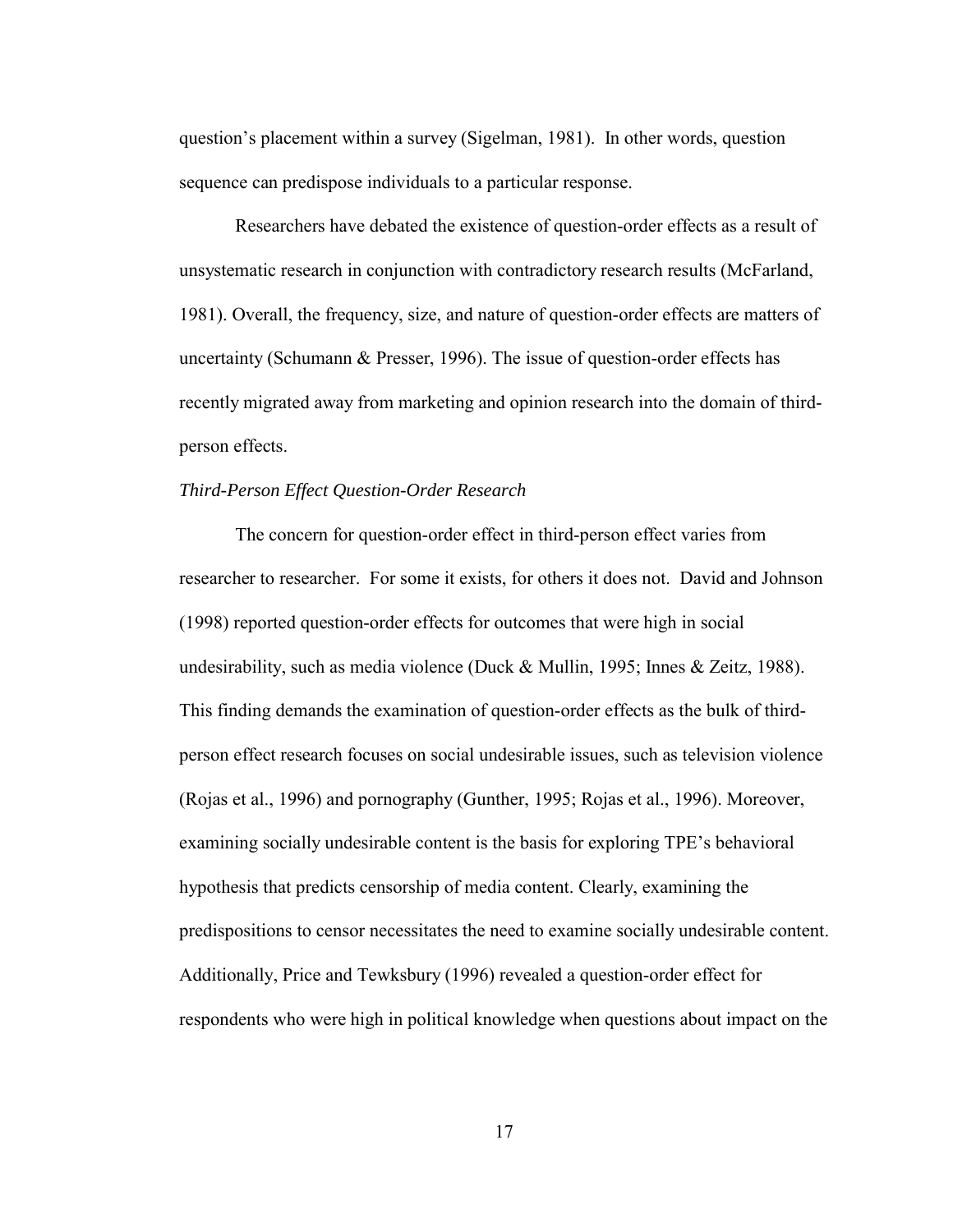self followed a question about impact on others. Based on these results, the researchers speculated that comparisons between other-then-self questions might not be analogous to self-then-others questions. Hence, this study proposes to test this speculation by implementing methods to test for question-order effects: a time lapse between administration of self-other and other-self questionnaires.

The rationale for this study is not to refute the concept of the third-person effect, but to extract how much of an influence question-order has on the self-other discrepancy of media effects. As Perloff (2002) stated, "Although question-order does not explain away third-person effects, it would be surprising if it had no influence whatsoever, given the role that perceptual contrasts play in third-person perceptions" (p. 501).

# *Theoretical Explanations for Question-Order Effects*

Researchers have offered two main explanations for the occurrence of question-order effects that are relevant to third-person perception: consistency effect and saliency effect.

# *Consistency effect*

The consistency effect operates on the basis that previous answers influence subsequent answers. For example, if an individual answers that they are "very happy" with their marriage, they are likely to answer that they are "very happy" overall. In general, individuals have a need to be consistent that is theoretically supported by the cognitive dissonance theory. Festinger's (1957) cognitive dissonance theory deals with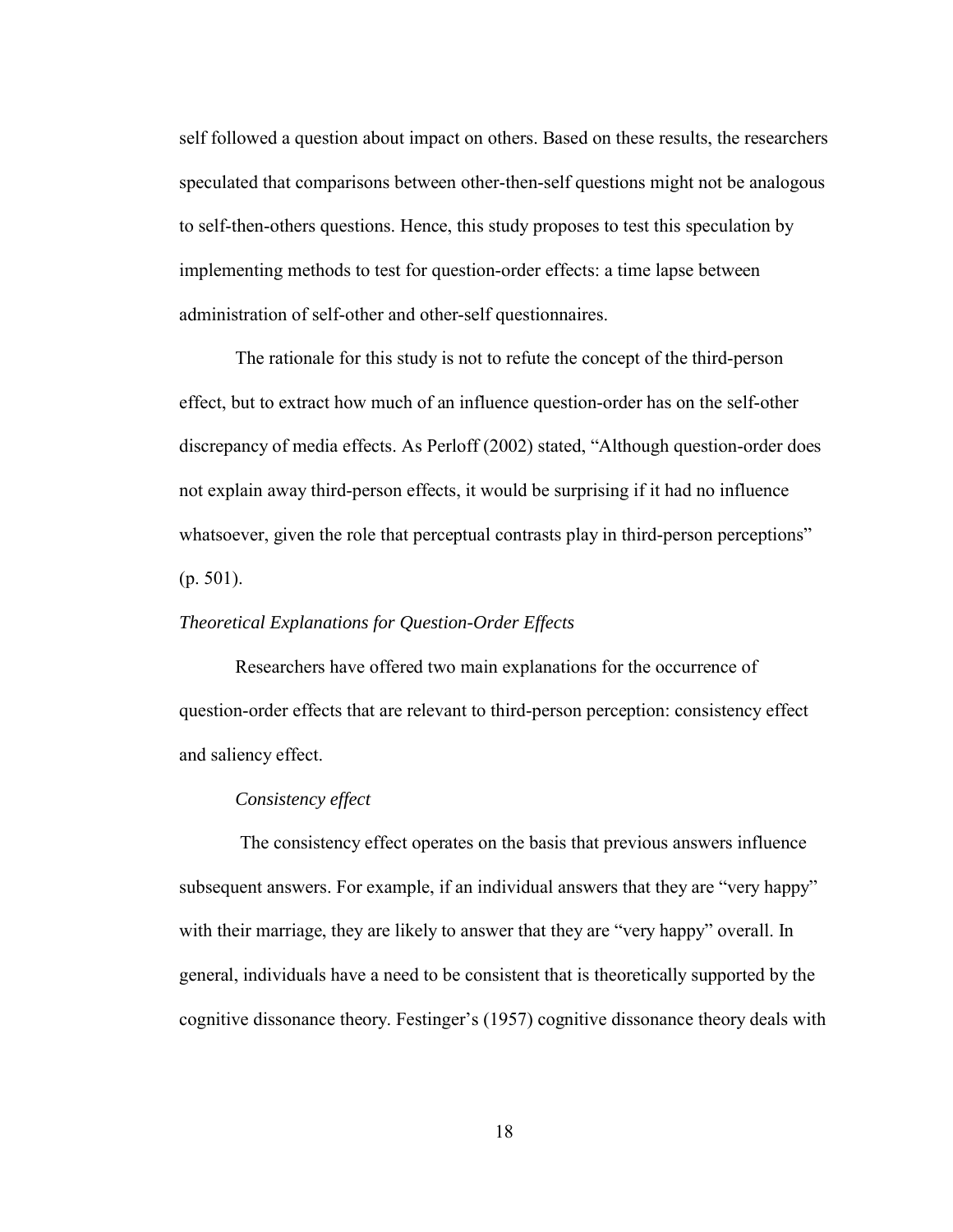relationships between cognitive elements, including attitudes, beliefs, and behaviors. When two of these cognitive elements appear contradictory, such as "I hate peanuts, but I love peanut butter," dissonance occurs. In general, humans prefer logical harmony among their ideas, beliefs, attitudes, and expectations because it gives them some control over the unpredictable world in which they live and the people with which they deal. The idea of control is consistent with the explanation that people are motivated by a need to control unpredictable life events and this is why thee (and them) more than me (Perloff, 2002).

In general, when our answers are not consistent with our attitudes, beliefs, and behaviors dissonance occurs, and we are uncomfortable. This is especially true with surveys where one can remember and even examine previous answers in order to appear rationale and consistent, such as surveys measuring third-person perception. The measurement of third-person perception involves researchers posing a series of parallel questions about perceived media effects. Typically, these questions are presented in a back-to-back format, for example, self-other or other-self: Overall, how much would you say you (others) would be harmfully affected by watching movies that contain graphic scenes of gratuitous violence (e.g., Lambe & McLeod, 2005).

As a result of this format, respondents can remember as well as examine previous answers in order to avoid dissonance. One way to overcome this impact is for studies to implement a time lapse between surveying perceived effects on self and others. For this reason, this study will impose a time lapse between parallel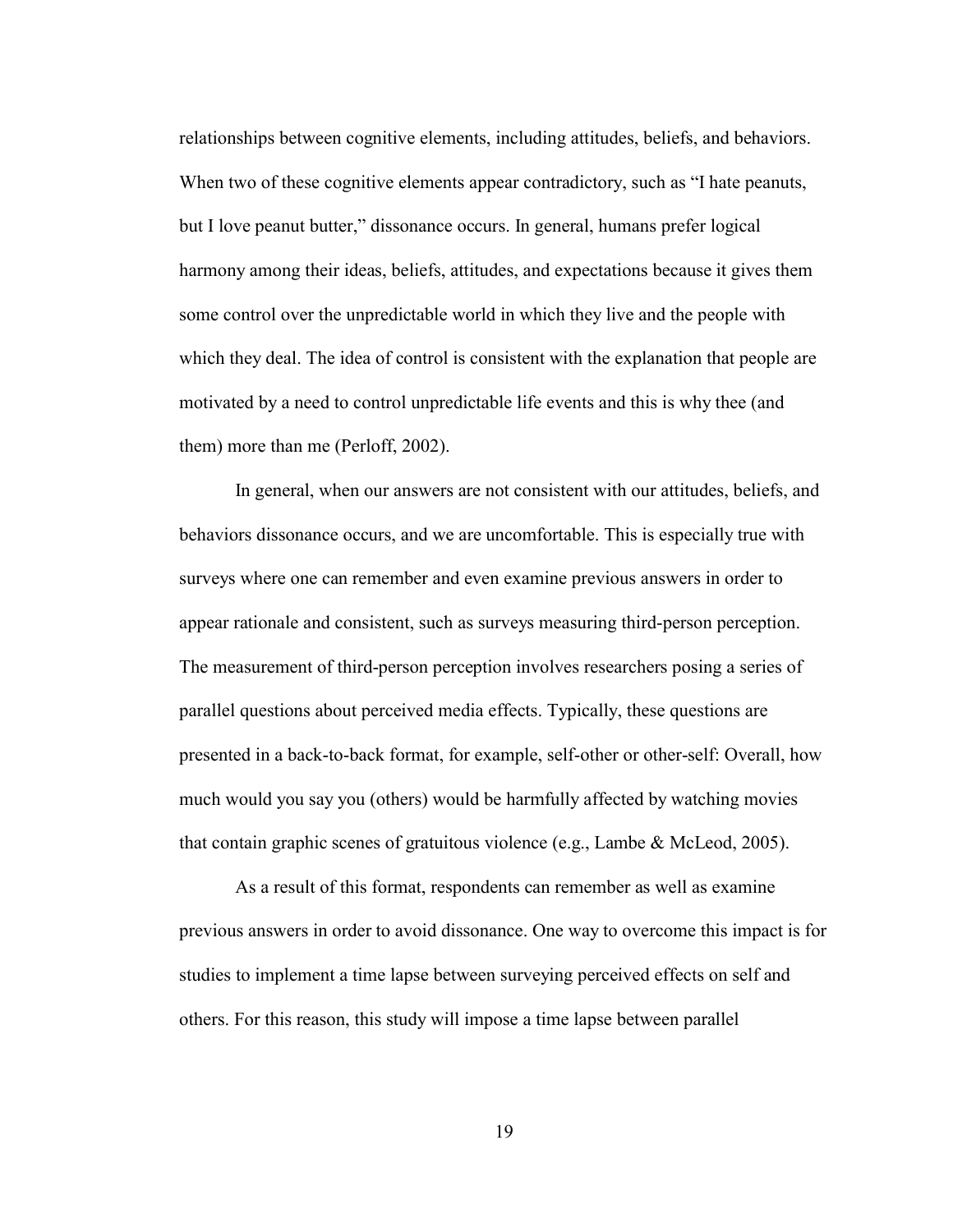questioning in order to reduce the respondent's ability to recall as well as examine their previous answers. The respondent's inability to recall as well as examine their previous answers as a result of the time lapse, the following hypotheses is proposed:

H2: The difference between perceived effects on self and others will be smaller when there is a time lapse between asking third-person perception questions than when there is no time lapse.

# *Saliency effect*

 Saliency effects occur when a particular response is made more cognitively attractive because of preceding questions (Schuman & Presser, 1996). Simply stated, a saliency effect is a primacy effect. Gibson, Shapiro, Murphy, and Stanko (1978) and Cowan, Murphy, and Wiener (1978), for example, found a saliency effect in which respondents reported more victimization when asked attitude questions about crime compared to the sub-sample who completed the same survey without questions about crime.

In the third-person effect, a primacy effect could operate in which the mediaimpact-on-others questions skews responses by activating a self-serving bias, in which individuals evaluate themselves more favorably than they evaluate others and that they believe they are less likely than others to experience negative events (Paul et al., 2000; Weinstein & Klein, 1996). Hence, this bias could act as a "strong" anchor that influences responses to the second question on self or vice-versa (Perloff, 1999). This influence could result in a magnification of the third-person effect in which individuals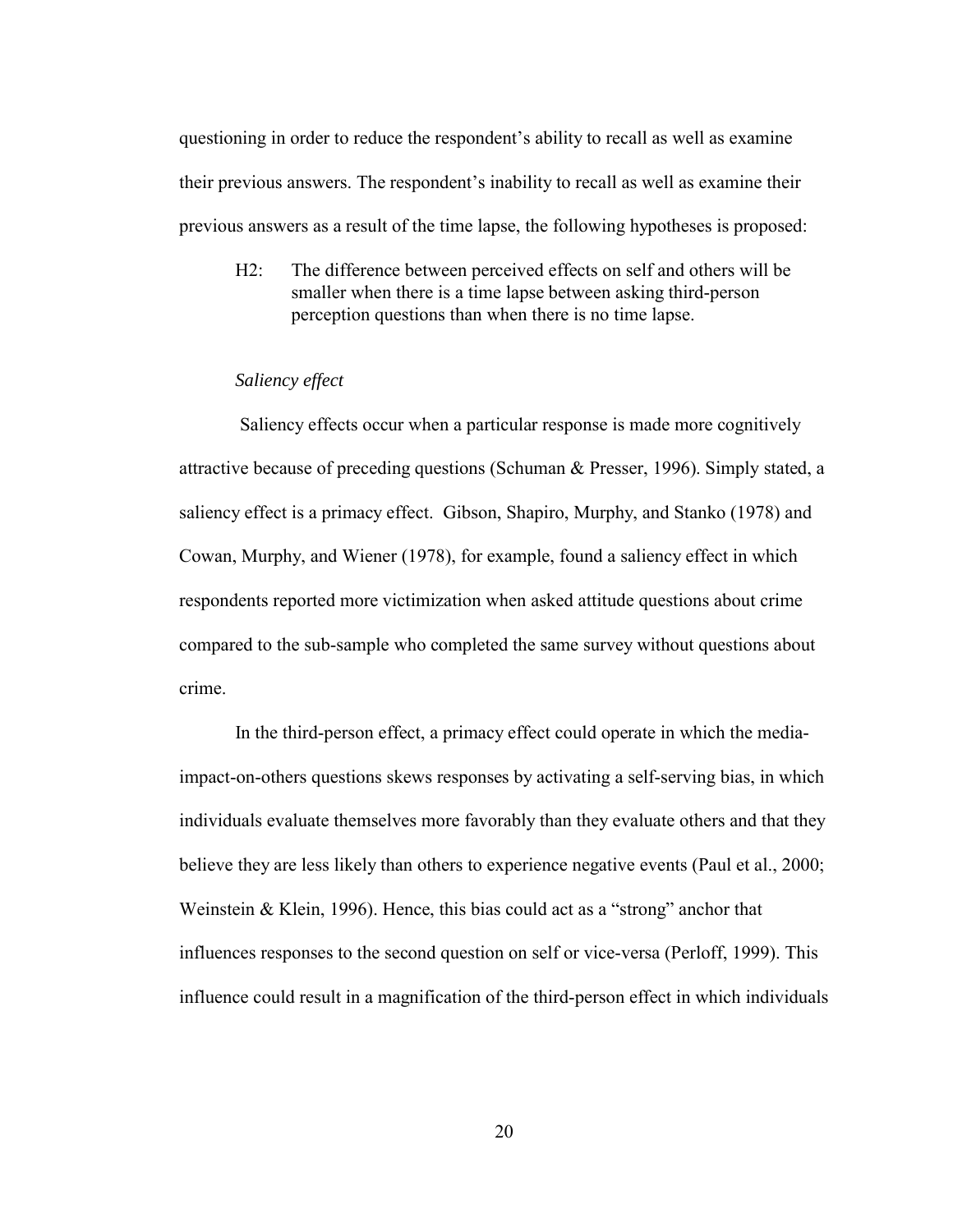would perceive others as more influenced by media than they would otherwise without the presence of a primacy effect.

Overall, social comparison can be activated in third-person effect research because of the typical model of data collection in which researchers pose a series of parallel questions about perceived media effects. In other words, respondents are asked to indicate how much they have been influenced by a stimulus as well as how much they think others have been influenced by the same stimulus. Thus, comparison is invited by parallel question wording. This impact could be alleviated by the introduction of a time lapse. The implementation of a time lapse would not allow respondents to be cognitively aware they are comparing themselves with others.

To evaluate the effect of a time lapse on the TPE this study will use previous anti-social contexts and pro-social contexts as well as introduce a new context that attracts college students. Violent video games have become increasingly popular among college students and overall have caused a controversy within society as a result of the violent images and themes that seem to be an indispensable component of video games. This study will focus on the perceived effects of violent media, especially violent video games.

#### *Violent Media Content: Videogames*

A sizable portion of mass communication research is on violent media content, particularly television violence. Research has consistently shown that television violence has a variety of adverse emotional, attitudinal, and behavioral effects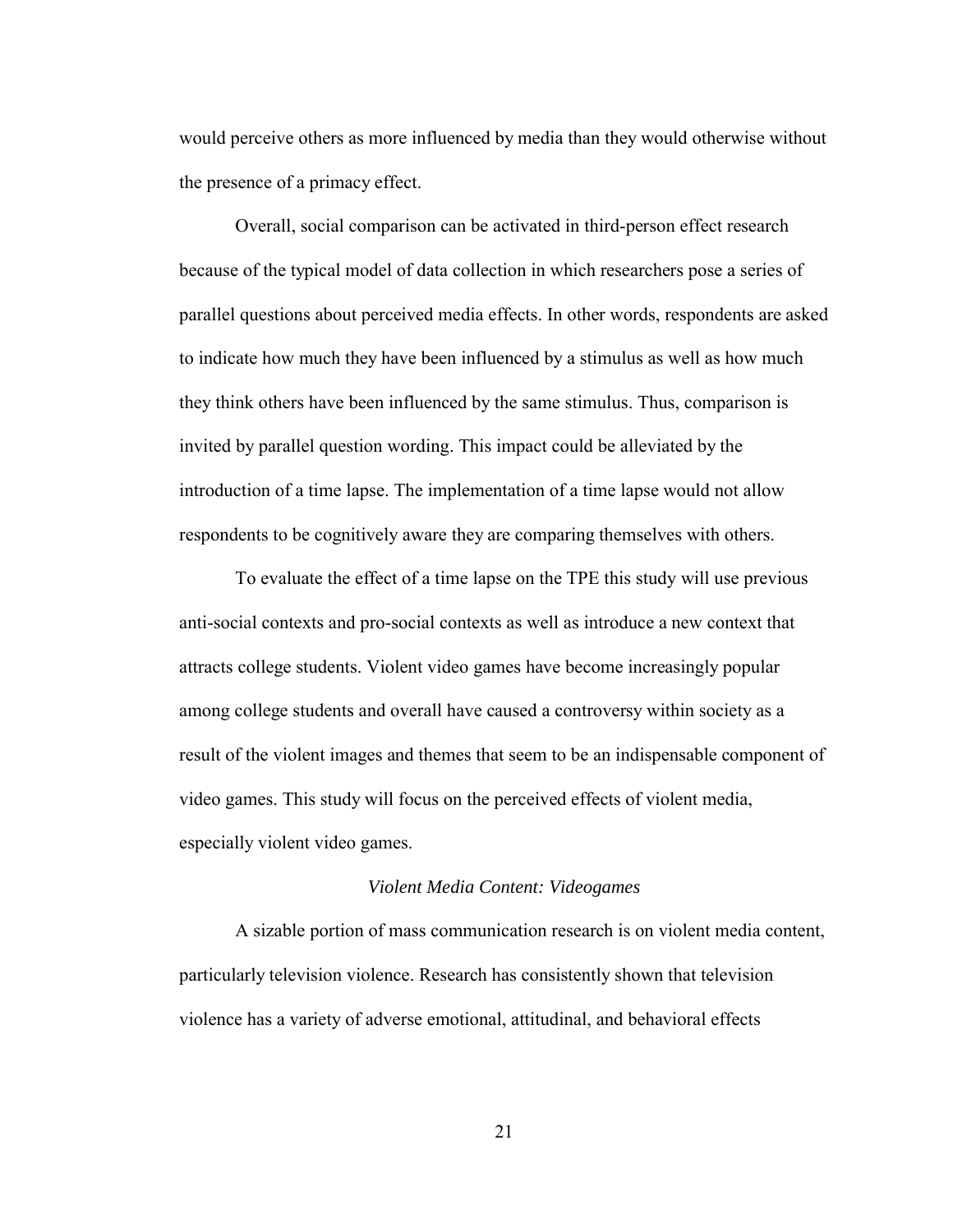(Hoffner et al., 2001). Research has also shown that individuals perceive media violence to have a larger effect on others than on themselves (e.g., Duck & Mullin, 1995, Hoffner et al., 2001). This study builds on this research by considering TPE of violent media content. Additionally, this study extends previous TPE research to consider TPE of a technology that has gone beyond the designation of "fad" or "new technology" to a customary component of modern-day entertainment (Vorderer, Bryant, Pieper, & Weber, 2006): the video game.

In 2005 alone, computer and video game software sales totaled \$228.5 billion in the United States (Entertainment Software Association, 2006). Recently, the Entertainment Software Association (ESA) reported that half of all Americans age 6 or older play video games (ESA, 2005) signifying the increasing popularity of video game play. The increasing popularity of video games is due to the fact that they provide a different form of entertainment than traditional film or television. Unlike general films or television, video games involve interactivity. In other words, video games contain content that is modified by the user and can change as play develops (Vorderer et al., 2006). When the player abstains from communicating, the game ceases to exist (Grodal, 2003; Kiousis, 2002; Newman, 2004). As a result, video games require active involvement from the user, which is in contrast to television entertainment that can be enjoyed passively; "Television is something you watch, video games are something you do, a world that you enter, and, to a certain extent, they are something you 'become'" (Turkle, 1985, pp. 66-67).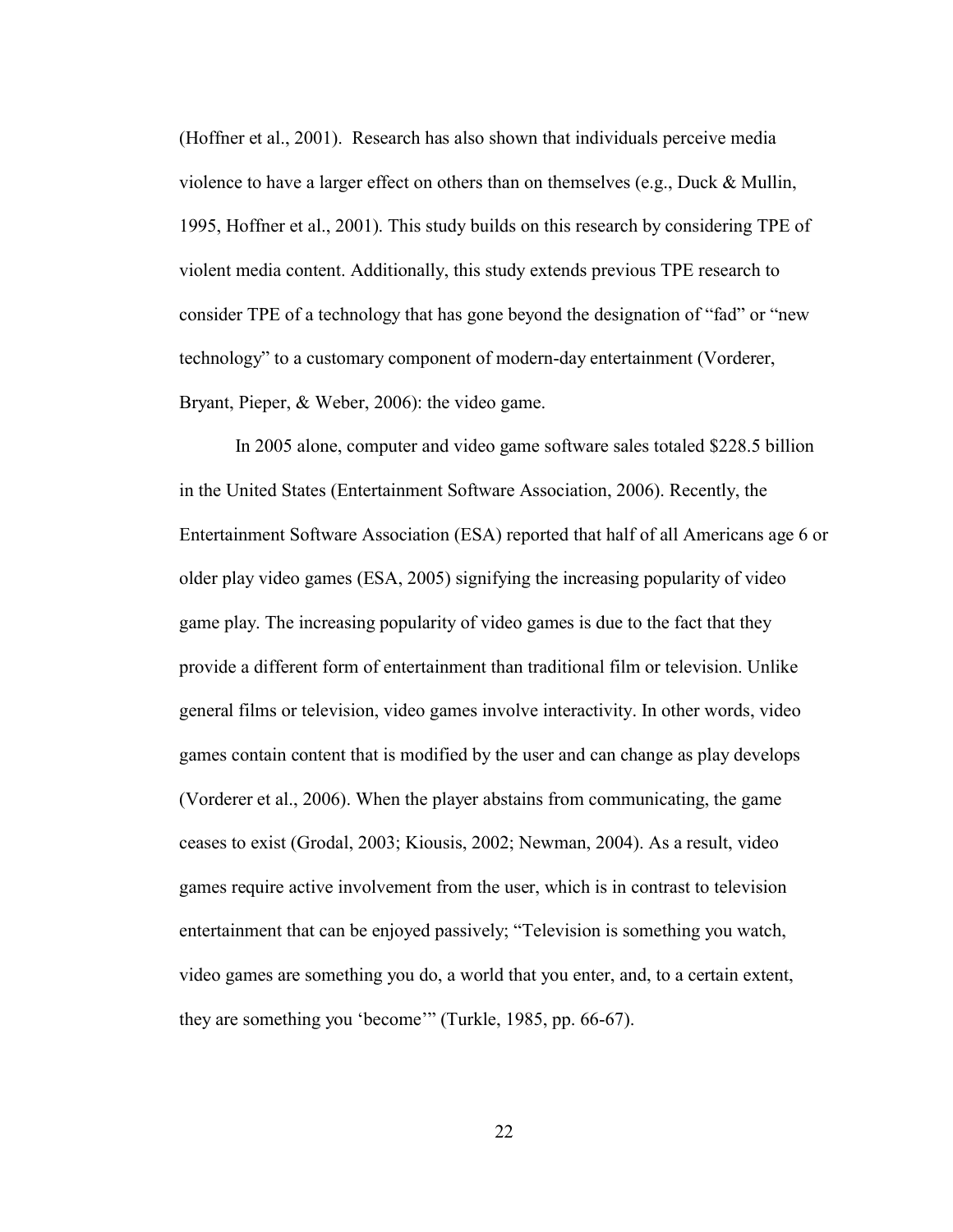The "becoming" aspect of the video game is what elicits the public concern due to the fact that research has revealed that violent content is a key component of most games. Smith, Lachlan, and Tamborini (2003) analyzed 60 popular video games for three game consoles (Nintendo 64, Sega Dreamcast, and Sony Playstation) and found violence in 68% of the games. Of those games 90% were rated for teens (T) and adults (M) and 57% were rated for all audiences (E). Recently, Thompson, Tepichin, and Haninger (2006) specifically examined 36 randomly selected M-rated video games for the major video game consoles: Xbox, GameCube, and Playstation 2. All 36 games (100%) involved intentional acts of violence that depicted injuries to human characters and 25 (69%) of the 36 games depicted injuries to nonhuman characters, including injuries to the player. Overall, Thompson and colleagues observed 6011 character deaths from violence in approximately 42 hours of game play, occurring at an average rate of 145 character deaths per hour. This included 4268 human deaths, occurring at an average rate of 104 human deaths per hours. Additionally, 24 games (67%) depicted deaths from violence of nonhuman characters, including the player, and 33 games (92%) depicted deaths from violence of human characters, including the player. All 36 games (100%) rewarded or required the player to injure characters, while 33 games (92%) rewarded or required the player to kill.

The interactive nature of the games as well as the focus on violent images and themes that seem to be an indispensable component of video games has contributed to the growing fears about their effects. *ABC* (2006) recently reported that research shows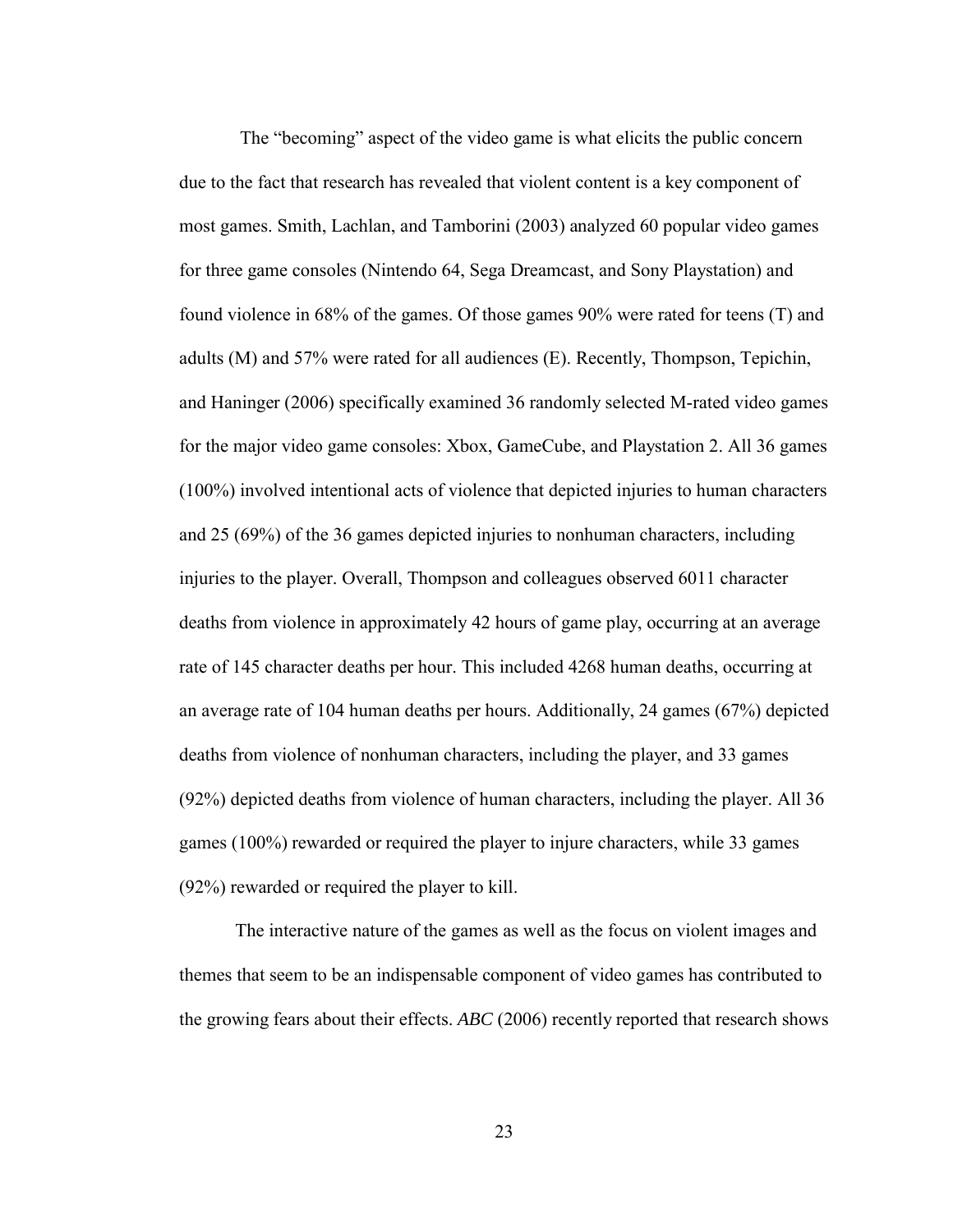that playing violent video games can make players think other people are out to get them. The same study also found that young men are more likely to think it is acceptable to smoke marijuana and drink alcohol after playing a violent video game. In addition, *CBS* affiliate (2006) in San Francisco reported on a study that found violent video games rewired teen brains. The study found that among those teens who played a violent video game, the part of their brain linked to primitive emotions, such as fear, aggression, and anxiety, fired up more than those who played a non-violent video game. Furthermore, the report ended with a quote by Susan Smiga, a psychiatrist at UC San Francisco; "In my own clinical practice, we see children, usually boys, who are having significant aggression problems, who are usually watching or playing a lot of [violent video games], who have a hard time differentiating violence in those games from reality." However, throughout research, there continues to be a debate as to whether or not violent video games are linked to aggressive behavior as well as whether or not there are sex differences in the effects.

#### *Violence and Aggression*

With media violence there is always inquiry about aggression. Is there a stimulation effect: Does violence cause aggression? Is there a catharsis effect: Does viewing violence allow individuals to alleviate aggression? These are just a few of the questions that are often debated among researchers. Anderson and Dill (2000), Dill and Dill (1998), and Sherry (2001) are a few of the researchers that have linked the effects of violent video games to increased aggressive behavior. But, as Sparks and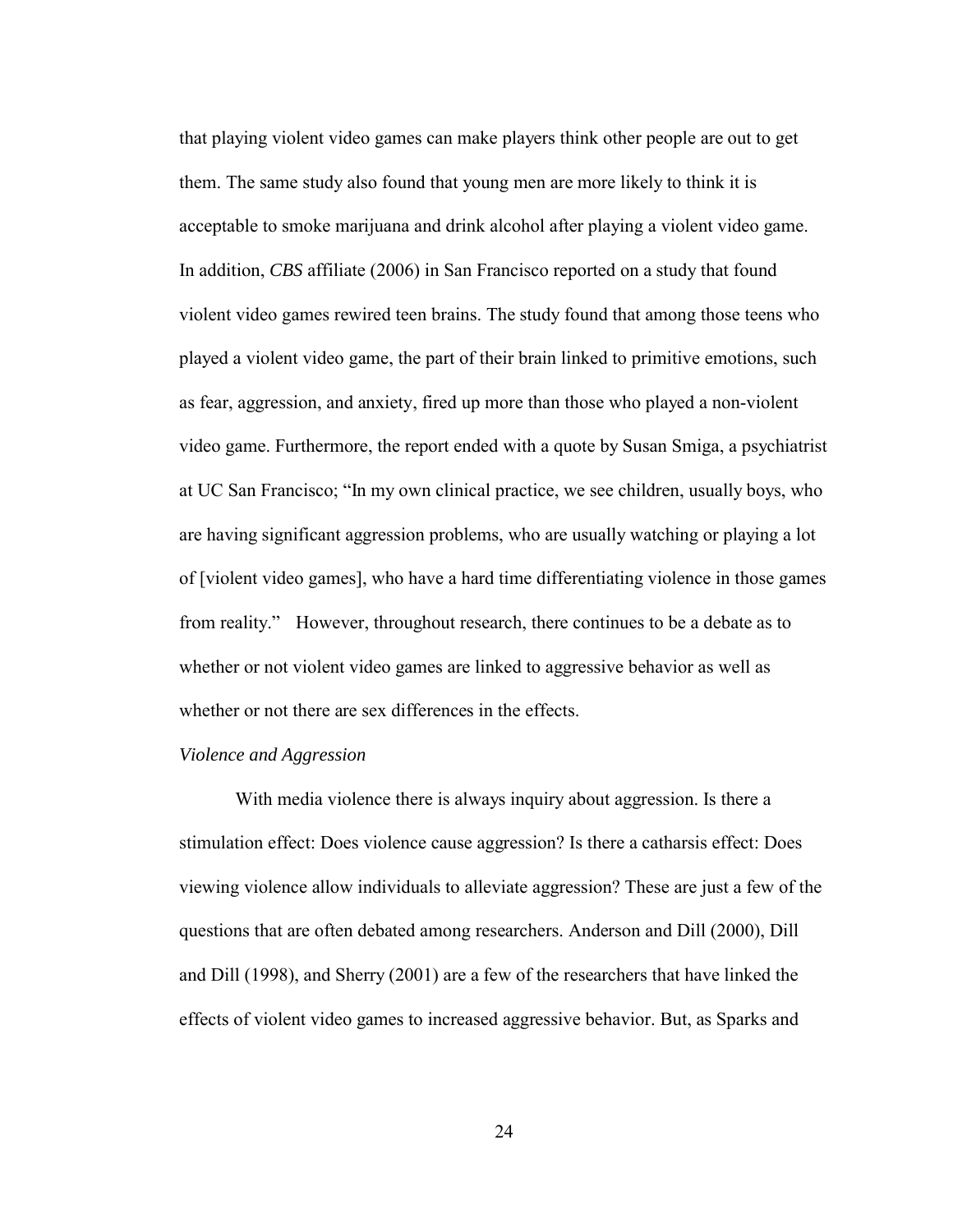Sparks (2002) point out, "little if any research has been done that actually compared the effects on aggressive behavior and thinking of other types of media depictions or content with the effects of violent depictions. Yet, there is certainly good reason to think that other types of media content might inspire aggression as well" (p. 281).

Individuals might not be inclined to admit that they are influenced negatively by violent media content due to a self-serving bias. In other words, people are expected to evaluate themselves more favorably than they evaluate others and to believe they are less likely than others to experience negative events (Paul et al., 2000; Weinstein & Klein, 1996). The next hypotheses of this study propose the classic thirdperson effect:

- H3a: Perceived effects of violent media content on others will be larger than those on self.
- H3b: Perceived effects of violent video games on others will be larger than those on self.

### *Sex Differences*

In general*,* any research examining the link between violence and aggression touches upon the issue of sex differences. Research has reported sex differences in emotion and response to media violence (see Shields, 1987; Zillmann & Weaver, 1996). Paik and Comstock (1994) examined 217 surveys and experiments documenting effects of media exposure on aggression and found that men were slightly more influenced than women on average. As a whole, social norms impart that physical aggressiveness is more acceptable and common for males compared to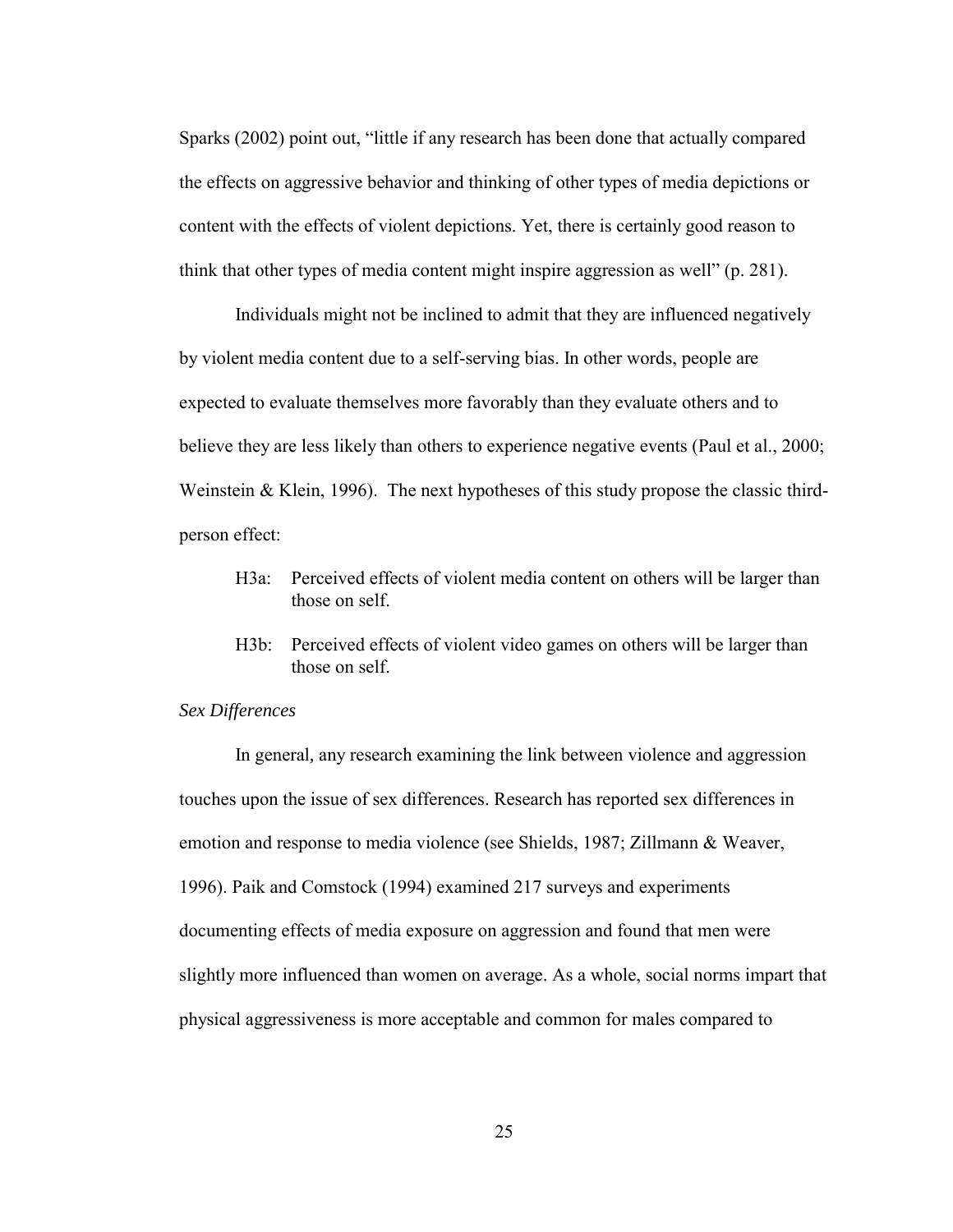females. Thus, with the negative association of video games with violence and aggression, it is no surprise that researchers have consistently found video games are liked more and played more by males than by females (Lucas & Sherry, 2004).

Previous research on TPE and sex differences has found that males are perceived as more influenced by some negative media content than females. For example, Lo and Wei (2002) found that both males and females perceived internet pornography to have greater influence on other males than other females. Remaining consistent with this previous research, the following hypotheses are proposed:

- H4a: The perceived effects of violent media content will be larger for males than females.
- H4b: The perceived effects of violent video games will be larger for males than females.

#### *Exposure*

Although research on how media exposure mediates third-person effects has been inconclusive (Rucinski & Salmon, 1990; Salwen, 1998) some research has found that individuals with more exposure to particular types of content (e.g., pornography, news) believe they have developed resistance to influence (Gunther, 1995). Hoffner and her colleagues (2001) also found that liking and exposure to television moderates the third-person effect. This next set of hypotheses predicts that exposure to violent media (e.g., television, movies) will moderate the third-person effect:

H5a: The third-person effect of violent media content will be negatively related to exposure to violent media content.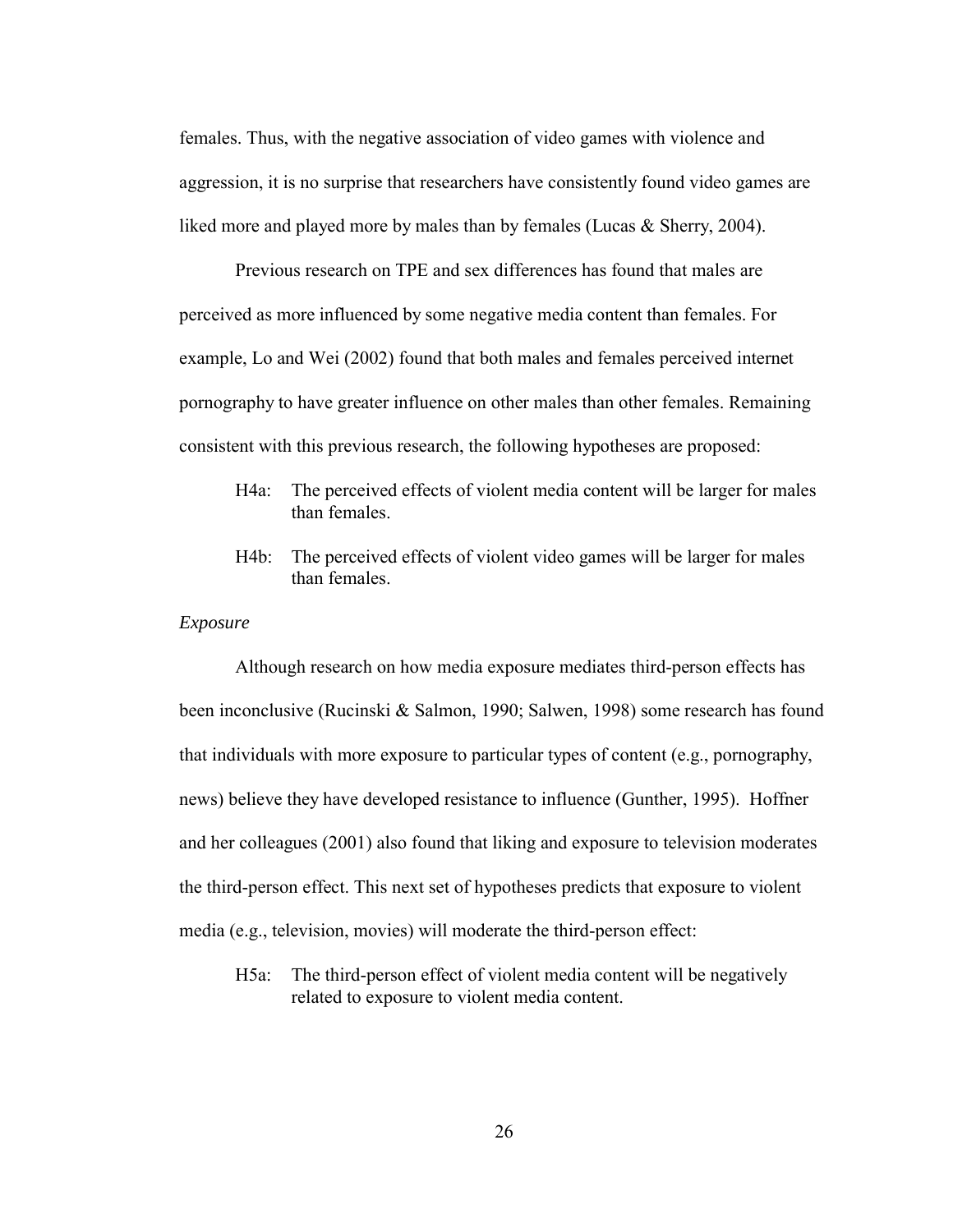- H5b: The third-person effect of violent video games will be negatively related to violent video game play.
- H6a: Liking violent media will be negatively related to the third-person effect.
- H6b: Liking violent video games will be negatively related to the thirdperson effect.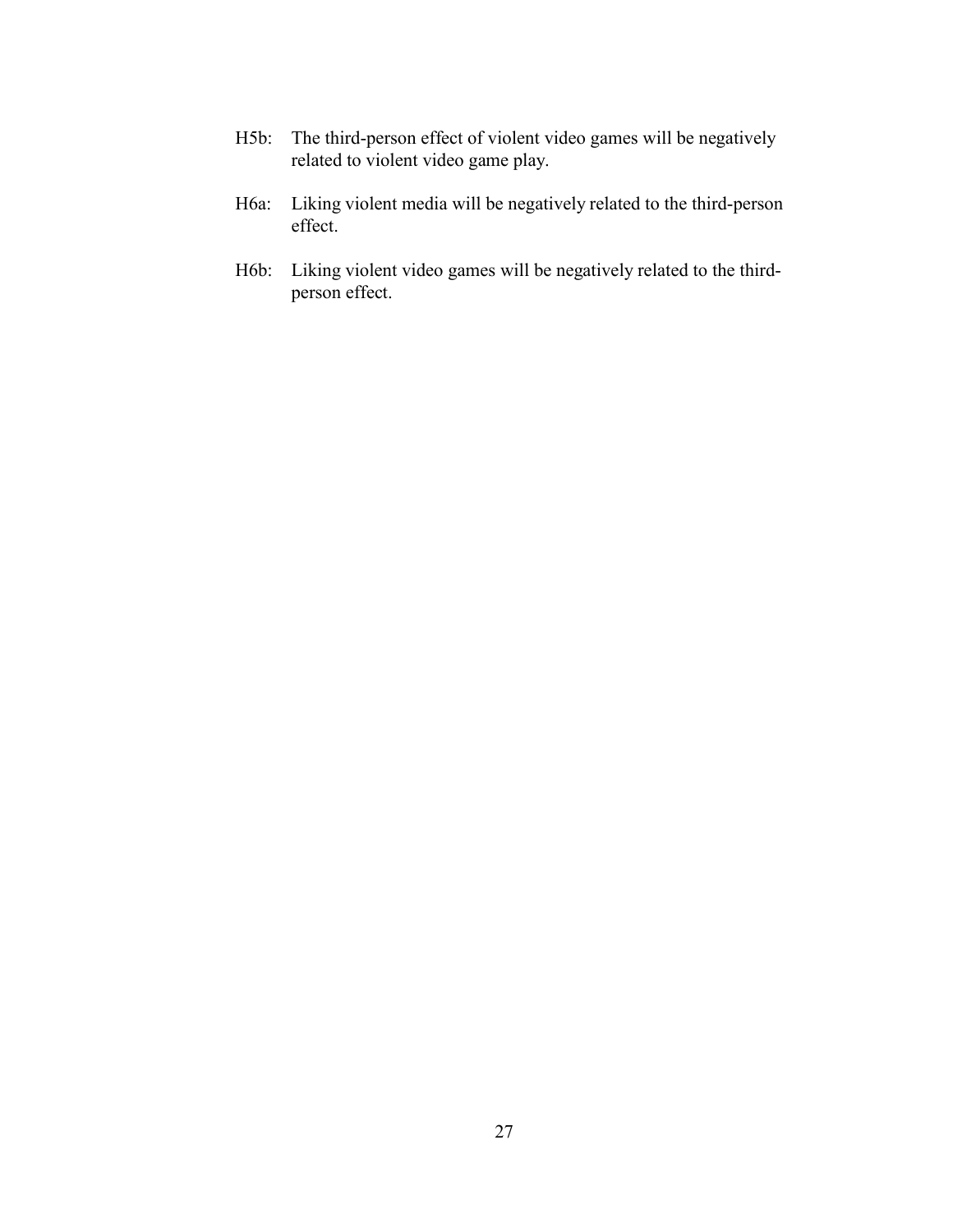Chapter 2 *Method*

# *Procedure*

To explore the impact of question-order on the third-person effect, this study used an experimental design: 2 (No Time Lapse/ 5 week Time Lapse) x 2 (selfother/other-self) design. A self-report online questionnaire was administered via SurveyMonkey.com to 418 undergraduates enrolled in COMM 212 (Oral Communication in Business). Students received extra credit for participating in the study. The questionnaire was administered during the Spring Semester of 2007 at the University of Delaware and took approximately 10 to 20 minutes depending on the condition to which the student was assigned. The University's Human Subjects Review Board approved the administration of the questionnaire.

Course sections were randomly assigned to one of four conditions. The first two conditions had no time lapse in the completion of their questionnaires. That is, they completed the entire questionnaire at one time. The first condition consisted of students  $(n = 81)$  answering questionnaires that included questions pertaining to perceived effects on self followed by perceived effects on others along with general demographic information and frequency of exposure to media content. The second condition was similar to the first, except students (*n =* 110) answered questions on perceived effects on others followed by perceived effects on self. To control for any effects of history, half of the questionnaires in these first conditions were administered at the beginning of the Spring Semester, with the other half administered five weeks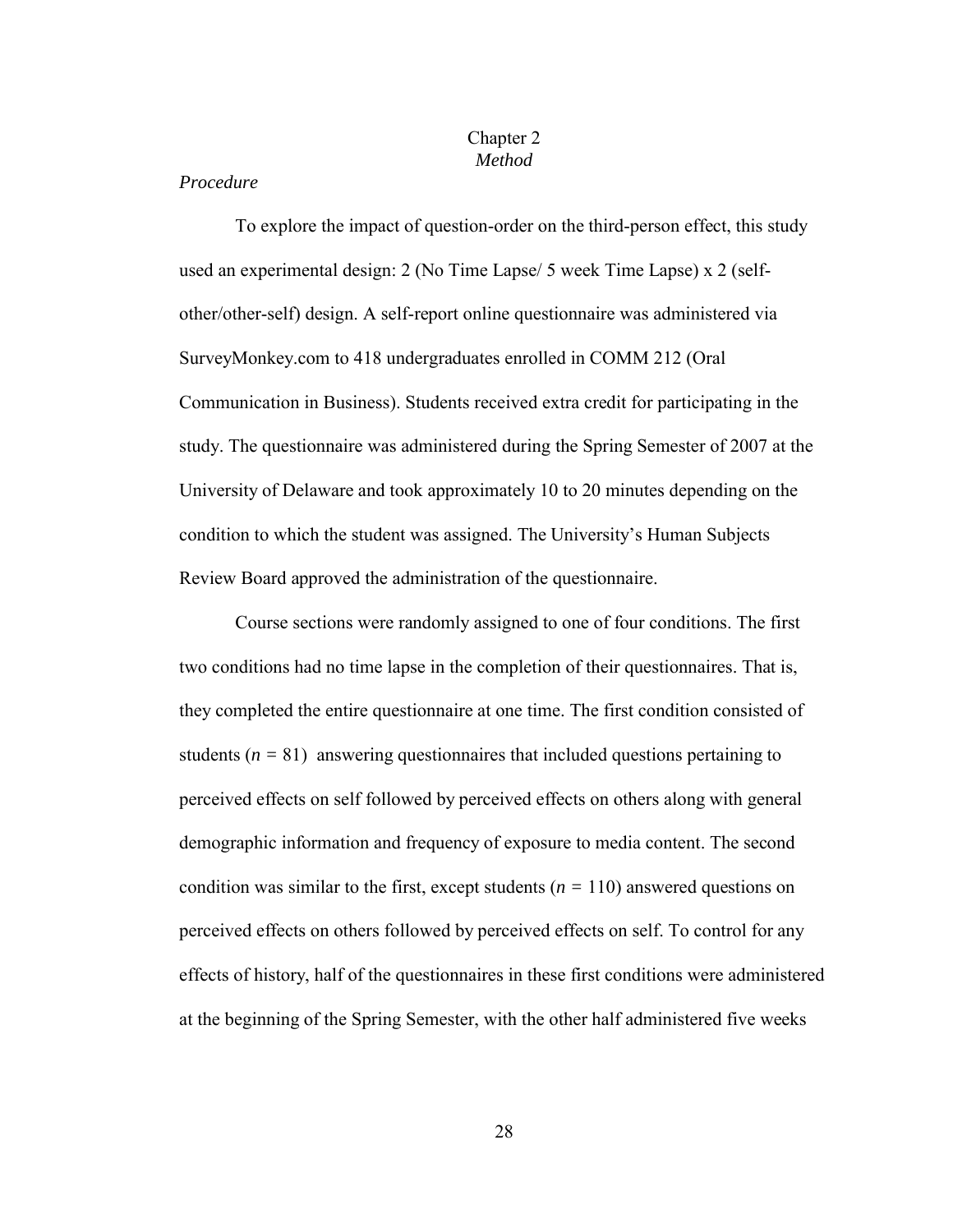later. The third and fourth conditions consisted of a time lapse of five weeks between administration of questions on perceived effects on self and others. These conditions were over-sampled in order to ensure power to identify question-order effects that are typically small, about .06 (Schumann & Presser 1996). Those in the third condition (*n =* 108) answered questions on self, then questions on others five weeks later. The fourth condition was the opposite, with students (*n =* 119) answering questions on others, then questions on self five weeks later. Because time was a central part of the experimental condition, students were only given one week to complete the questionnaire.

## *Questionnaire Design*

The questionnaire (Appendix A) was designed to measure the following: age, sex, major, year in school, family's social classification, mother and father's education level, media use, frequency of exposure to violent media content, liking violent media content, and the third-person effect.

*Age*

 Respondent's age was gathered by asking, "How old are you? (As of your last birthday)." Ages ranged from 18 to 30 with a mean of 19.72 (*SD =* 1.32).

*Sex*

Respondents were asked to identify their sex by asking, "What is your sex?" The sample was 44.4% (*n =* 185) male and 55.6 % (*n =* 232) female.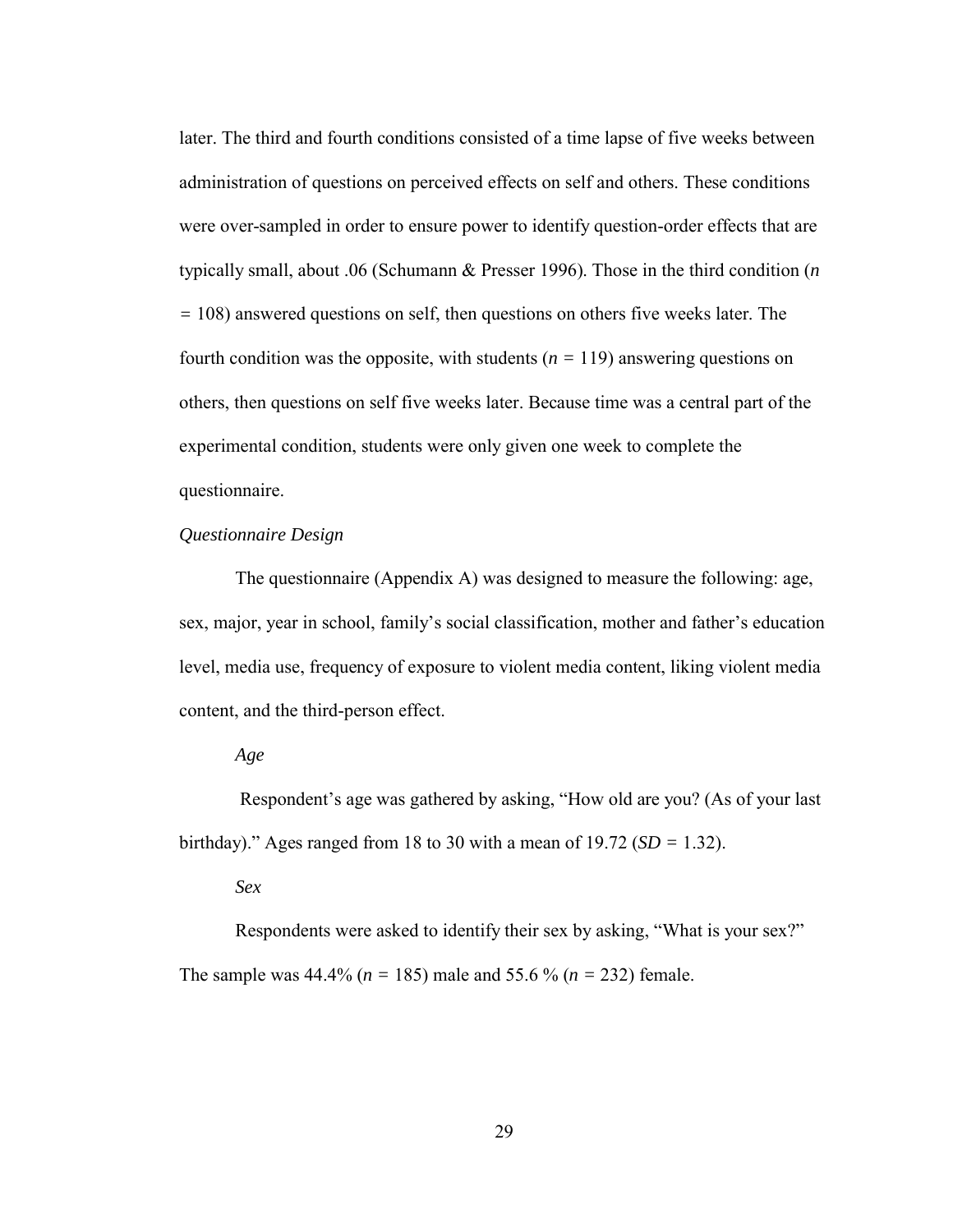#### *Major*

Respondents identified their major by answering the open-ended question, "What is your major?" There were a total of 33 different majors cited in the responses. Of those cited, the top five majors were Business (42.4%), Accounting (33.3%),

Finance (33.3%), Management (33.3%), and Marketing (30.3%).

*Year in School*

Respondents indicated their year in school. The sample consisted of primarily sophomores (51.2%) followed by freshmen (20.2%), juniors (18.3%), and seniors (10.3%) respectively.

## *Social Classification*

Respondents were asked to identify whether their family was working class (blue-collar), working class (white-collar), middle class, upper middle class, or upper class. The sample primarily considered their family as upper middle class (50.8%) followed by middle class (30.6%), working class (white collar) (6.7%), upper class  $(6.0\%)$ , and working class (blue-collar)  $(5.8\%)$  respectively.

*Mother and Father's Education Level*

Respondents were asked to identify the education level of their mother and/or father's education level. Mothers' and fathers' education levels ranged from less than high school to graduate school. Respondents' mothers' education level was primarily college (45.9%) followed by graduate school (22.7%), some college (16.7%), high school (13.5%), and less than high school (1.2%) respectively. There was a significant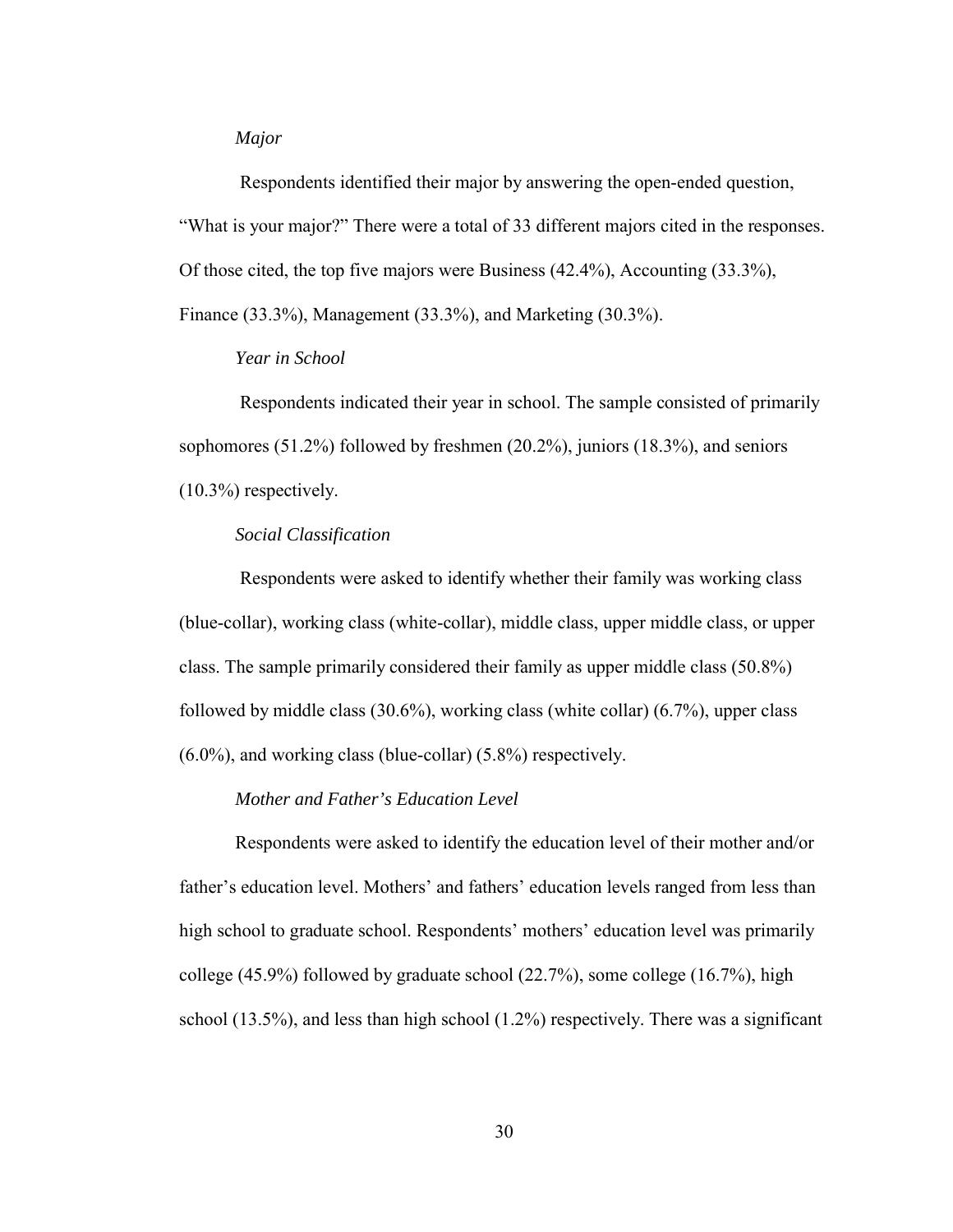relationship between mother's education level with social classification ( $r = .32$ ,  $p <$ .01). Similarly, respondents' fathers' education level was primarily college (38.6%) followed by graduate school (33.0%), some college (14.7%), high school (12.5%), and less than high school (1.2%) respectively. There was a significant relationship between father's education level with social classification ( $r = .38$ ,  $p < .01$ ).

## *Media Use*

Respondents reported their media consumption of television, movies, and video games. On average, the sample watched 2.68 hours of television (*SD =* 2.56) during a typical weekday and 4.31 hours (*SD =* 3.25) on a typical weekend. The sample attended an average of 0.92 movies a month (*SD =* 0.97) at the movie theater and watched 5.52 movies at home (*SD =* 4.87).

In regards to video games, of the overall sample, 60.5% (*n =* 250) owned video games and 57.27% (*n =* 239) owned game consoles. On average the sample owned 11.0 video games (*SD =* 23.88) and 1.17 consoles (*SD =* 1.47). Males owned significantly more video games ( $M = 21.12$ ) than females ( $M = 5.52$ ):  $t(295) = 6.17$ , *p* < .001. Males also owned significantly more video game consoles (*M =* 1.91) than females ( $M = 0.59$ ):  $t(313) = 9.66$ ,  $p < .001$ . On average, the sample played video games 1.57 days per week (*SD =* 2.20) and 2.55 minutes per day (*SD =* 5.08). Consistent with ownership, males played more video games (*M =* 2.77) than females  $(M = 0.61)$ :  $t(291) = 10.79$ ,  $p < .001$ . Males  $(M = 4.64)$  also played significantly more hours per week than females ( $M = 0.79$ ):  $t(241) = 7.89$ ,  $p < .001$ .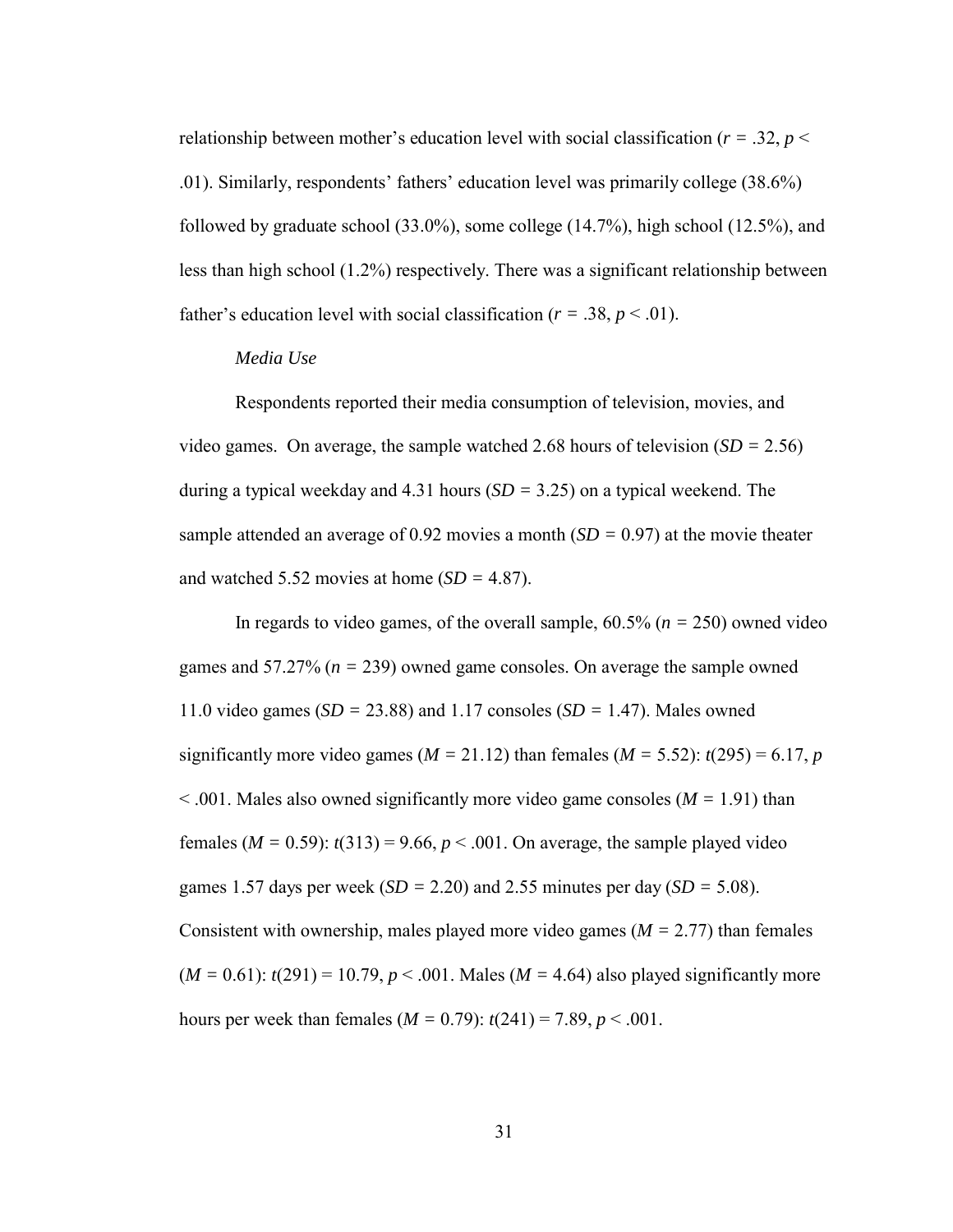Respondents were asked to list their favorite game. There were a total of 89 different games cited in the responses. Of those cited, the top five were *Madden NFL 2007* (51.7%), *Mario-Kart* (29.2%), *Guitar Hero* (18.0%), *Super Mario Brothers*  (12.4%), and a tie between *The Simms* and *Snood* (10.1%).

## *Frequency of Exposure*

Respondents were asked to identify the frequency they are exposed to violent media content (movies, television, and video games) in order to examine whether the amount of exposure moderated the third-person effect. In order to disguise the study's intent on violent media content, several questions were derived asking about respondents' exposure to general types of movies, television programs, and video games.

Descriptions of these types of content were adapted from the parental guidelines of the *Motion Picture Association (MPA)*, *The Entertainment Software Rating Board (ESRB),* and *The TV Parental Guidelines Monitoring Board* (Table 1). So, respondents were asked to mark how often they watched and played  $(1 =$  Never, 5 = Very Frequently) general categories of movies, television, and video games, that ranged from family-oriented, to moderately violent, to excessively violent. To make the descriptions clearer, example titles were included after the descriptions. Table 1 presents the content descriptions for each of the exposure categories.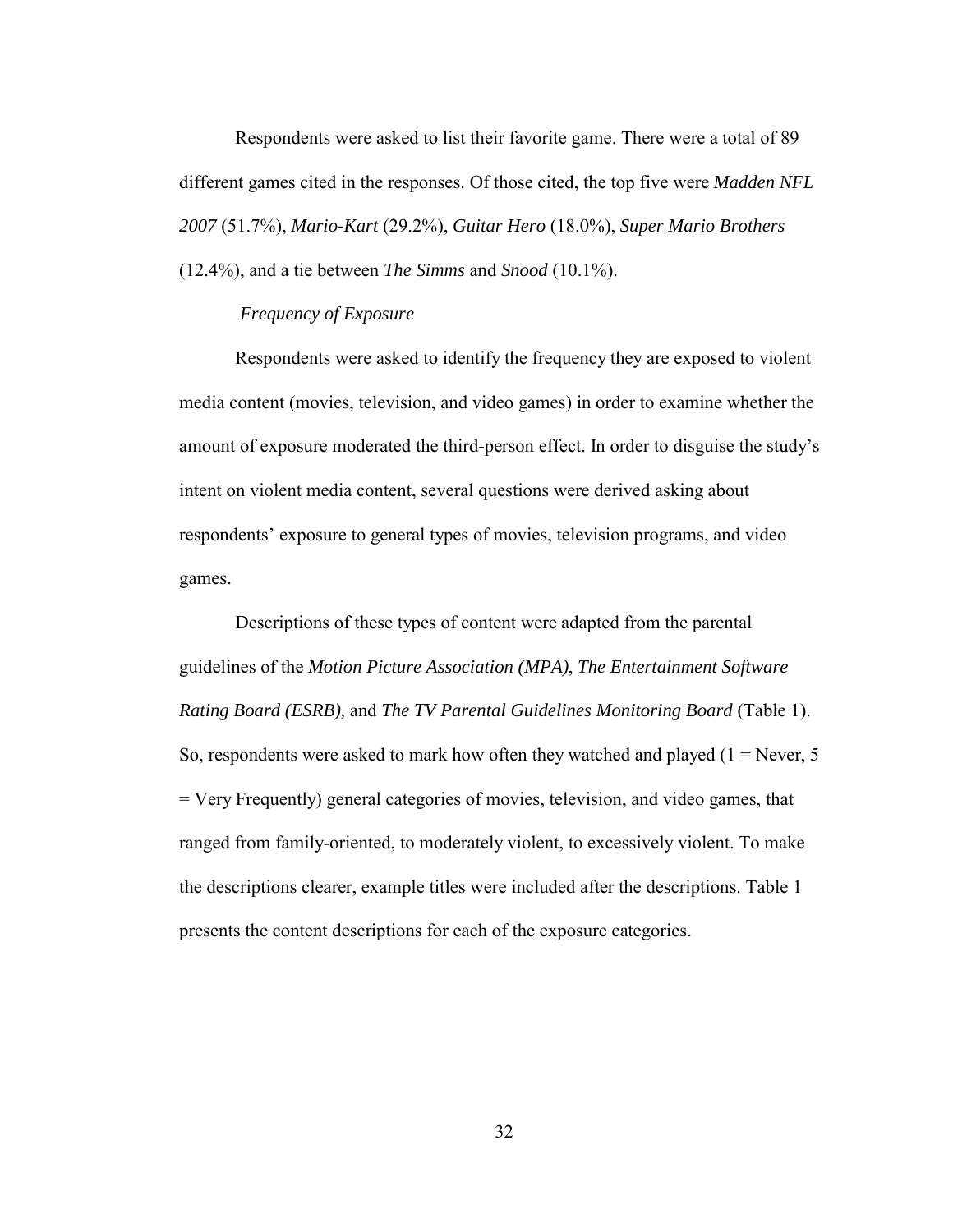| <b>Movies</b>      | <b>Content Descriptors</b>                                                                                                                                                                                                                                         |
|--------------------|--------------------------------------------------------------------------------------------------------------------------------------------------------------------------------------------------------------------------------------------------------------------|
| Family             | Movies that are family oriented that contain content with minimal violence<br>(e.g., Cars, Happy Feet, Ice Age).                                                                                                                                                   |
| Moderate           | Movies that contain some violence, but not excessive amounts<br>(e.g., Pirates of the Caribbean, Harry Potter, Shrek).                                                                                                                                             |
| Excessive          | Movies that contain excessive and frequently gratuitous violence<br>(e.g., Saw III, Kill Bill, Miami Vice).                                                                                                                                                        |
| <b>Television</b>  |                                                                                                                                                                                                                                                                    |
| Family             | Prime-time television shows that are family oriented that contain content that<br>includes minimal violence (e.g., American Idol, Deal or No Deal, Super Nanny).                                                                                                   |
| Moderate           | Prime-time television shows that contain some violence, but not excessive amounts<br>(e.g., The Office, Gilmore Girls, Grey's Anatomy).                                                                                                                            |
| Excessive          | Prime-time television shows that contain excessive and frequently gratuitous<br>violence (e.g., CSI, Prison Break, 24).<br>Programs on premium channels (e.g., <i>HBO</i> ) that contain excessive and frequently<br>gratuitous violence (e.g., The Sopranos, OZ). |
| <b>Video Games</b> |                                                                                                                                                                                                                                                                    |
| Family             | Video games that are rated E for everyone. These games contain minimal violence<br>(e.g., Madden NFL 07, Cars, Lego Star Wars II: The Original Trilogy).                                                                                                           |
| Moderate           | Video games that are rated T for Teen. These games contain some violence, but<br>not excessive amounts (e.g., Need for Speed: Most Wanted, Call for Duty 3,<br>World of Warcraft).                                                                                 |
| Excessive          | Video games that are rated M for Mature. These games contain excessive and<br>frequently gratuitous violence (e.g., Gears of War, Grand Theft Auto: San<br>Andreas, Halo).                                                                                         |

## **Table 1: Content Descriptors**

Movies examples for each rating were drawn from the top grossing movies of 2005 and 2006 according to the website www.boxofficemojo.com. Examples of video and computer games were obtained from the top selling video and computer games of 2005 and 2006 according to the leading market retail research company, the NPD Group. Television shows examples demonstrating the parental guidelines of *The TV*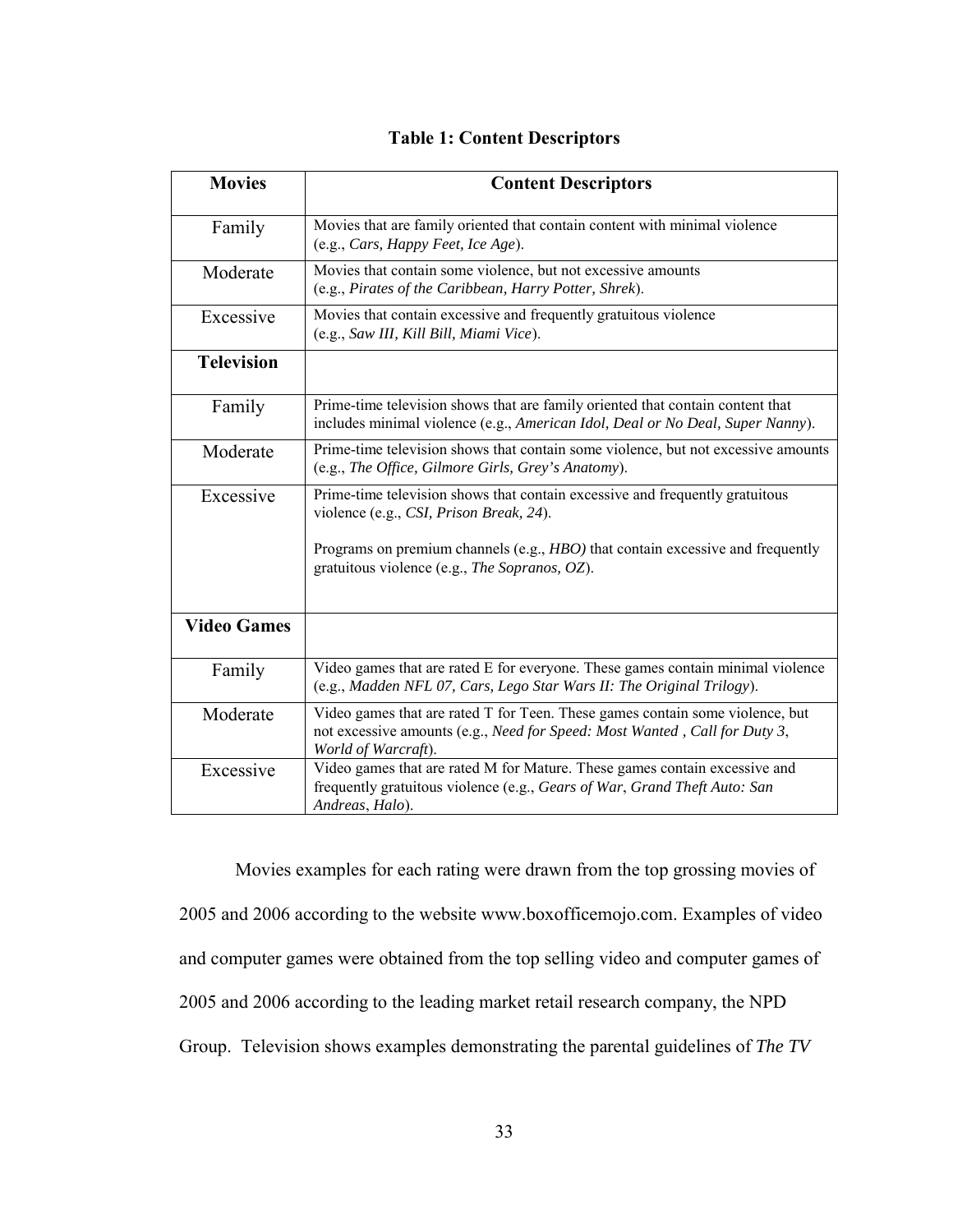*Parental Guidelines Monitoring Board,* were obtained from the Nielson Television Ratings, Tv.com top shows, and parentstv.org.

In order to control for order effects, questions about exposure were reordered in 3 different versions of the questionnaire. Only responses to the violent categories were used in this analysis. In order to develop a violent category for exposure to violent media content categorized as "excessive and frequently gratuitous" were averaged. Exposure to violent media content ranged from 1.00 to 5.00 (*M =* 3.01, *SD*   $=$  .87,  $\alpha$  = .64) Table 2 presents the means and standard deviations for each of the violent exposure categories.

| <b>Exposure to Violent Media Content</b>                                                                                                                                                   | M    |      |
|--------------------------------------------------------------------------------------------------------------------------------------------------------------------------------------------|------|------|
| Movies that contain excessive and frequently gratuitous violence<br>(e.g., Saw III, Kill Bill, Miami Vice).                                                                                | 3.43 | 1.09 |
| Prime-time television shows that contain excessive and frequently<br>gratuitous violence (e.g., CSI, Prison Break, 24).                                                                    | 3.37 | 1 20 |
| Programs on premium channels (e.g., $HBO$ ) that contain excessive and<br>frequently gratuitous violence (e.g., <i>The Sopranos</i> , <i>OZ</i> ).                                         | 2.75 | 133  |
| Video games that are rated M for Mature. These games contain excessive<br>and frequently gratuitous violence (e.g., <i>Gears of War</i> , <i>Grand Theft Auto</i> :<br>San Andreas, Halo). | 2.48 | 1.40 |
| <b>Overall Exposure to Violent Media Content</b>                                                                                                                                           | 3.00 | -87  |

**Table 2: Means and Standard Deviations for Exposure to Violent Media Content**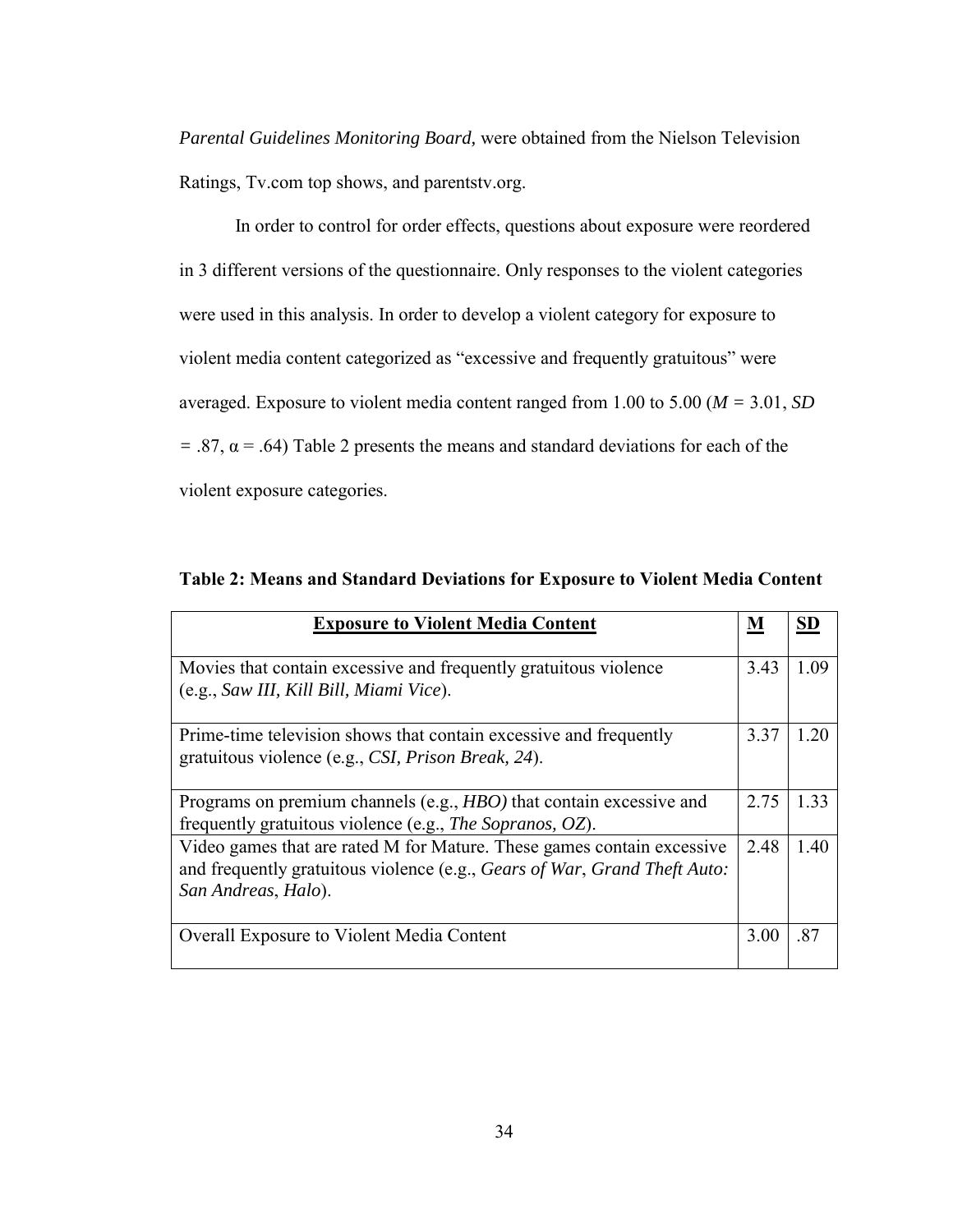## *Liking Violent Media Content*

Respondents were asked how much they liked particular media and attributes of that media. Once again, to disguise the study's intent, questions about violent media content were integrated with other items about nonviolent media content and presented in different orders in different versions of the questionnaire. Respondents were also asked to indicate how much they liked violent media content  $(1=Not at All, 5 = Very)$ Much). These questions were modeled after McLeod et al. (2001). In order to develop a violent category for liking violent media content categorized as "excessive and frequently gratuitous" were averaged. Liking violent media content ranged from 1.00 to 5.00 ( $M = 3.20$ ,  $SD = .89$ ,  $\alpha = .65$ ) Table 3 presents the means and standard deviations for each of the liking violent media content categories.

**Table 3: Means and Standard Deviations for Liking Violent Media Content**

| <b>Liking Violent Media Content</b>                                                                                                                                        | M    | <b>SD</b> |
|----------------------------------------------------------------------------------------------------------------------------------------------------------------------------|------|-----------|
| Movies that contain excessive and frequently gratuitous violence<br>(e.g., Saw III, Kill Bill, Miami Vice).                                                                | 3.42 | 1.15      |
| Prime-time television shows that contain excessive and frequently<br>gratuitous violence (e.g., CSI, Prison Break, 24).                                                    | 3.61 | 1 1 3     |
| Programs on premium channels (e.g., $HBO$ ) that contain excessive and<br>frequently gratuitous violence (e.g., <i>The Sopranos</i> , <i>OZ</i> ).                         | 3.14 | 1.30      |
| Video games that are rated M for Mature. These games contain excessive<br>and frequently gratuitous violence (e.g., Gears of War, Grand Theft Auto:<br>San Andreas, Halo). | 2.63 | 1.43      |
| <b>Overall Liking Violent Media Content</b>                                                                                                                                | 3.20 | .89       |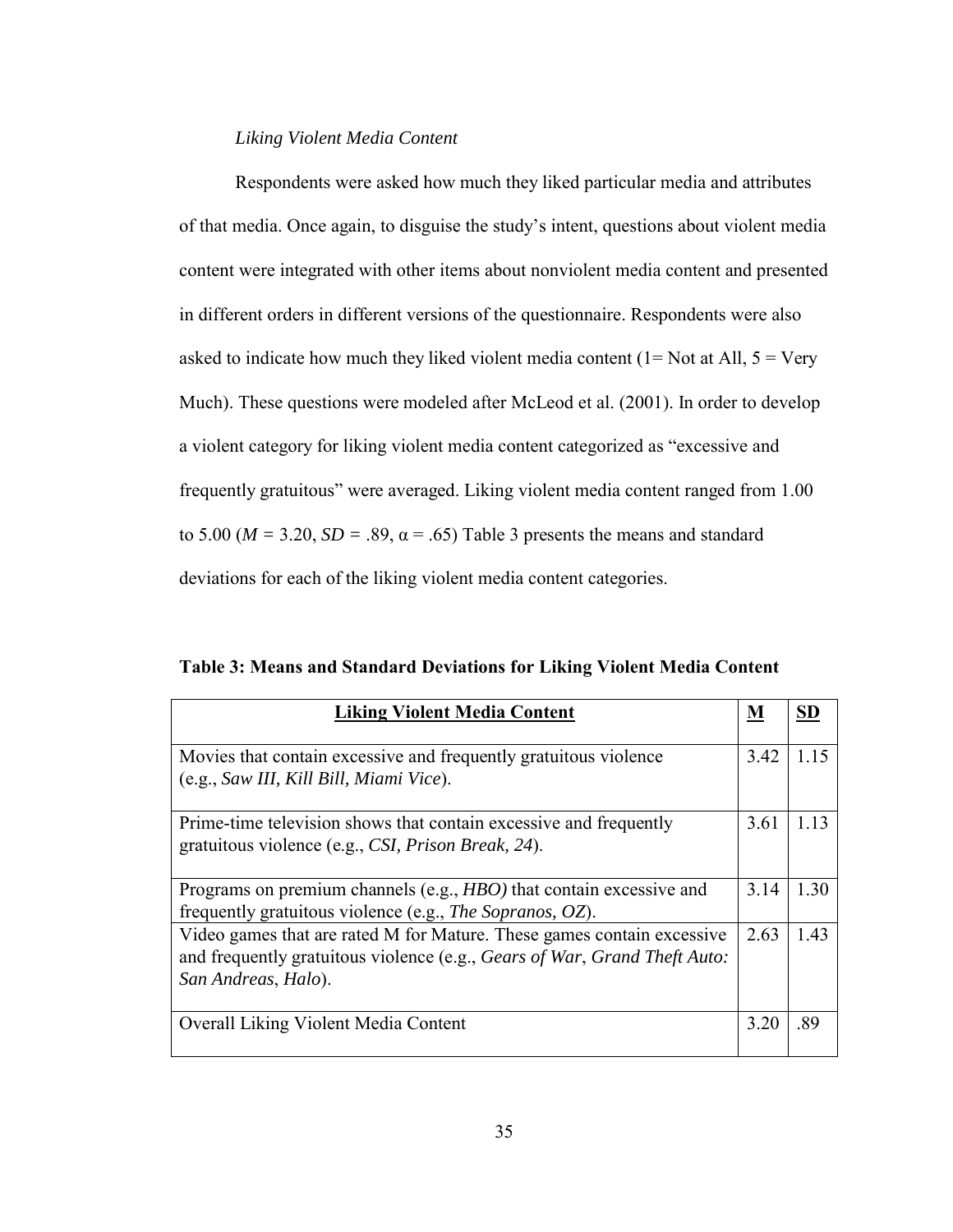## *Third-person Effect*

Respondents were asked questions to assess the third-person effect. Respondents were asked to indicate how much they perceive others to be (Low SES vs. High SES and Men vs. Women) affected by violent media content  $(1 = Not at All,$ 5 = Very Much). These questions were modeled from Lambe and McLeod (2005) and Scharrer (2002). Once again, in order to disguise the intent of the study, respondents were presented with several items about nonviolent as well as violent content. And, in order to protect against any order effects, these questions were presented in different order in 3 different versions of the questionnaire. In order to assess perceived effects of violent media content, respondents' perceived effects of violent media content were summed for each target group. Perceived effects of violent media content on low SES ranged from 1.00 to 5.00 ( $M = 3.17$ ,  $SD = 1.01$ ,  $\alpha = .90$ ) and high SES ranged from 1.00 to 5.00 ( $M = 3.04$ ,  $SD = .98$ ,  $\alpha = .91$ ). Perceived effects on men ranged from 1.00 to 5.00 ( $M = 3.19$ ,  $SD = 1.06$ ,  $\alpha = .90$ ) and on women ranged from 1.00 to 5.00 ( $M =$ 2.87,  $SD = .96$ ,  $\alpha = .83$ ). Perceived effects of violent media content on self ranged from 1.00 to 5.00 ( $M = 2.48$ ,  $SD = .98$ ,  $\alpha = .86$ ).

In order to create a measure perceived effects on "others," scores for all groups were averaged. Perceived effects of violent media content on others ranged from 1.00 to 5.00 ( $M = 3.06$ ,  $SD = .80$ ,  $\alpha = .93$ ). Perceived effects of violent video games on others ranged from 1.00 to 5.00 ( $M = 3.04$ ,  $SD = .87$ ,  $\alpha = .69$ ) and on self ranged from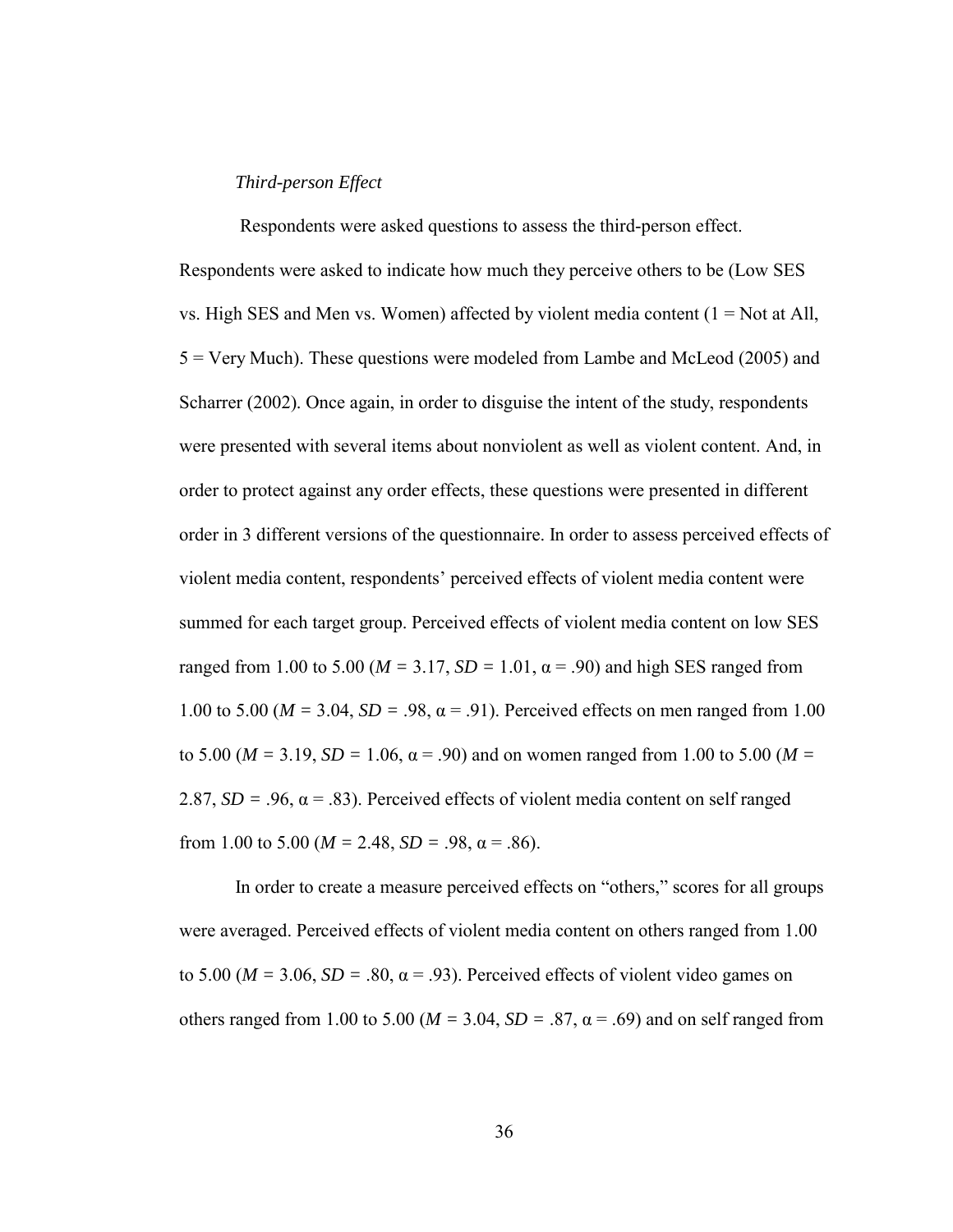1.00 to 5.00 (*M =* 2.14, *SD =* 1.20). Table 4 presents the means and standard deviations for those items dealing with perceived effects of violent content on low SES and high SES and table 5 presents the means and standard deviations for those items dealing with perceived effects of violent content on men, women, and self. Table 6 presents the means and standard deviations for those items dealing with overall perceived effects of violent content on low and high SES, men and women, self, and others.

## **Table 4: Means and Standard Deviations for Perceived**

| <b>Perceived Effects of Violent Content</b>                                                                                                                                |      | <b>Low SES</b> |      | <b>High SES</b> |  |
|----------------------------------------------------------------------------------------------------------------------------------------------------------------------------|------|----------------|------|-----------------|--|
| on Low and High SES                                                                                                                                                        |      |                |      |                 |  |
|                                                                                                                                                                            | M    | SD             | M    | <b>SD</b>       |  |
| Movies that contain excessive and frequently gratuitous<br>violence<br>(e.g., Saw III, Kill Bill, Miami Vice).                                                             | 3.16 | 1.16           | 3.04 | 1.10            |  |
| Prime-time television shows that contain excessive and<br>frequently gratuitous violence (e.g., CSI, Prison Break, 24).                                                    | 3.06 | 1.12           | 2.91 | 1.10            |  |
| Programs on premium channels (e.g., HBO) that contain<br>excessive and frequently gratuitous violence (e.g., The<br>Sopranos, OZ).                                         | 3.25 | 1.20           | 3.18 | 1.13            |  |
| Video games that are rated M for Mature. These games<br>contain excessive and frequently gratuitous violence (e.g.,<br>Gears of War, Grand Theft Auto: San Andreas, Halo). | 3.22 | 1.16           | 3.04 | 1.13            |  |
| <b>Overall Perceived Effects of Violent Media Content</b>                                                                                                                  | 3.17 | 1.01           | 3.04 | .98             |  |

## **Effects of Violent Content on Low SES and High SES**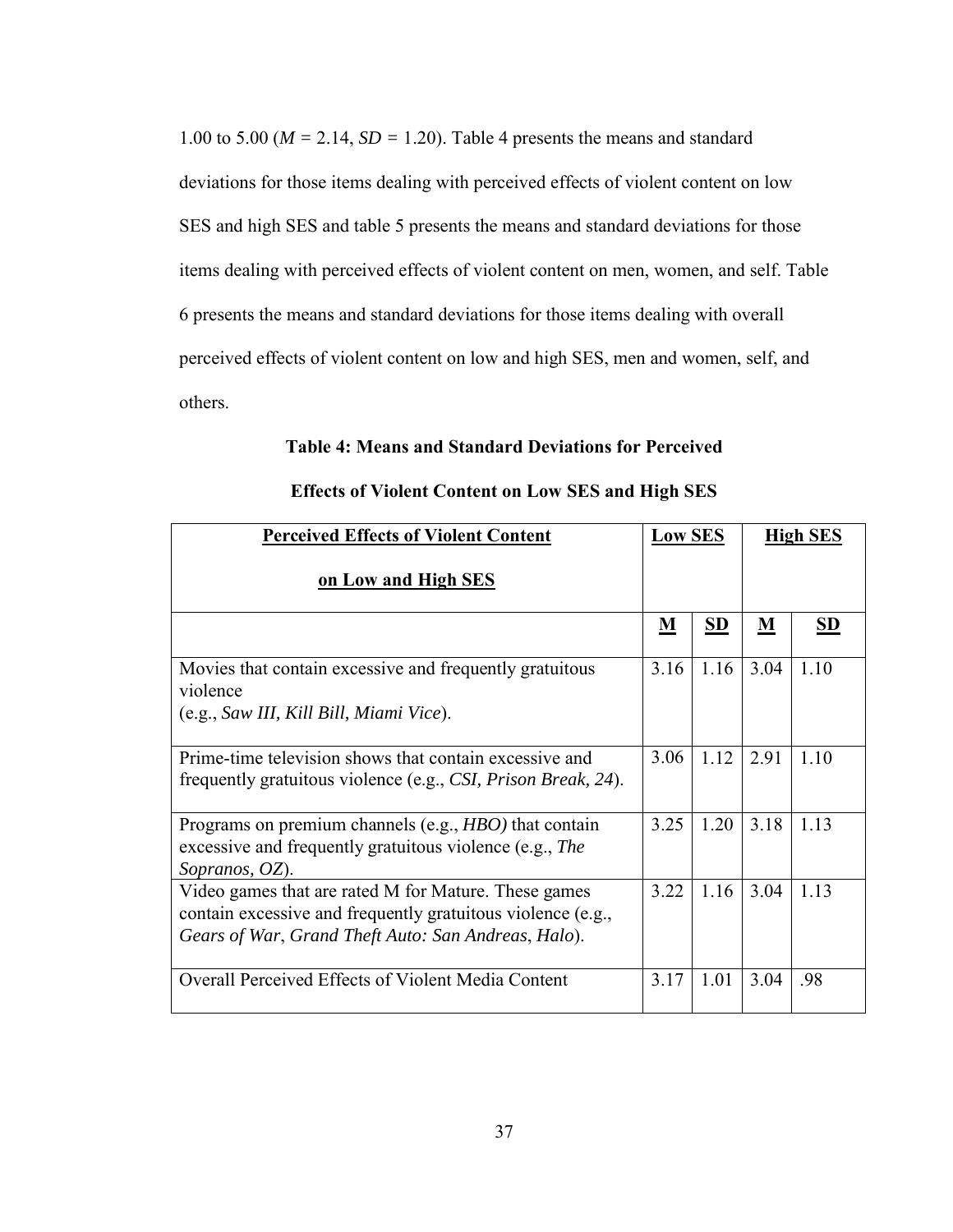## **Table 5: Means and Standard Deviations for Perceived**

| <b>Perceived Effects of Violent Content</b>                                                                                                                                   | Men  |      | Women |           | <b>Self</b> |           |
|-------------------------------------------------------------------------------------------------------------------------------------------------------------------------------|------|------|-------|-----------|-------------|-----------|
| on Low and High SES                                                                                                                                                           |      |      |       |           |             |           |
|                                                                                                                                                                               | M    | SD   | M     | <u>SD</u> | M           | <u>SD</u> |
| Movies that contain excessive and frequently<br>gratuitous violence<br>(e.g., Saw III, Kill Bill, Miami Vice).                                                                | 3.22 | 1.20 | 3.01  | 1.18      | 2.65        | 1.16      |
| Prime-time television shows that contain<br>excessive and frequently gratuitous violence<br>(e.g., CSI, Prison Break, 24).                                                    | 3.08 | 1.19 | 2.89  | 1.10      | 2.54        | 1.13      |
| Programs on premium channels (e.g., <i>HBO</i> )<br>that contain excessive and frequently<br>gratuitous violence (e.g., The Sopranos, OZ).                                    | 3.22 | 1.23 | 2.90  | 1.15      | 2.60        | 1.19      |
| Video games that are rated M for Mature.<br>These games contain excessive and frequently<br>gratuitous violence (e.g., Gears of War, Grand<br>Theft Auto: San Andreas, Halo). | 3.24 | 1.24 | 2.69  | 1.26      | 2.14        | 1.20      |
| Overall Perceived Effects of Violent Media<br>Content                                                                                                                         | 3.19 | 1.07 | 2.87  | .96       | 2.48        | .98       |

## **Effects of Violent Content on Men, Women, and Self**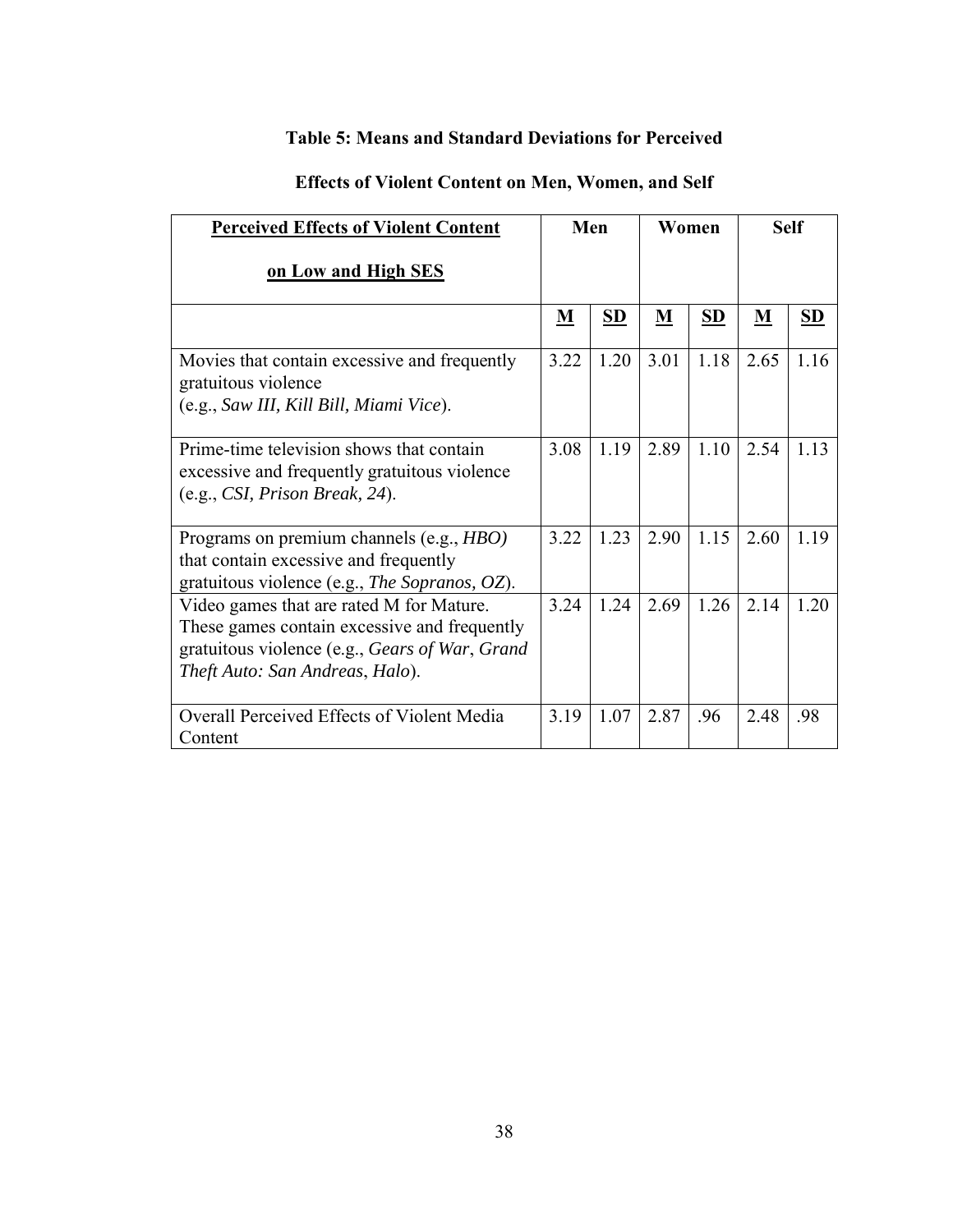# **Table 6: Means and Standard Deviations for Overall Perceived Effects of Violent Media Content on Low and High SES, Men and Women, Self, and Others**

| <b>Overall Perceived Effects of Violent Media Content</b> | $\underline{\mathbf{M}}$ | $\underline{\mathbf{SD}}$ | $\alpha$ |
|-----------------------------------------------------------|--------------------------|---------------------------|----------|
|                                                           |                          |                           |          |
| Low SES                                                   | 3.17                     | 1.01                      | .90      |
| High SES                                                  | 3.04                     | .98                       | .91      |
| Men                                                       | 3.19                     | 1.07                      | .90      |
| Women                                                     | 2.87                     | .96                       | .83      |
| Others                                                    | 3.06                     | .80                       | .86      |
| Self                                                      | 2.48                     | .98                       | .93      |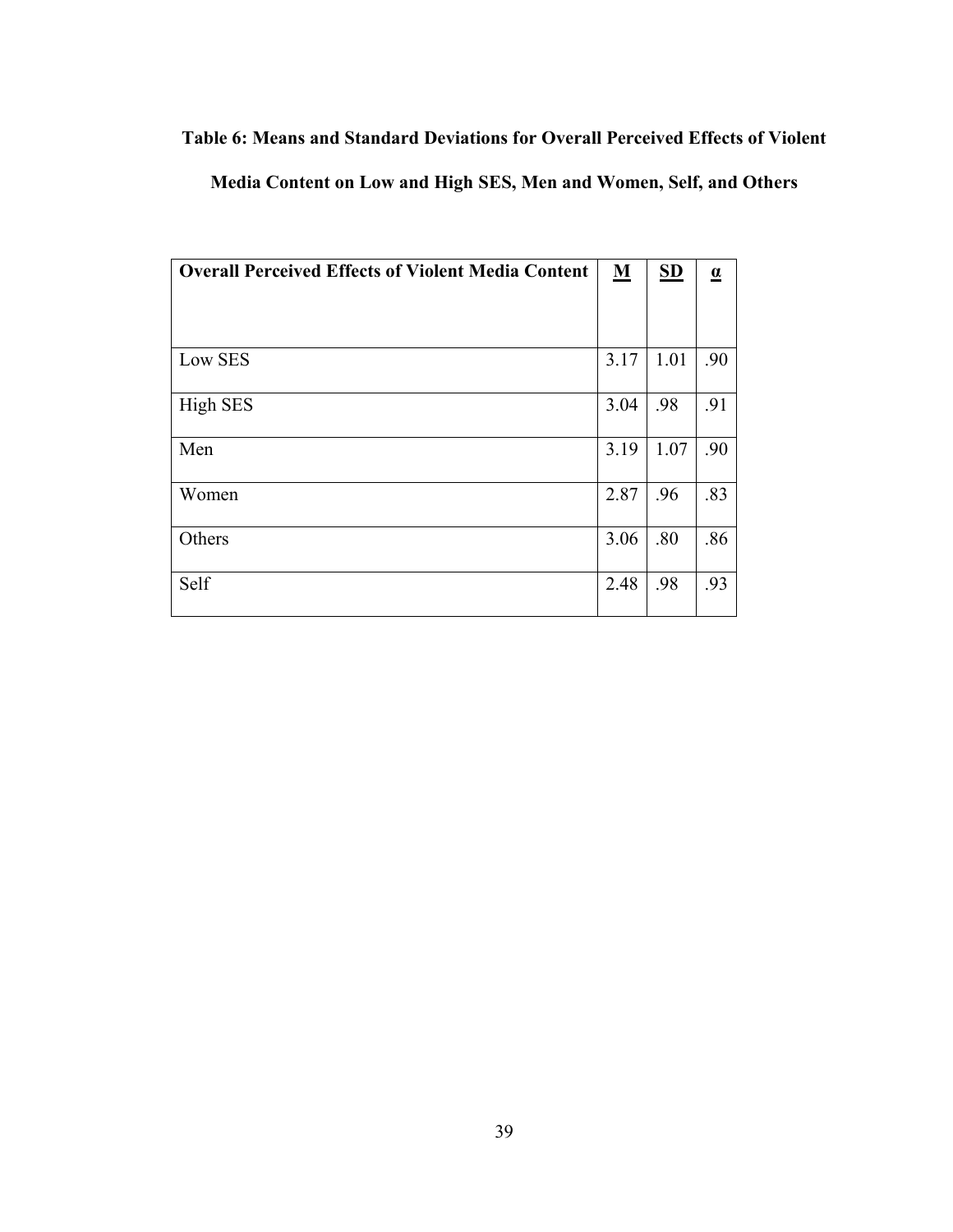#### Chapter 3

#### *Results*

This chapter presents the findings of this study, the statistical tests of the study's hypotheses. Additional related analyses are also summarized. *Socioeconomic Status*

Hypothesis 1 predicted that lower SES individuals will be perceived as more affected by violent media content than high SES individuals. This hypothesis was supported. Low SES individuals (*M =* 3.17) were perceived as significantly more affected by media violence than high SES individuals (*M =*  3.04):  $t(415) = 2.64$ ,  $p < .01$ . This effect was unrelated to respondent's own SES self-classification. There was no significant correlation between size of perceived effects on low SES and respondents' SES  $(r = -0.01, p = 0.91)$  or high SES and respondents' SES ( $r = .02$ ,  $p = .78$ ). Because of this study's additional focus on violent video games, whether respondent's perceived that low SES individuals would be more affected by violent video games than high SES individuals was also tested. Low SES individuals (*M =* 3.22) were perceived as significantly more affected than high SES individuals  $(M = 3.04)$ :  $t(411) =$  $3.18, p \leq .01$ .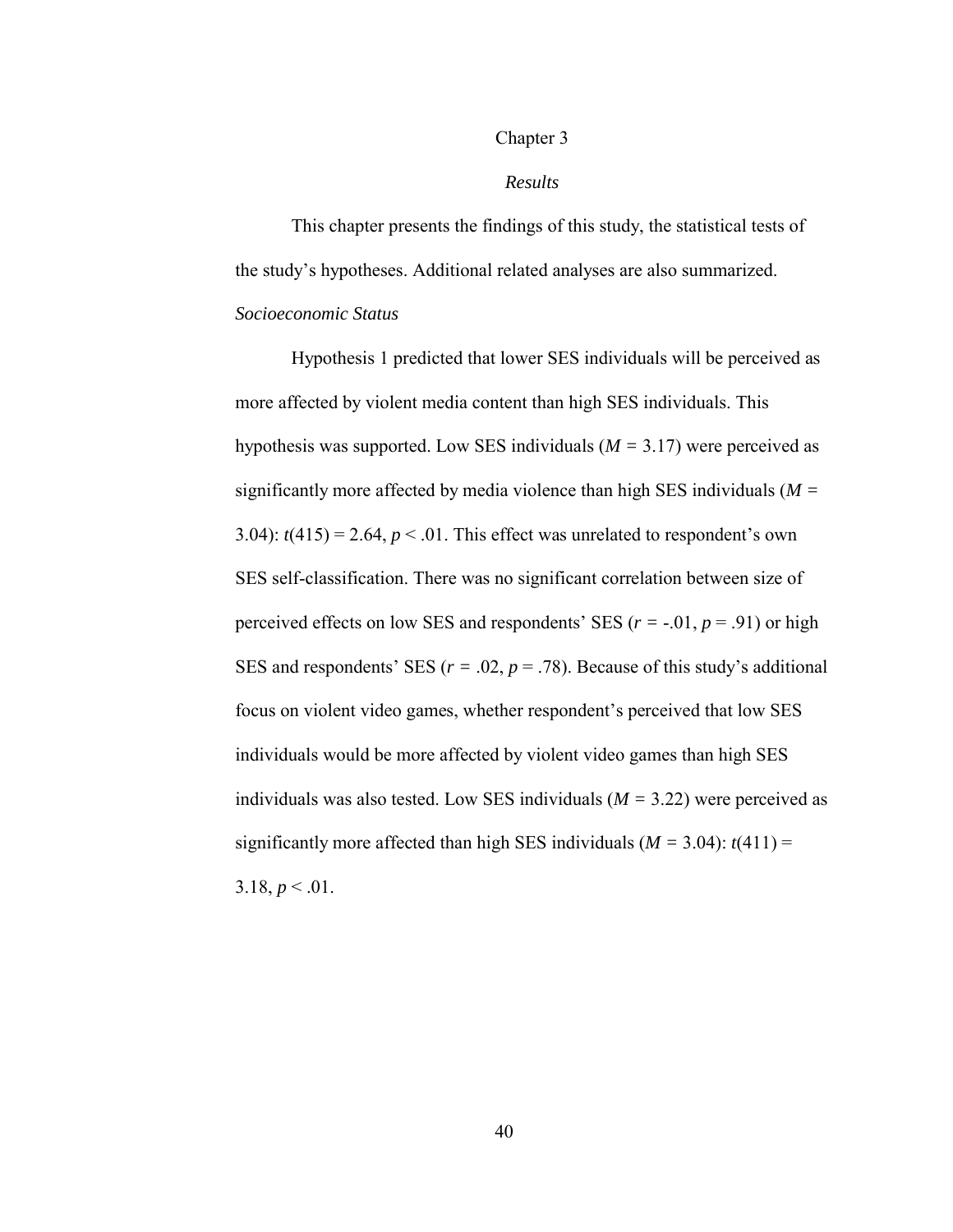## *Question-Order Effects*

The second hypothesis predicted that the TPE was affected by questionorder. That is, the magnitude of the effect would be smaller when there is a time lapse between asking third-person perception questions than when there is no time lapse. This hypothesis was not supported, however the effect for time lapse approached significance  $(F(1, 417) = 3.53, p = .06)$ . The sample size for this study was not as large as planned for, and power for this question-order effect was only 0.47.

Because there was a significant negative relationship between exposure to violent media and sex (males,  $r = -.44$ ,  $p \le 01$ ) a follow-up analysis of variance was conducted using sex as a covariate. Although sex was not a significant covariate  $(F(1, 416) = 0.38, p = .54)$ , time lapse became significant  $(F(1, 411) = 4.10, p < .05)$ . Because this study also focused on video games, a second test of hypothesis two considered if time-lapse affected magnitude of third-person effects of violent video games. There was no affect for time lapse on third person effects  $(F(1, 411) = 0.01, p = .94)$ . When sex was used as a covariate, sex was significant  $(F(1, 411) = 17.69, p < .01)$ , but time lapse was not  $(F(1, 411) = 0.20, p = .65)$ . Table 7 presents the ANOVAs for the question-order effects.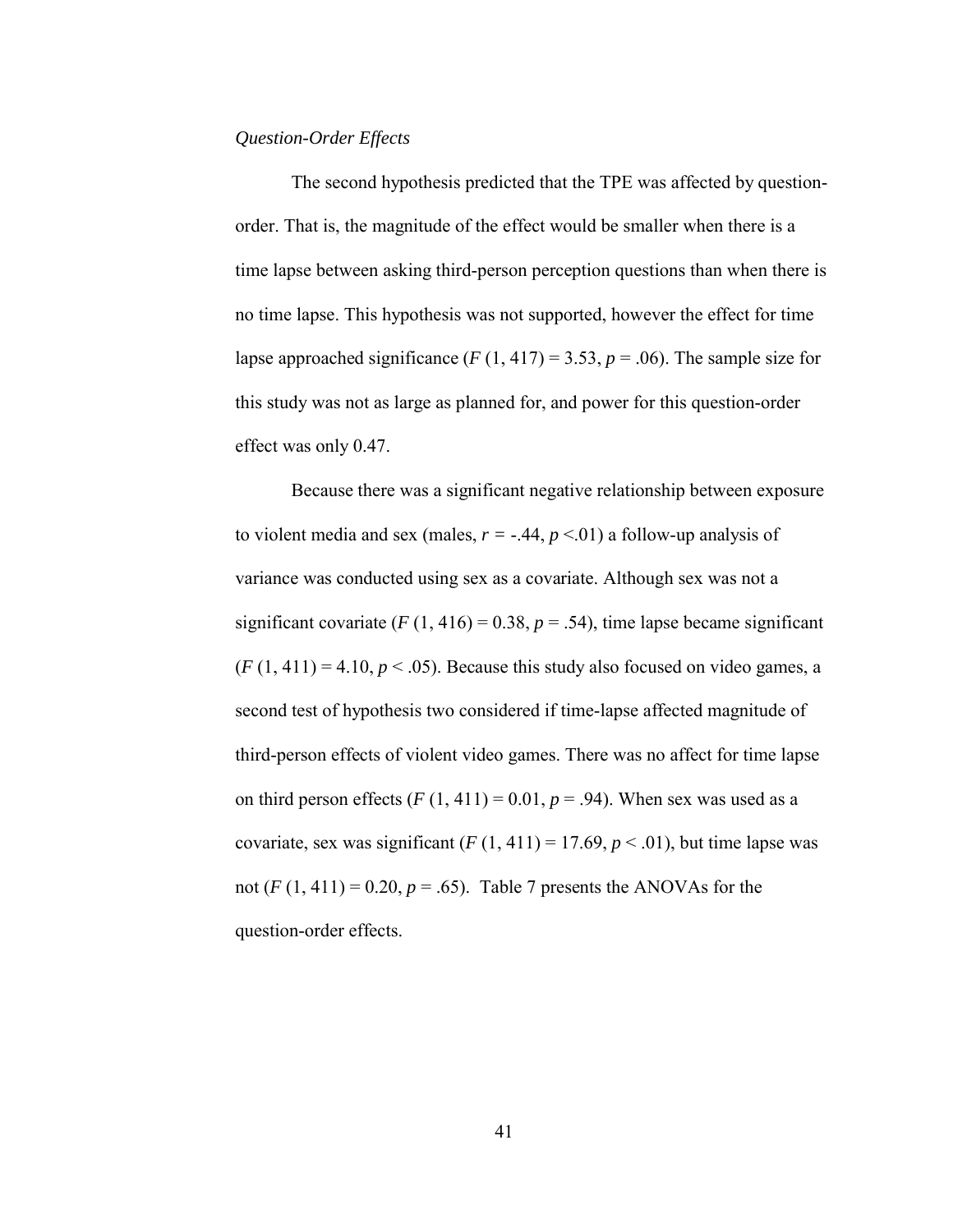| <b>Source</b>         | df           | $\boldsymbol{F}$ | P<  |
|-----------------------|--------------|------------------|-----|
| Time Lapse            | $\mathbf{1}$ | 3.53             | .06 |
| Error                 | 415          | (.82)            |     |
| <b>Source</b>         |              |                  |     |
| <b>Sex</b>            | $\mathbf{1}$ | .38              | .00 |
| Time Lapse            | $\mathbf{1}$ | 4.10             | .04 |
| Error                 | 413          | (.81)            |     |
| <b>Source</b>         |              |                  |     |
| Video Game Sex        | $\mathbf{1}$ | 17.69            | .00 |
| Video Game Time Lapse | $\mathbf{1}$ | .20              | .65 |
| Video Game Error      | 408          | (1.35)           |     |

#### **Table 7: ANOVAs for Question-Order**

Note: Values enclosed in parentheses represent mean square errors.

## *The Third-Person Effect*

Hypothesis 3a predicted a larger perception of effects of violent media content on others than on self. This hypothesis was supported. Others (*M =*  3.06) were perceived as significantly more affected by media violence than self  $(M = 2.49)$ :  $t(416) = 13.2, p < .001$ . Hypothesis 3b predicted a larger perception of effects of violent video games on others than on self. This hypothesis was also supported. Others (*M =* 3.05) were perceived as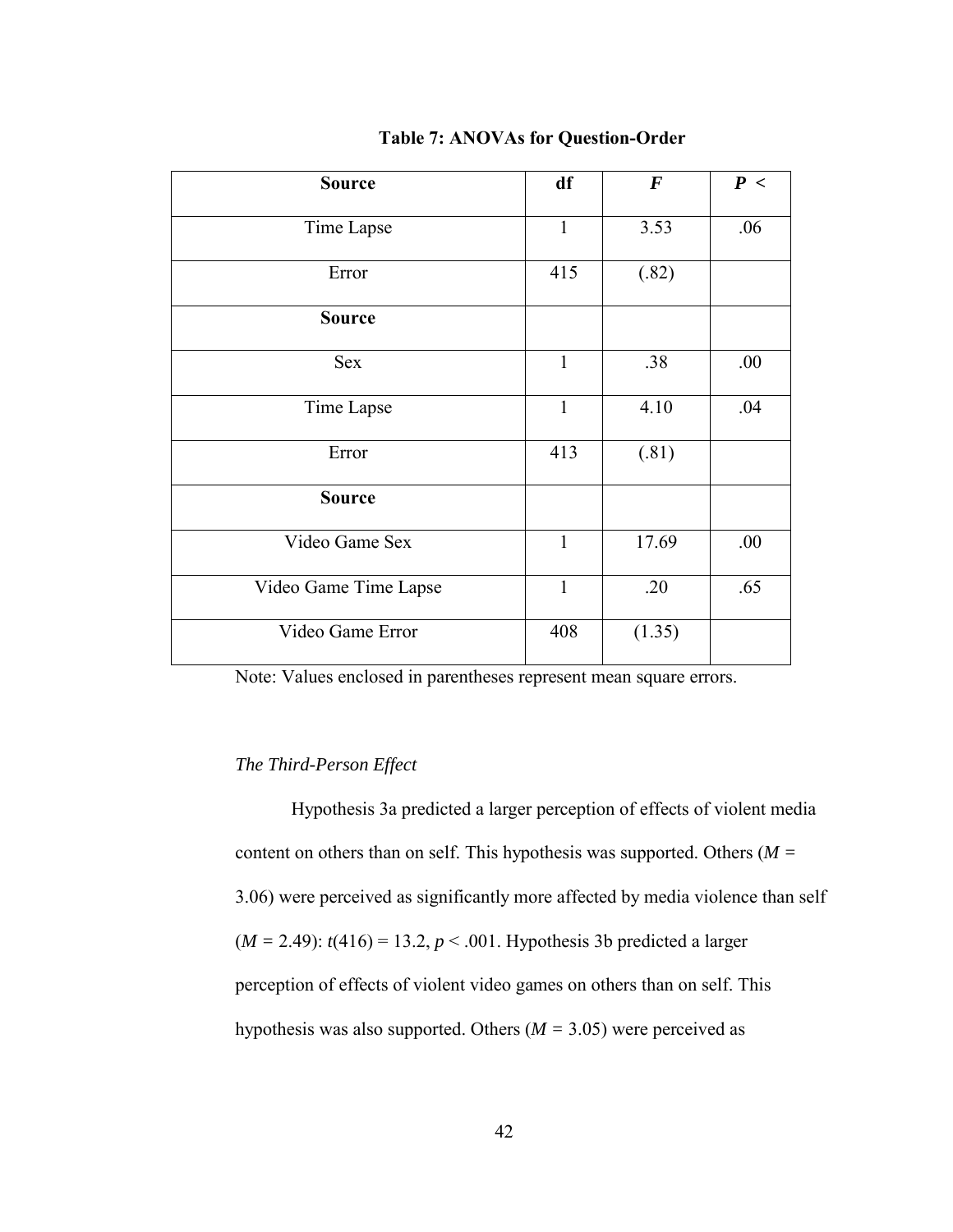significantly more affected by violent video games than self  $(M = 2.14: t(411))$  $= 15.5, p \le 0.001$ .

#### *Sex Differences*

Hypothesis 4a predicted larger perceived effects for violent media content for males than females. This hypothesis was supported. Males (*M =*  3.19) were perceived as significantly more affected by media violence than females ( $M = 2.87$ ):  $t(415) = 5.72$ ,  $p < .001$ . Hypothesis 4b predicted the same for violent video games. This hypothesis was also supported. Males (*M =* 3.24) were perceived as significantly more affected by violent video games than females ( $M = 2.69$ ):  $t(411) = 6.79$ ,  $p < .001$ .

#### *Exposure to Violent Media Content*

Hypothesis 5a predicated that the TPE of violent media content would be negatively related to exposure to violent media content. This hypothesis was not supported  $(r = -.03, p = .25)$ .

Hypothesis 5b predicted that the TPE of violent video games would be negatively related to violent video game play. This hypothesis was supported. There was a significant negative correlation between TPE of violent video games and video game play  $(r = -11, p < .05)$ .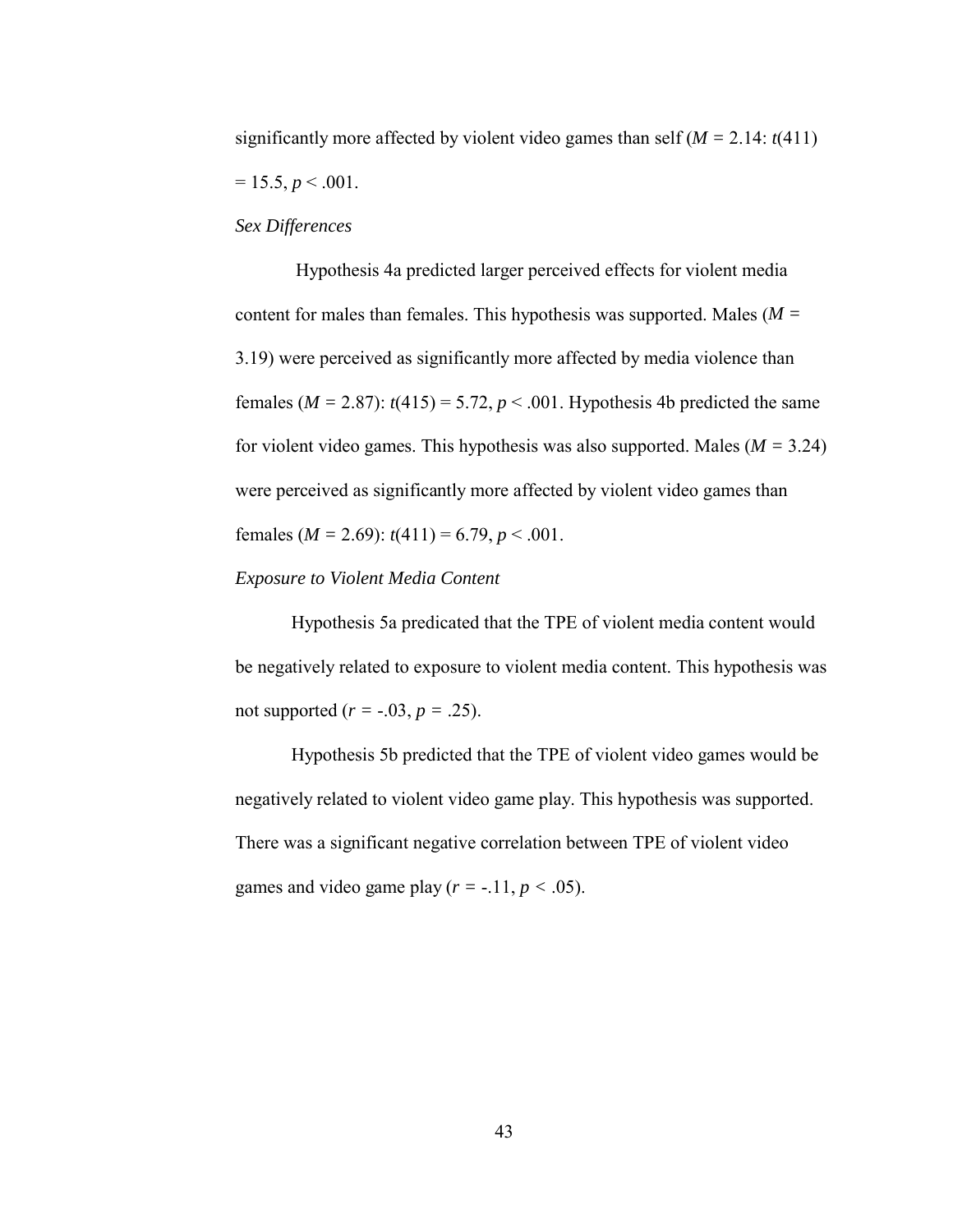## *Liking Violent Media Content*

Hypothesis 6a predicted that liking violent media content would be negatively related to the TPE. This hypothesis was not supported. There was no significant negative relationship between liking violent media content and the TPE  $(r = -.05, p = .17)$ .

The last hypothesis, 6b, predicted that liking violent video games would be negatively related to the TPE. This hypothesis was supported. There was a significant negative relationship between liking violent video games and the TPE  $(r = -.20, p < .001)$ .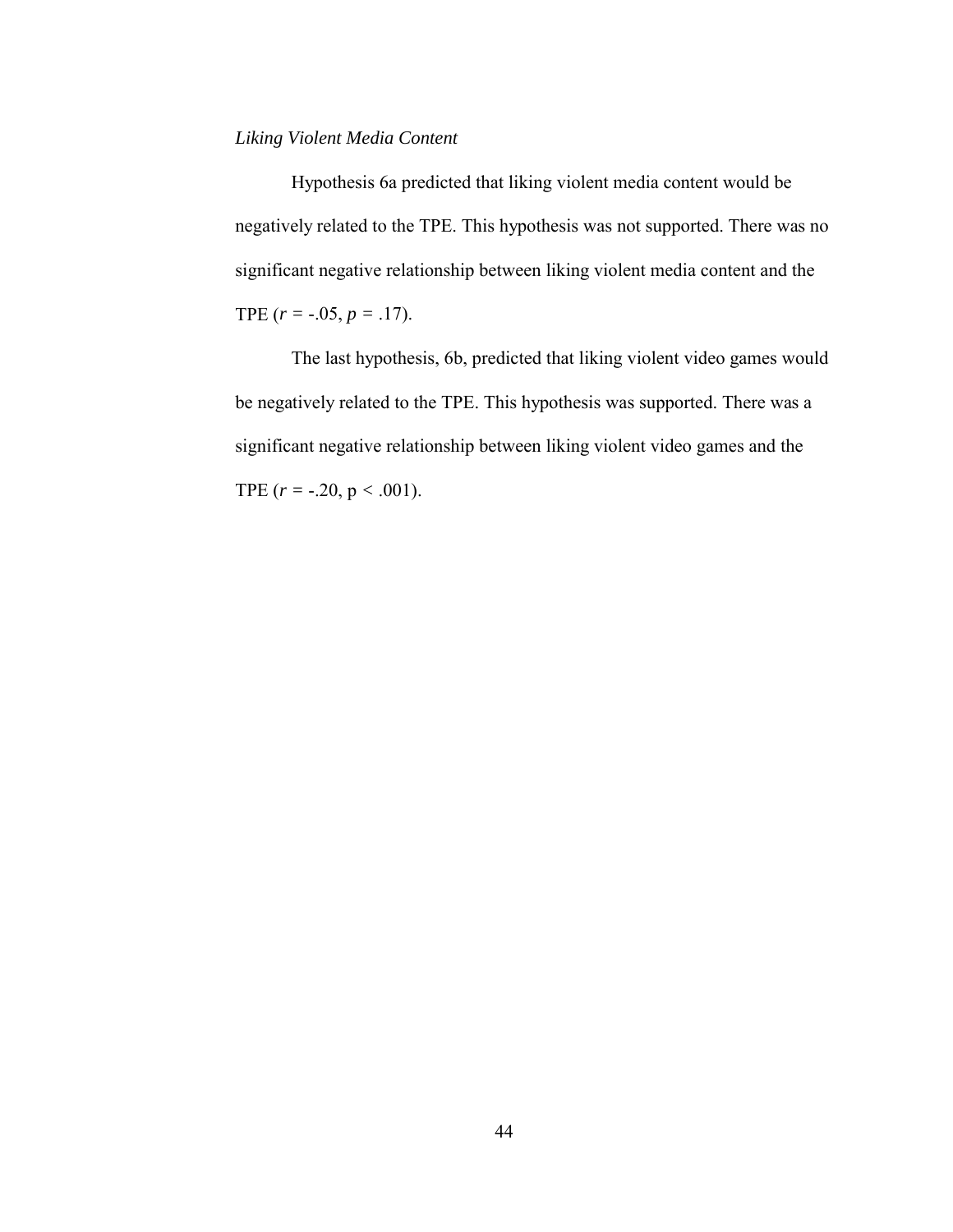#### Chapter 4

#### *Discussion*

This study tested the perceptual hypothesis of the third-person effect (TPE) and had four overall goals. The first goal was to replicate findings of prior research that found TPE of violent media content (e.g., Lambe & McLeod 2005; McLeod et al., 1997; McLeod et al, 2001; Rojas et al., 1996; Scharrer, 2002). Additionally, this study sought to build upon this previous research by examining the TPE of a new popular medium with typically violent content: video games. Secondly, this study set out to examine the role stereotypes play in perceptions of media effects, specifically those stereotypes associated with socioeconomic status and sex. In other words, this study set out to examine how stereotyped perceptions of high and low SES and sex affected third-person perceptions. The third goal of this study was to examine whether exposure to and/or liking of violent media content moderated the third-person effect. Exposure to violent media content as well as liking of violent media content as moderators of the TPE is a relatively new idea within third-person effect research (see McLeod et al., 2001). Finally, the current study attempted to examine how question-order might affect measurements of third-person perception. In other words, the study sought to examine if typical third-person questionnaire design primed individuals to report a larger perception of effects between self and others. Question-order effects have been long debated within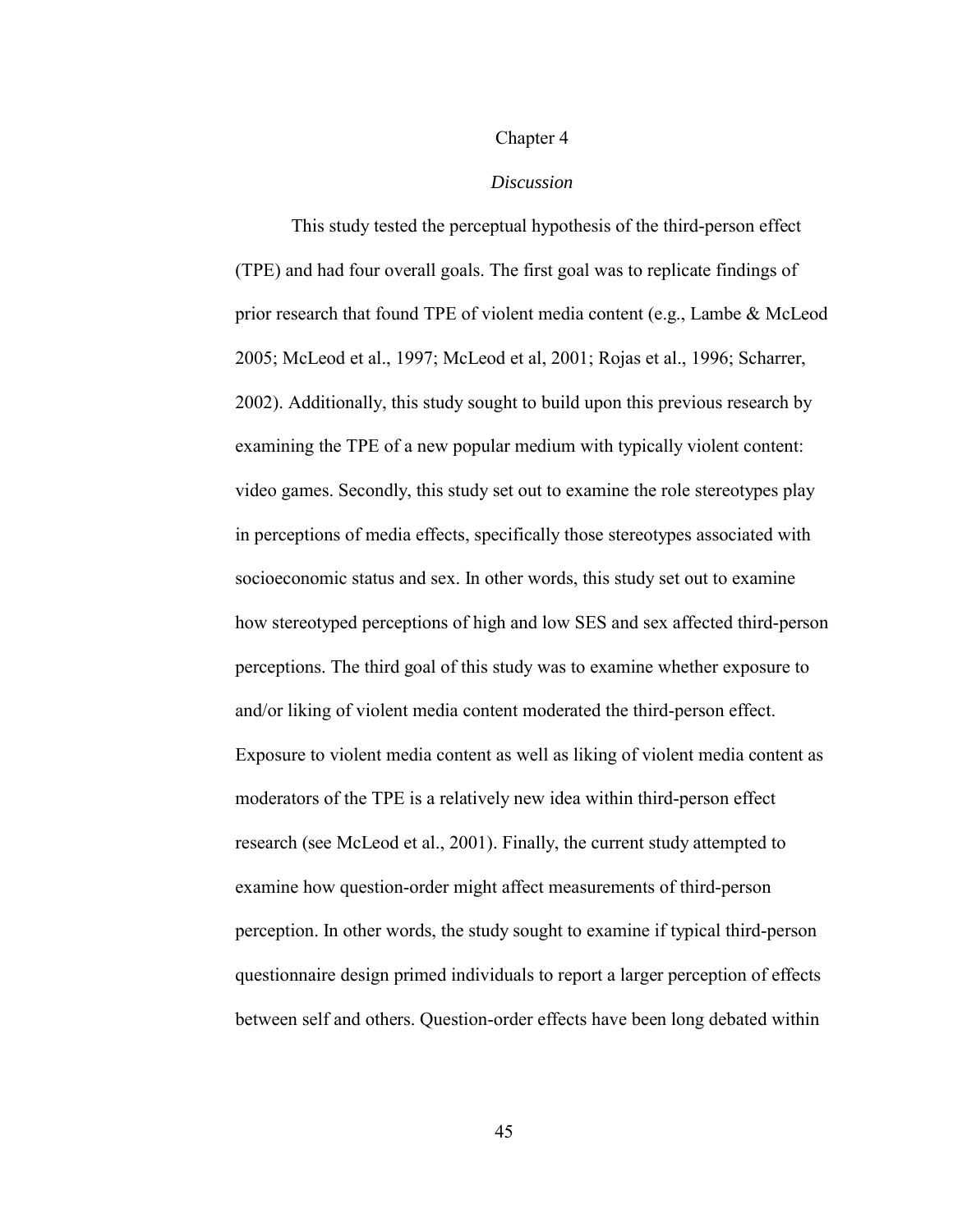the third-person literature (e.g., David & Johnson, 1998; Dupagne et al, 1999; Price & Tewksbury, 1996), however, this is the first study that implements a time lapse between asking questions about self and other to control for question-order effects.

In general, results of this study's hypotheses supported the perceptual hypothesis of the third-person effect as well as the existence of a questionorder effect within third-person effect research. The results of this study offer additional insight into those factors that contribute to third-person effects. The next section will review and discuss the findings of the study.

## *Results Summary and Interpretation*

#### *Third-Person Effect*

The findings of previous research on the third-person effect of violent media content have been robust. For instance, Perloff (1996) reported that 15 of 16 studies regarding violence that he examined supported the perceptual hypothesis. Additionally, Rojas and colleagues (1996) found that pornography and violence on television were perceived to have a greater impact on others than on self. Remaining consistent with the robust findings of the third-person effect, this study found that individuals perceive others to be more affected by violent media content than themselves. Meta-analysis reveals that in general the effect size, or magnitude of difference between estimated media effects on self and others, is  $r = .50$ . In comparison, this study found a somewhat smaller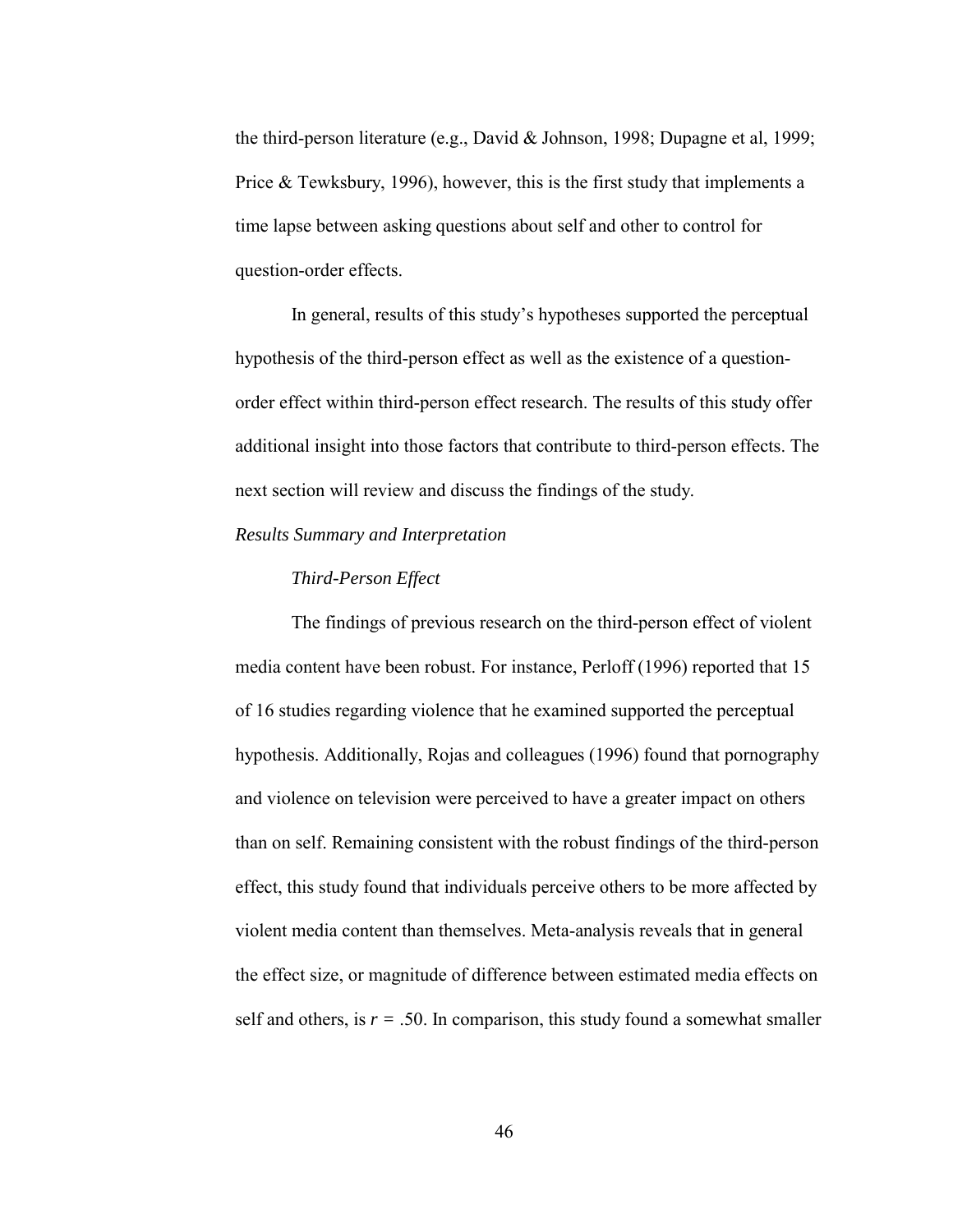effect size of  $r = .31$ . A possible explanation for this somewhat smaller effect size could be the implementation of the time lapse.

Violent video games were also perceived as affecting others more than self. The effect size for violent video games was  $r = .39$ , which was larger in comparison to the effect size of violent media in general. An explanation for a higher effect size could be due to the fact that video games are receiving more media attention than ever about their negative effects. Additionally, the larger effect size could be due to the fact that the sample consisted of college students, who have grown up with the medium. In essence, they have had more exposure to video games and might have different views about them. In order to test this cohort effect, further research needs to examine a wider sample, including older adults, and their perceptions of effects of violent video games on self and others.

#### *Stereotypes*

Throughout life we are taught not to judge others, that everyone is equal. If this was so, then the third-person effect would not exist. The thirdperson effect is based on beliefs that there are perceived differences between self and others from other social groups. Recent research has begun to examine more specific groups of "others" in order to examine how stereotypes affect third-person effects. This study examined two stereotypes that individuals use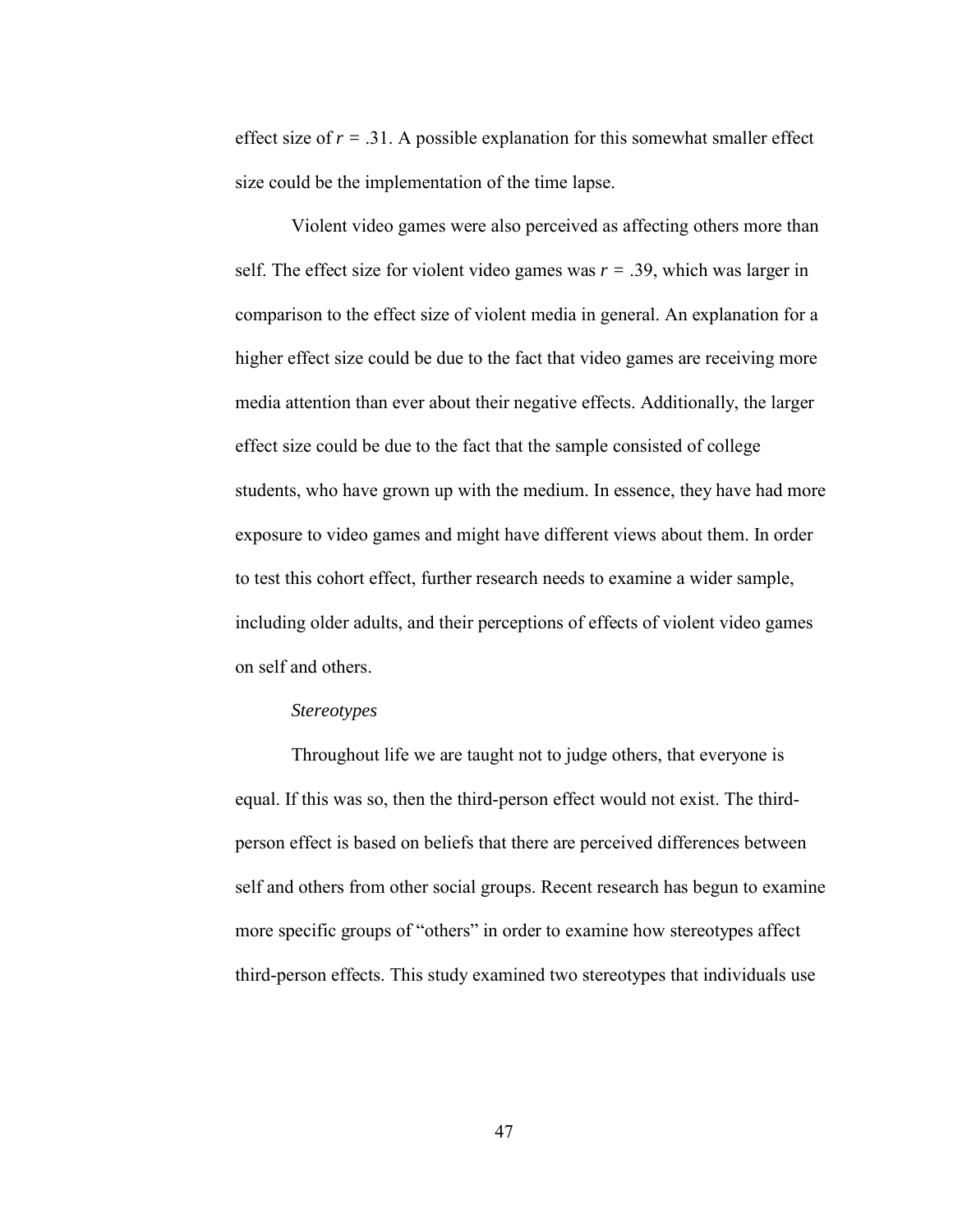regularly to estimate how vulnerable an individual is to media impact: socioeconomic status and sex.

This study replicated the findings of Scharrer (2002) by finding that lower SES individuals were perceived as more affected by violent media content than higher SES individuals. This study also found that lower SES individuals were perceived as more affected than higher SES individuals by violent video games. In order to control for in-group comparisons, which have been found to play role in the perceptions of media effects (Perloff, 2002), this study found no relationship between respondent's own SES and perceived effects on low and high SES groups. Thus, the respondent's own SES did not play a role in their perceptions supporting the hypothesized impact on thirdperson perceptions.

Finding that lower SES individuals are perceived as more affected than higher SES individuals by violent video games might appear as a contradiction as higher SES individuals have more resources to obtain the violent video games along with the accompanying game consoles. However, this finding makes theoretical sense.

A concept drawn from attribution theory, known as egotistical differential attributions, often referred to as a self-serving bias, is used throughout the literature as one of the reasons individuals perceive others as more affected by negative media content than themselves (Paul et al., 2000;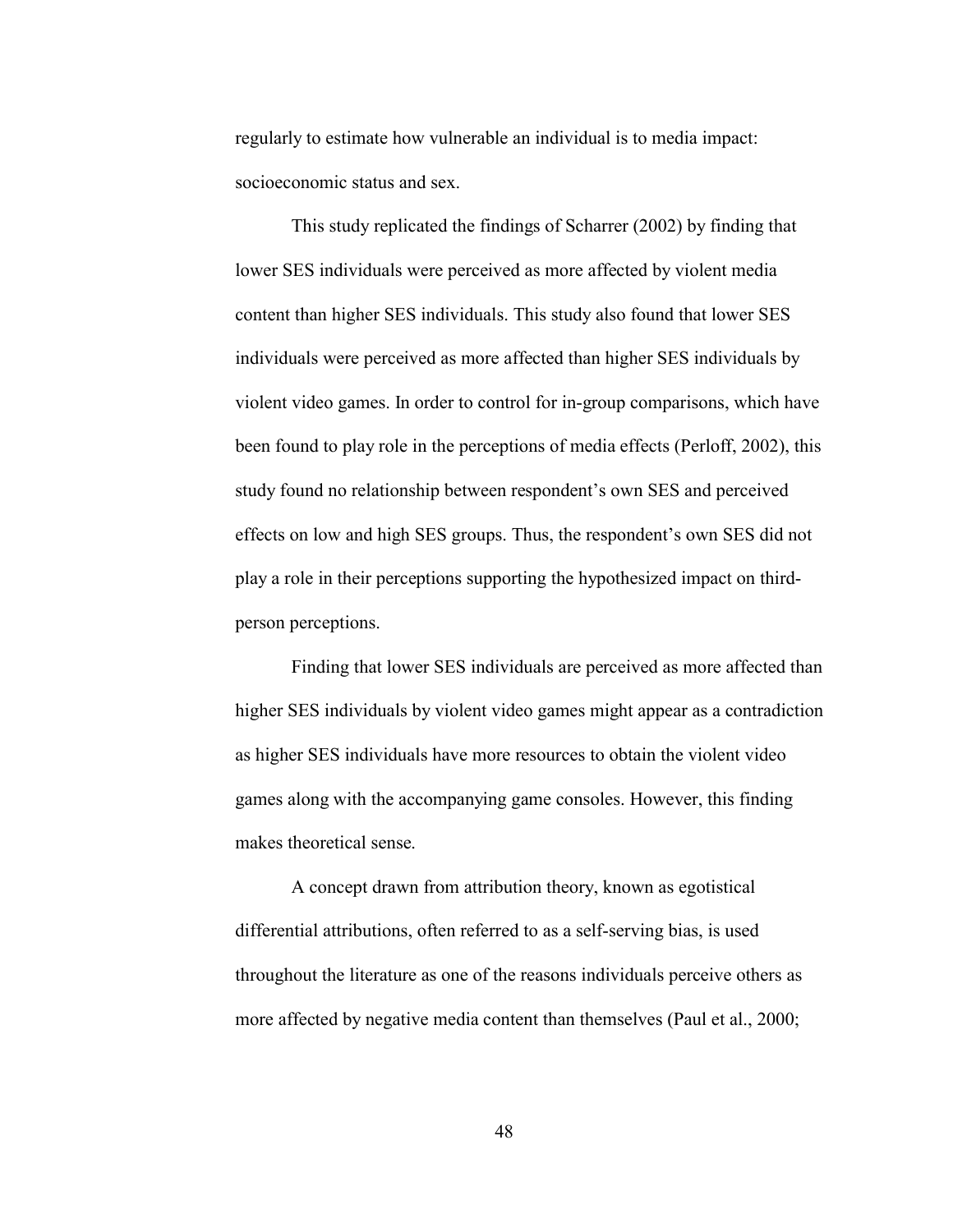Weinstein & Klein, 1996). This concept asserts that individuals view the prospect of being persuaded by a "negative message" as characteristic of less intelligence. Consequently, individuals do not admit to or claim to be persuaded by the "negative message." Prior research has shown a positive relationship between educational attainment and socioeconomic status (McKay et al., 2003). Thus, those with higher education or "intelligence" are associated in a higher SES and therefore might be viewed as capable of averting the effects of violent video games.

This study also found that sex stereotypes play a role in third-person perception. As children, we are taught through societal norms that it is acceptable and common for males to act more aggressively than females. Third-person effects research has found that males are perceived as more affected by violent media content than females (Lo & Wei, 2002). This study's results support this research and found greater perceived effects on males for media violence in general as well as for violent video games specifically. This is consistent with expectations as males are primarily associated with playing video games and the primary content of video games is violence. Post-hoc analyses point out that the effects of sex stereotypes are stronger for female respondents. *T*-tests showed that women perceived men as significantly more affected ( $M = 3.35$ ) than women ( $M = 2.95$ ):  $t(413) = p < .001$ .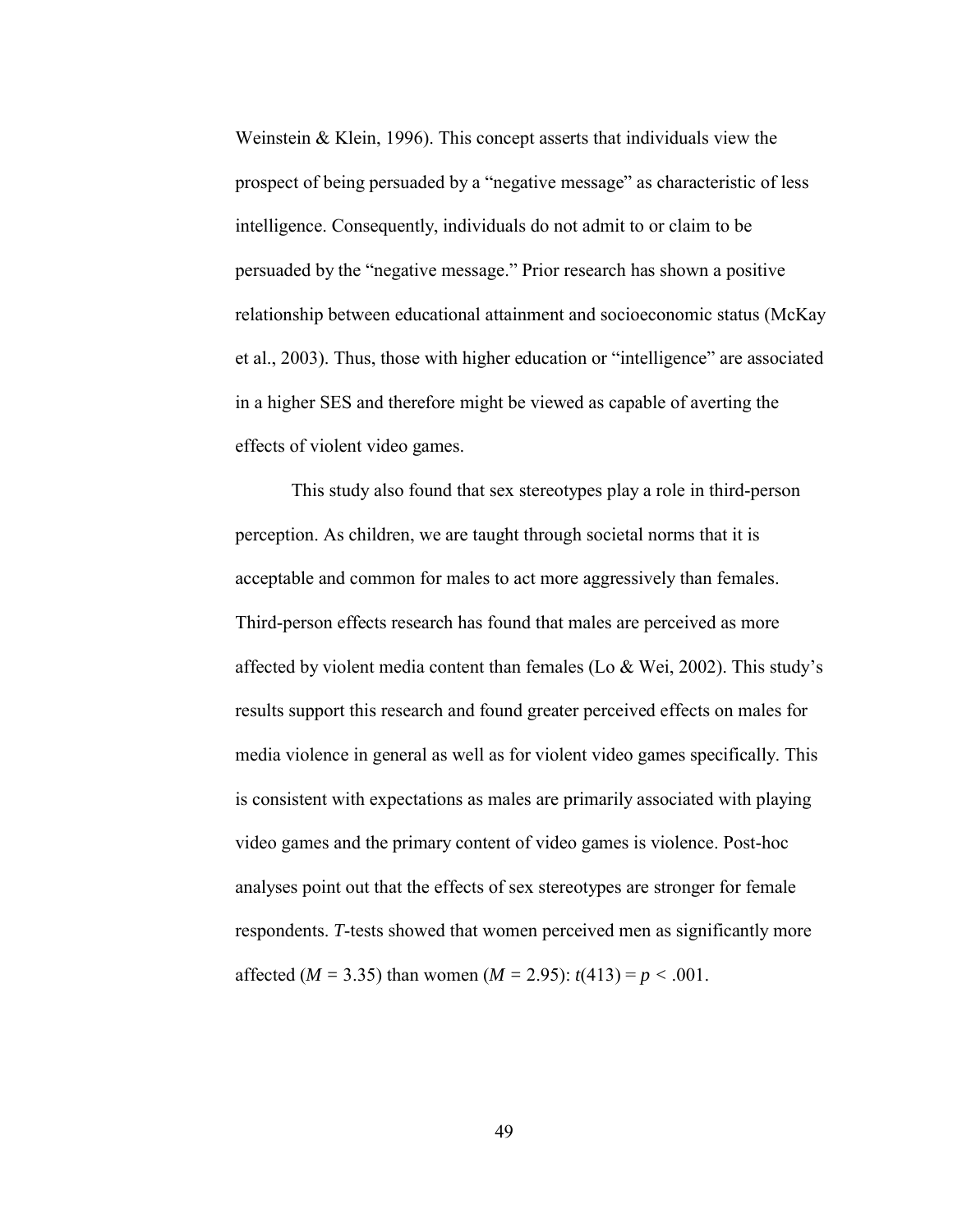Women also perceived men as significantly more affected by violent video games ( $M = 3.44$ ) than women ( $M = 2.75$ ):  $t(413) = p < .001$ . These findings as well as the findings of L0 and Wei (2002) suggest that sex could play a significant role in perceptions of effects. Future TPE research needs to continue to consider the role in which sex plays in perceptions of third-person effects.

## *Violent Media Content: Exposure to and Liking*

Third-person effects research has just begun to explore potential moderators of the third-person effect. This study set out to examine two moderators that have been examined in previous research: exposure to violent media content and liking violent media content. McLeod and his colleagues (2001) have found that both exposure to violent media content and liking violent media content moderated the TPE. In other words, the more a person exposes themselves to violent media content and the more they like violent media content, the more they are likely to view other individuals that view the same content as less affected by that media content than individuals who do not expose themselves to the particular media content. Contrary to theoretical arguments and previous research, this study failed to find both exposure to violent media content and liking violent media content moderated the TPE. However, there was a significant relationship between both exposure to violent media content and liking violent media content and sex.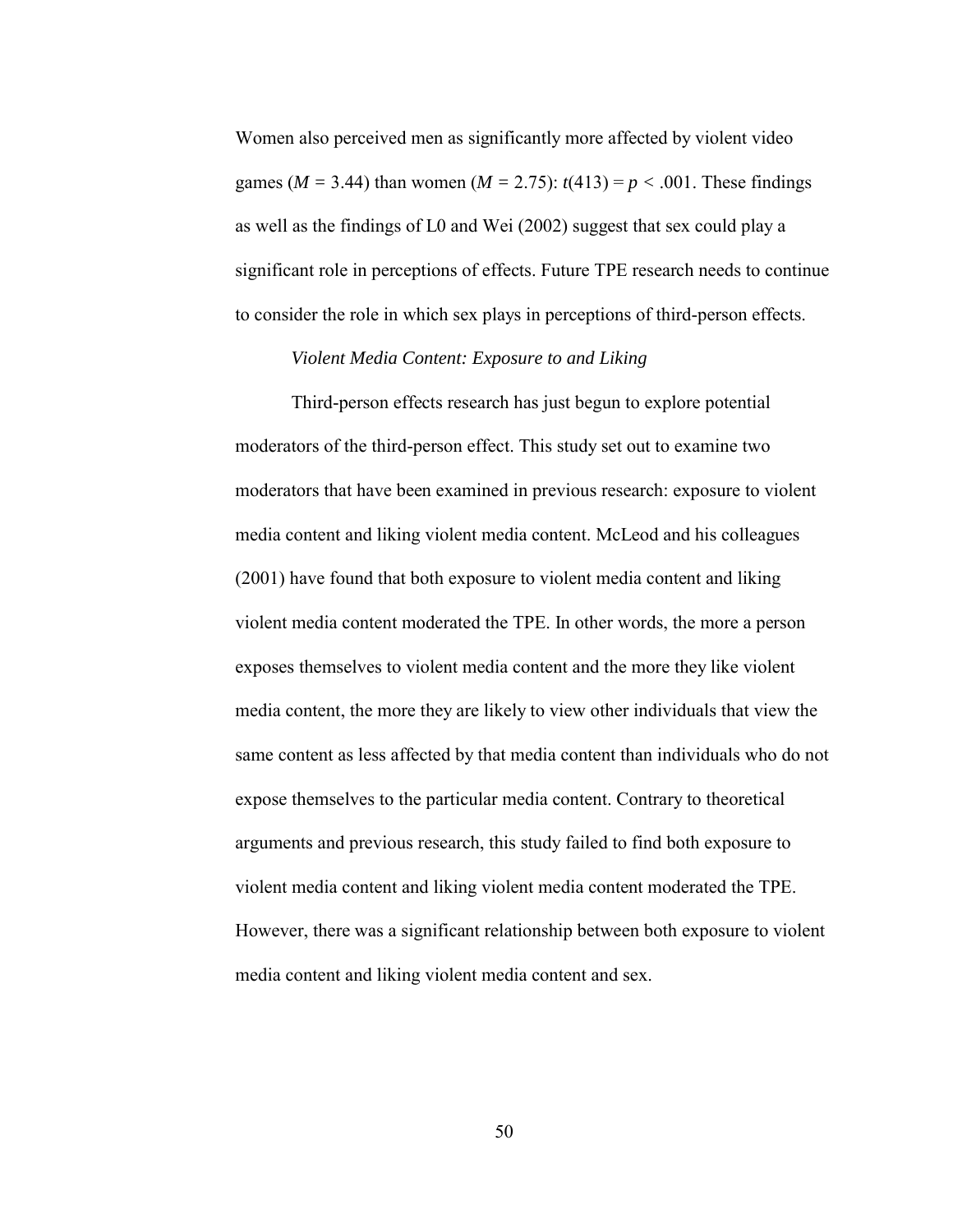A possible explanation for this finding is that males are exposed to and like violent media content more than women. In fact, analyses revealed that males liked and watched violent media content and video games more than females. Moreover, males might have more control over selective exposure. Perse and Ferguson (1993) found within married households, males are in control of the remote more often than females. Therefore, women have a smaller role in choosing the type of media they view and therefore do not necessarily enjoy what they are being exposed rather they are forced to watch what the male viewer chooses. Future research should examine who controls the media selection within the household.

Although analyses found that viewing violent media did not moderate the third-person effect, there was a significant relationship between TPE of violent video games and amount of video game play. The more an individual played video games, the less they perceived others to be affected. If an individual admits others are affected by the same material they themselves expose themselves to, they are in essence admitting that the media content also affects them This finding supports Festinger's (1957) cognitive dissonance theory which deals with relationships between cognitive elements, including attitudes, beliefs, and behaviors.

A possible explanation for a significant finding in regards to violent video games is that video games are a more interactive medium than television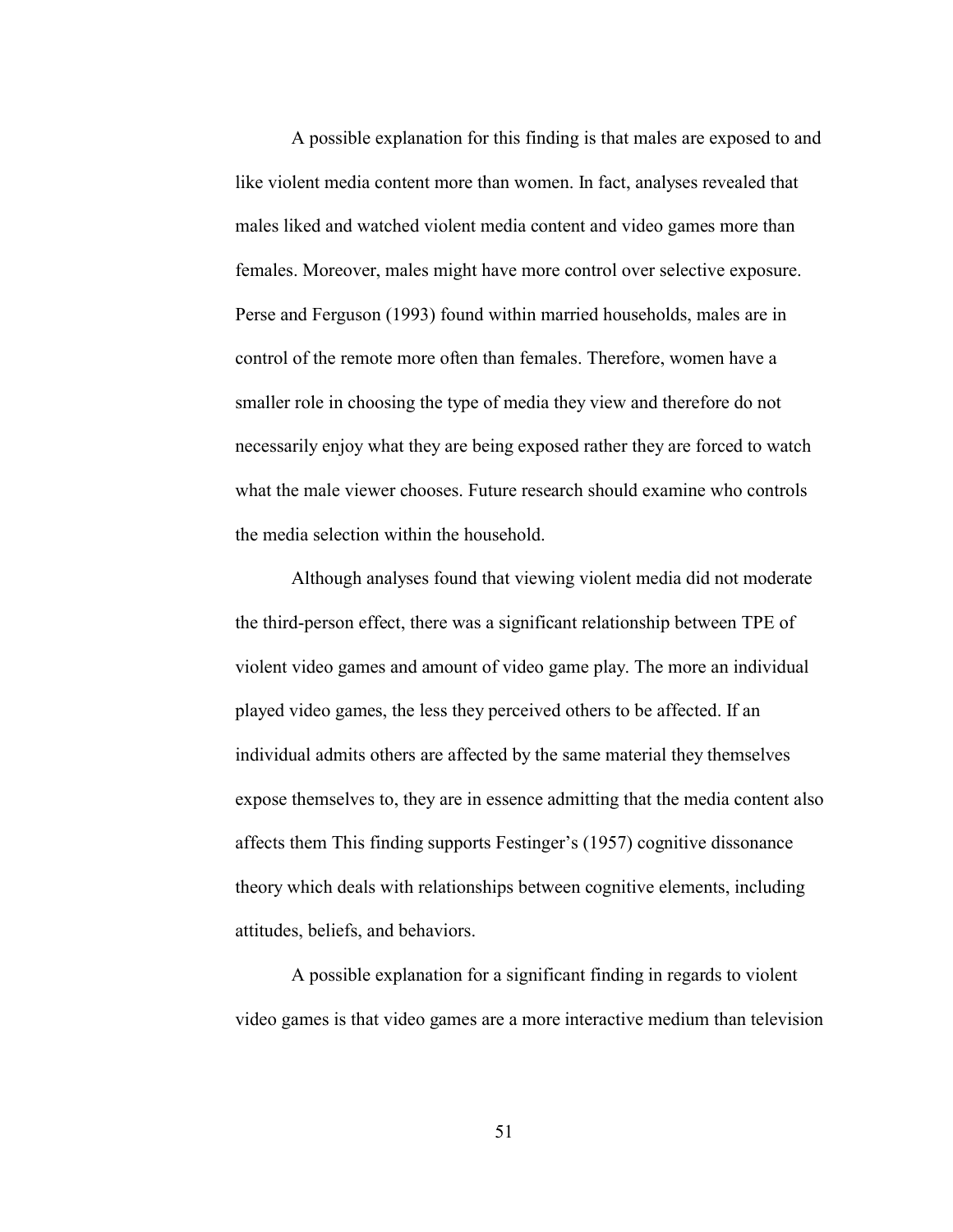or movies. In other words, the player is in control of the game, thus in an interactive sense they are performing the action. Therefore, individuals are less inclined to believe violent video games have an affect because they will be in essence to be admitting they like to kill.

 And, unlike television and movies, video games can offer a solitary media experience. Liking violent video games was also significantly and negatively related to the third-person effect: Those who liked video games reported less of a TPE. Future research needs to further examine the significant link between exposure, liking, and the TPE for video games. Does the type of medium play a role in the perception of the effect? Does playing video games with others affect third-person perception? Additionally, future research should consider the aspects of video games that enhance the moderating impact of liking and exposure on third-person effects.

## *Question-Order Effects*

A main purpose of this study was to examine the role that questionorder had on the TPE. This study sought to examine the effect that a 5-week time lapse would have on the size of third-person perception. Analyses revealed an effect that approached significance  $(p < .06)$  despite the moderate power of 0.47.

The effects of question-order in this study are consistent with previous question-order effect research which found small effects of about .06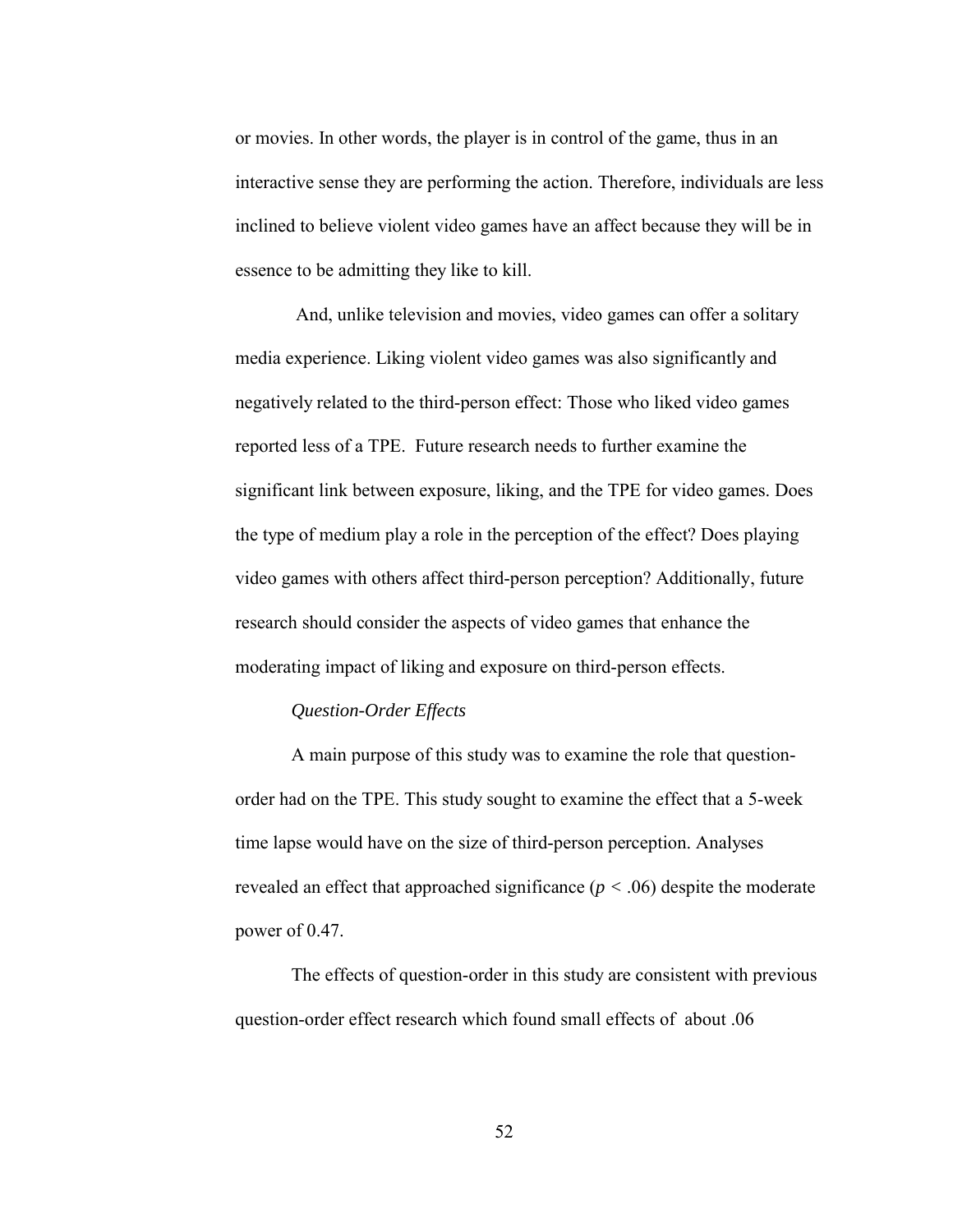(Schumann & Presser, 1996). A significant question-order effect was identified when respondent's sex was used as a covariate. An explanation for this finding is that previous research has demonstrated that females excel over males in the recognition of previously presented objects and pictures except for those items dealing of male-oriented objects (Rehnman & Herlitz, 2007). Thus, in the present study there is a possibility that females were able to recall their previous answers better than males. Future research should examine this possibility.

Additionally, there was no overall significant question-order effect on the TPE of video games, even when using sex as a covariate. Future research needs to consider more research on question-order effects to see if it is content bound. In general, there is a need to consider question-order effects in all media effects research in order to get true depiction of effects.

## *Summary of Findings*

Overall, this study's findings were consistent with those of previous TPE research. This study also contributed new information about the TPE. First, this study was able to find a question-order effect that approached significance despite modest power. Finding such an effect with modest power suggests that question-order affects third-person research. To what degree and how big of a role question-order plays in the comparisons of self and others should be considered in future research. Clearly, researchers should take steps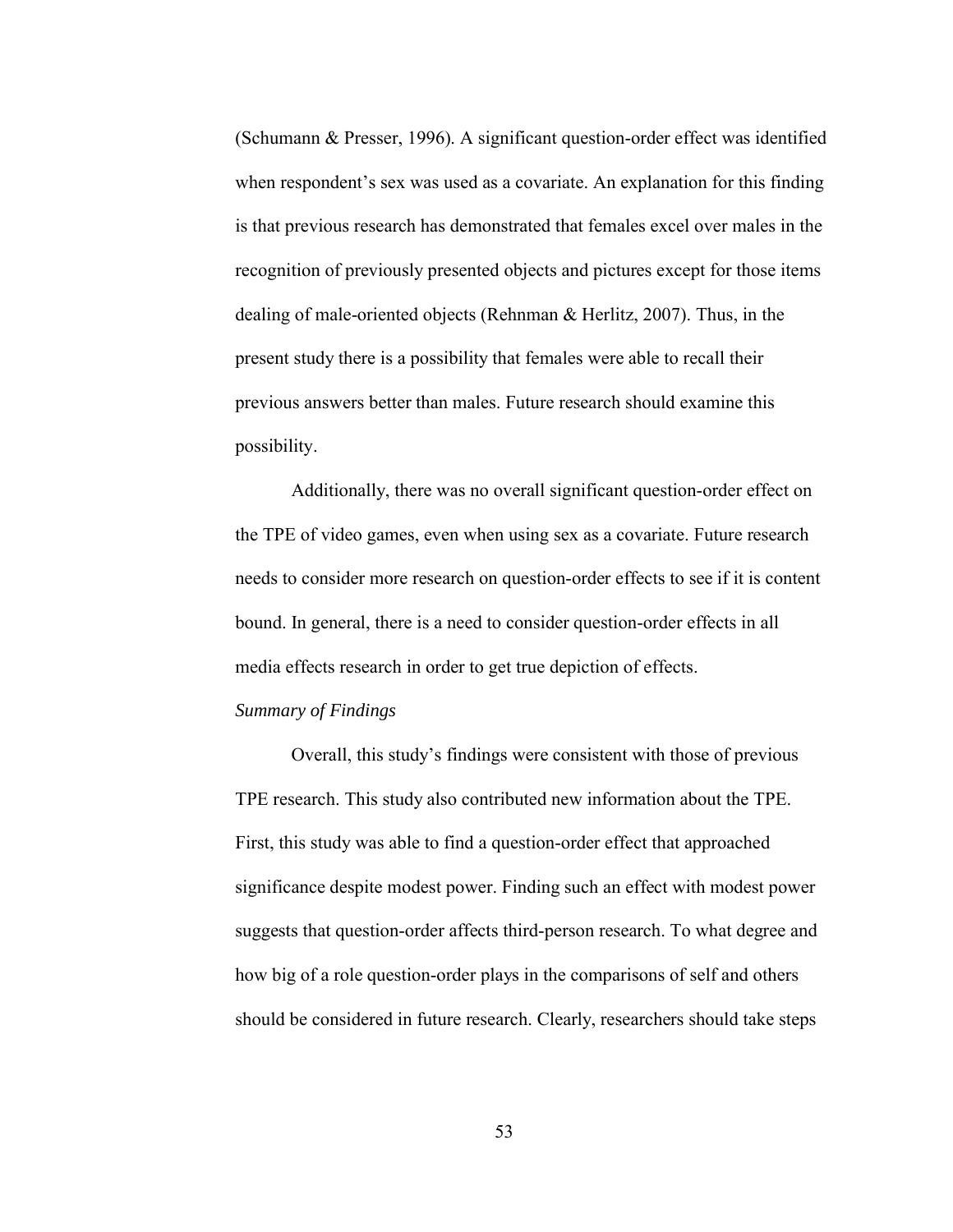to control for question-order effects. Secondly, the study reinforced evidence that the TPE is robust, existing even when question-order effects are present. This study's findings also expanded the literature to include TPE of a new medium with growing popularity: the video game. People clearly believe that video games can cause harm − but on others more than on themselves.

Furthermore, this study adds to the literature about possible explanations for the TPE. Additionally, the significant findings about sex stereotypes and respondents' sex suggests that sex stereotypes might play more of a role in mass media than once thought. How much does media content interact with personal experience to lead people to see males as more affected by violent media content?

#### *Limitations and Future Research*

The largest limitation that this study faced was the lack of participation of recruited students that affected the power of the question-order analyses. The number of participants was lower than expected. Future research should explore question-order effects with larger sample sizes. Another limitation is that, as expected, there was maturation as a result of the 5-week time lapse (23%). A way to eliminate this in future research is to have students take the questionnaire at a specific time and place, such as a monitored computer lab. This study relied on volunteers to fill out the surveys on their own time.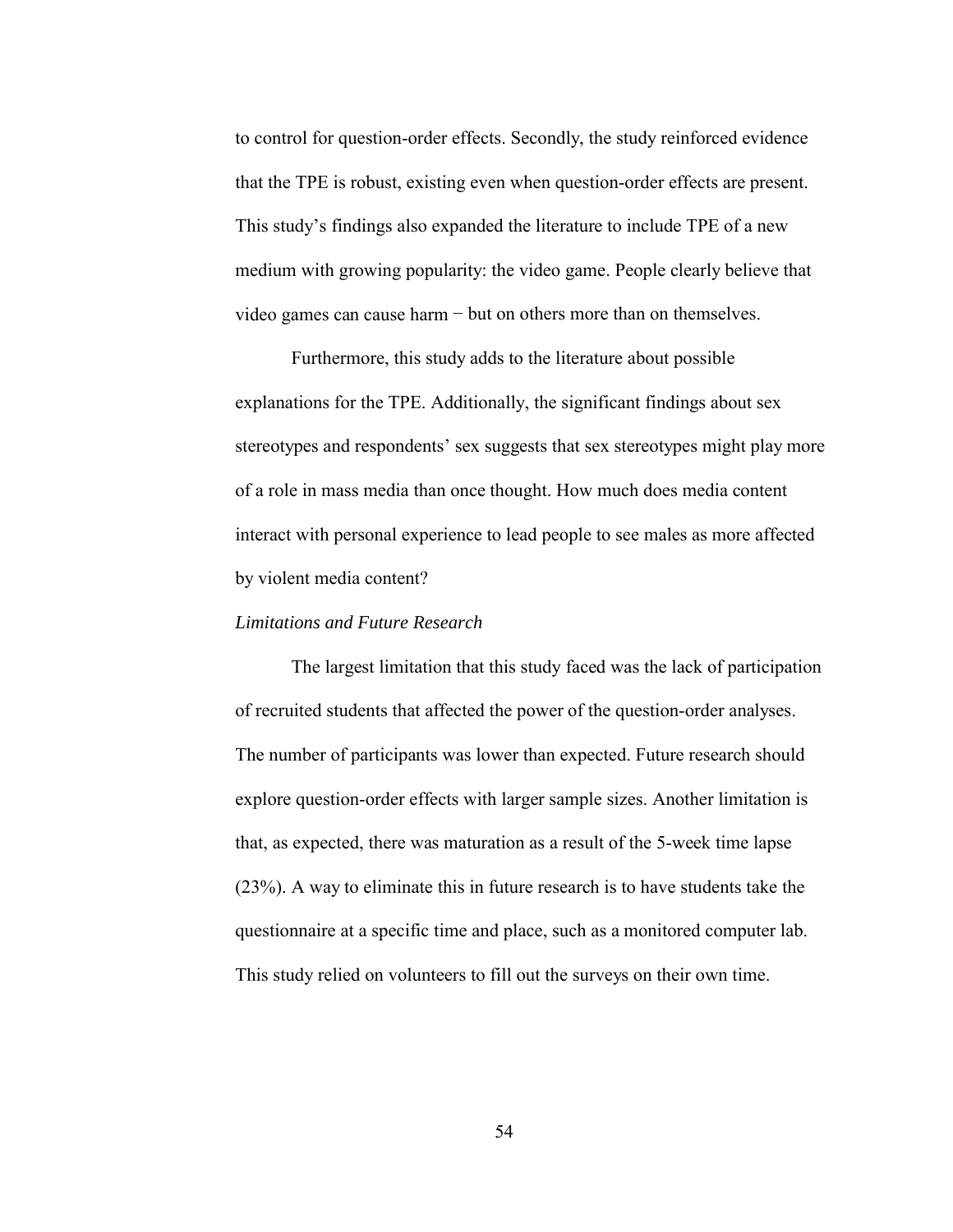Additionally, the effect of sex in question-order reinforces the importance of sex in future TPE studies.

A theoretical limitation of this study is that the study design did not take into account how much or how often individuals socially compare themselves with others. Future studies should utilize Buunk and Gibbons' (1999) measurement of social comparison orientation (SCO) to assess individual differences in the inclination to compare oneself with others. One would expect that those individuals who are more likely to compare themselves with others would be especially more inclined to compare themselves and might have higher TPE. Moreover, this personality attribute might make respondents especially susceptible to question-order effects.

Lastly, scholars should continue to examine how and why exposure to violent media content and liking media content moderate the TPE. This study found support for the moderating influence of exposure and liking only for violent video games. Thus, scholars should examine if the type of violent media content plays a role in whether or not exposure and/or liking violent media content moderates the TPE.

Finally, future research should build upon this study by examining the impact of perceptions of violent video games on willingness to censor. Thirdperson effects researchers are often interested in how the perceptions of effects on others are linked to willingness to restrict access to media content (Davison,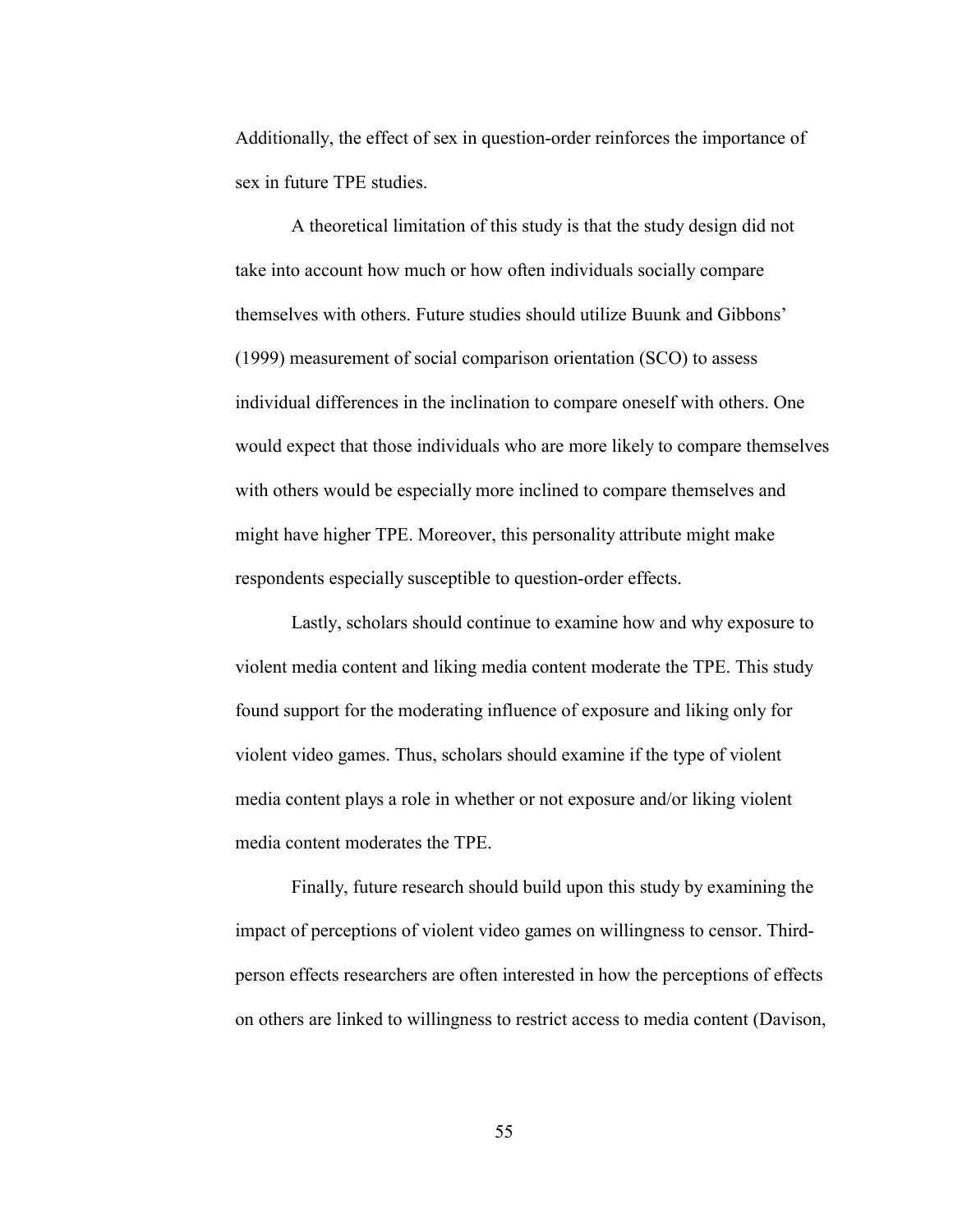1983). This is referred to as the behavioral hypothesis. The behavioral hypothesis asserts that "people's expectation of media impact on others leads them to take action, perhaps because they want to thwart the predicted effects" (Perloff, 2002, p. 490). In general, the behavioral hypothesis offers a "provocative" explanation of public support for censorship. Research has found that third-person perceptions predict support for restricting pornography (Gunther, 1995), television violence (Rojas et al., 1996; Salwen & Dupagne, 1999) antisocial rap (McLeod et al., 1997), and liquor and gambling advertising (Shah et al., 1999). Moreover, Rojas et al. (1996) found that as the third-person effect increased, so did support for censorship. In other words, the more individuals perceived others to be affected by violent television, the more likely they were to support censorship on television. Future research should explore if third-person perceived effects of video games is linked to supporting for restricting their content.

Is especially timely to consider how third-person effects of violent video games might be linked to call for greater restriction. Video games have elicited such public concern is the "becoming" aspect of the game: ". . . video games are something you do, a world that you enter, and, to a certain extent, they are something you 'become'" (Turkle, 1985, pp. 66-67). Individuals are worried about the impact that this medium will have on children. This was clearly demonstrated at the United States Senate's Judiciary Subcommittee on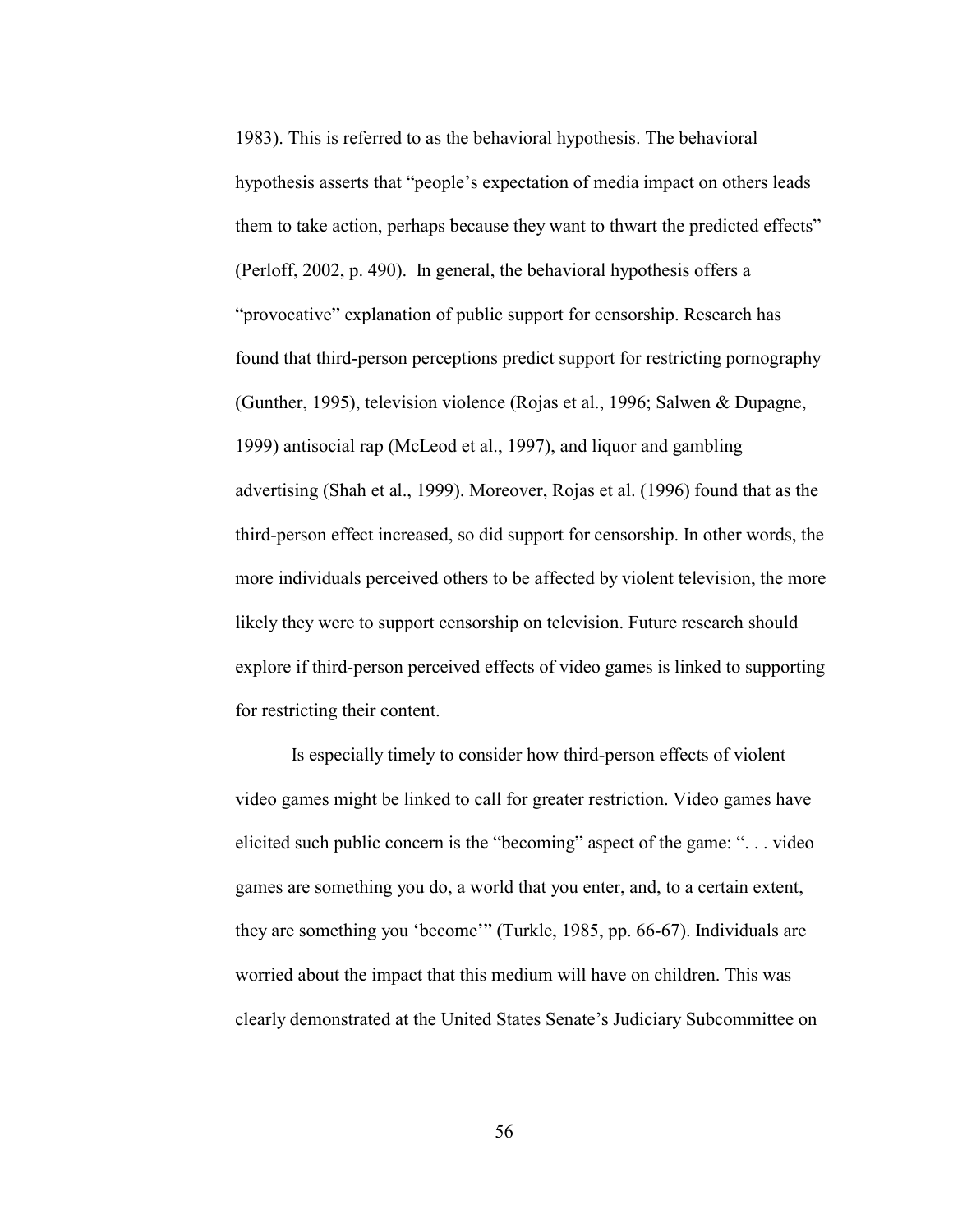the Constitution, Civil Rights, and Property Rights hearing discussing the issue of laws restricting game sales (United States Senate on the Judiciary, 2006).

This study found that individuals do perceive others to be affected by violent video games. Future research needs to examine whether if these predictions are able to forecast support for restrictions on video game content as video games are clearly a current concern within our society. Additionally, this study added further support for the robust findings of the third-person effect. Clearly, people tend to see others are more affected by violent media content as demonstrated since the Davison experiments that took place over 20 years ago. The results of this study point out that the effect is strong − existing even when controlling for question-order effect. It is time for future research to move past the perceptual hypothesis and begin examining the role these perceptions play in support for restrictions on violent media content.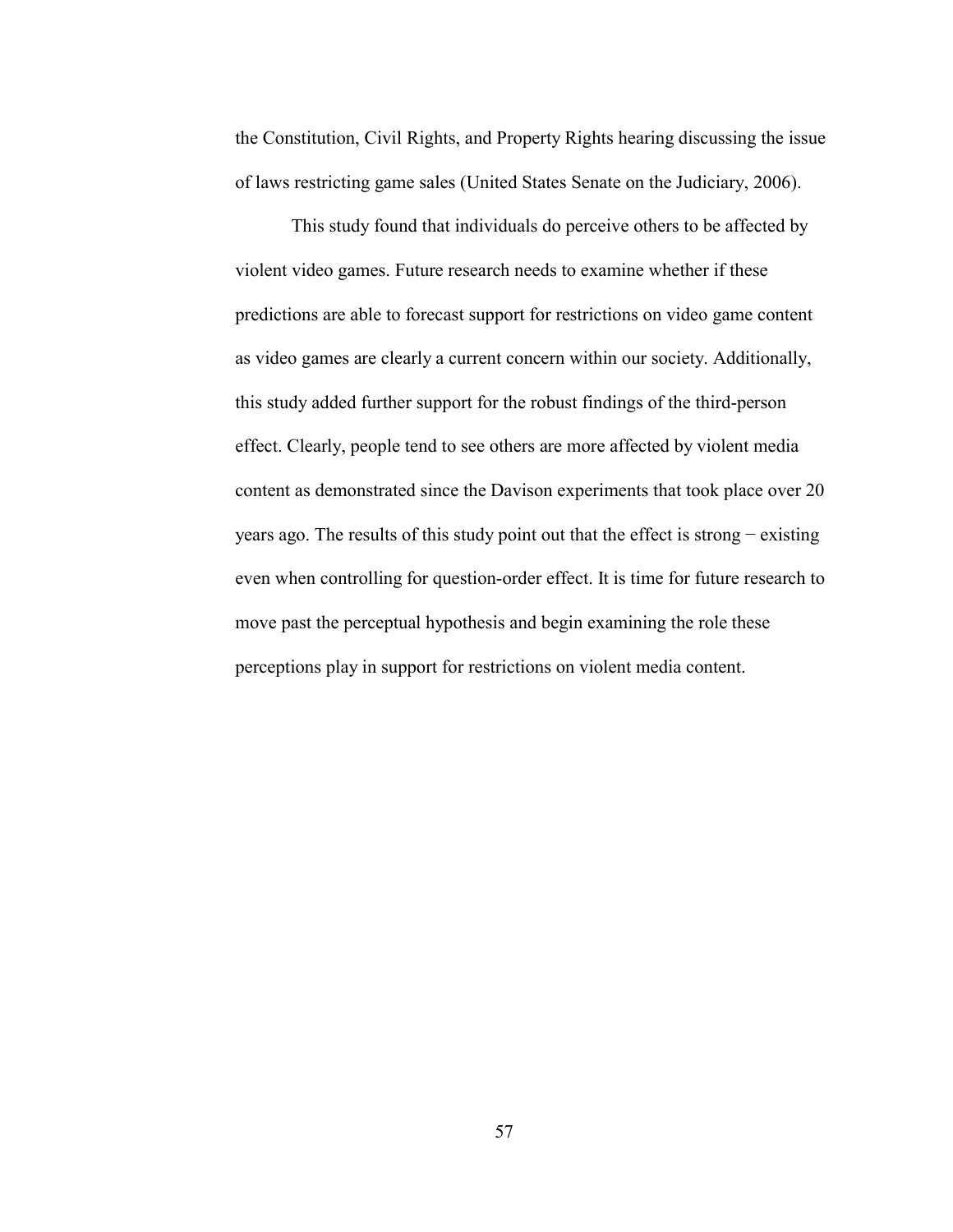#### **References**

- ABC. (2006). *Violent video games 'leave players paranoid'.* Retrieved January 10, 2007, from http://www.abc.net.au/news/newsitems/200604/s1612639.htm.
- Alice, M. D., Klotz, M. L., Breitenbecher, D. L., Yurak, T. J., & Vredenburg, D. S. (1995). Personal contact, individuation, and the better-than-average-effect. *Journal of Personality and Social Psychology, 68,* 804-825.
- Anderson, C. A., & Dill, K. E. (2000). Video games and aggressive thoughts, feelings, and behavior in the laboratory and in life. *Journal of Personality & Social Psychology*, *78,* 772-790.
- Buunk, A. P., & Gibbons, F. X. (2006). Social comparison orientation: A new perspective on those who do and those who don't compare with others. In S. Guimond (Ed.), *Social comparison and social psychology: Understanding cognition, intergroup relations, and culture* (pp. 12-32). New York: Cambridge.
- CBS 5. (2006). *Study: Violent video games may rewire teen brain.* Retrieved January 10, 2007, from http://cbs5.com/health/local\_story\_332200804.html.
- Cohen, J., Mutz, D., Prive, V., & Gunther, A. (1988). Perceived impact of defamation: An experiment on third-person effects. *Public Opinion Quarterly, 52,* 161-173.
- Cowan, C. D., Murphy, L. R., & Wiener, J. (1978). Effects of supplemental questions on victimization estimates from the national crime survey. 1978 *Proceedings of the Section on Survey Research Methods.* Washington, D. C.: American Statistical Association.
- David, P., & Johnson, M. A. (1998). The role of self in third-person effects about body image. *Journal of Communication, 48*(4), 37-58.
- Davison, W. P. (1983). The third-person effect in communication. *Public Opinion Quarterly, 47*, 1-15.
- Dill, K. E., & Dill, J. C. (1998). Video game violence: A review of the empirical literature. *Aggression & Violent Behavior*, *3,* 407-428.
- Duck, J. M., & Mullin, B. (1995). The perceived impact of the mass media: Reconsidering the third person effect. *European Journal of Social Psychology, 17*, 427-448.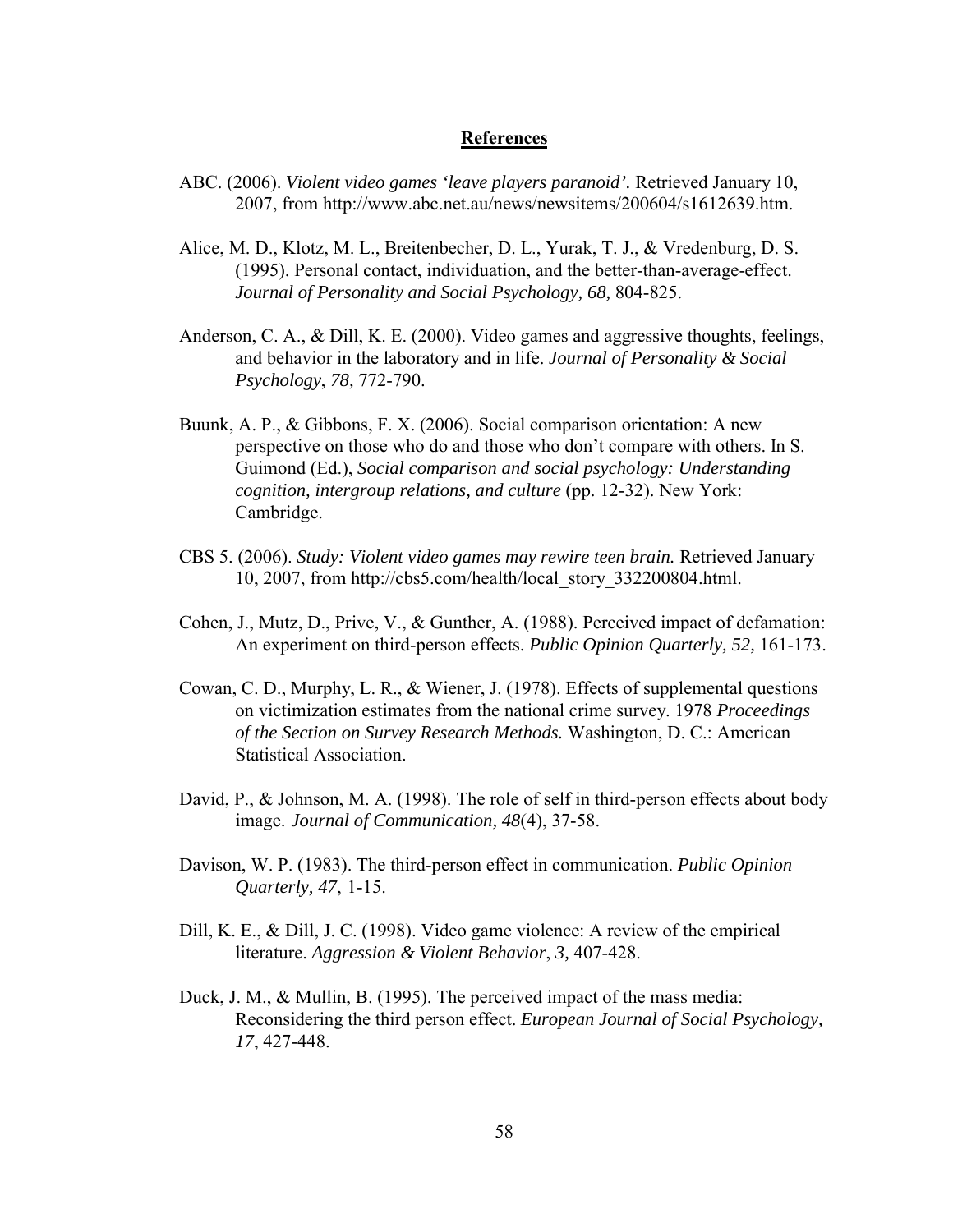- Duck, J. M., Hogg, M. A., & Terry, D. J. (2000). The perceived impact of persuasive messages on "us" and "them." In D. J. Terry & M. A. Hogg (Eds.), *Attitudes, behavior, and social context: The role of norms and group membership* (pp. 265-291). Hillsdale, NJ: Erlbaum.
- Elder, T. J., Douglas, K. M., & Sutton, R. M. (2006). Perceptions of social influence when messages favor 'us' versus 'them': A closer look at the social distance effect. *European Journal of Social Psychology, 36,* 353-365.
- Entertainment Software Association. (2005). *Game player data*. Retrieved July 23, 2006, from http://www.theesa.com/facts/gamer\_data.php.
- Entertainment Software Association. (2006). *Essential facts about the computer and video game industry*. Retrieved July 23, 2006, from http://theesa.com/facts/index.php.
- Festinger, L. (1954). A theory of social comparison processes. *Human Relations, 7,*  117-140.
- Festinger, L. (1957). *A theory of cognitive dissonance*. Stanford, CA: Stanford University.
- Gibson, C., Shapiro, G. M., Murphy, L. R., & Stanko, G. J. (1978). Interaction of survey questions as it relates to interviewer-respondent bias. *1978 Proceedings of the Section on Survey Research Methods.* Washington, D.C.: American Statistical Association.
- Grodal, T. (2003). Stories for eye, ear, and muscles: Video games, media, and embodied experiences. In M. J. P. Wolf & B. Perron (Eds.), *The video game theory reader* (pp. 129-155). London: Routledge.
- Gunther, A. C. (1995). Overrating the x-rating: The third-person perception and support for the censorship of pornography. *Journal of Communication, 45(1)*, 27-38.
- Gunther, A. C., & Mundy, P. (1993). Biased optimism and the third-person effect. *Journalism Quarterly, 70*, 58-67.
- Gunther, A. C., & Thorson, E. (1992). Perceived persuasive effects of product commercials and public service announcements: Third-person effects in new domains. *Communication Research, 19,* 574-596.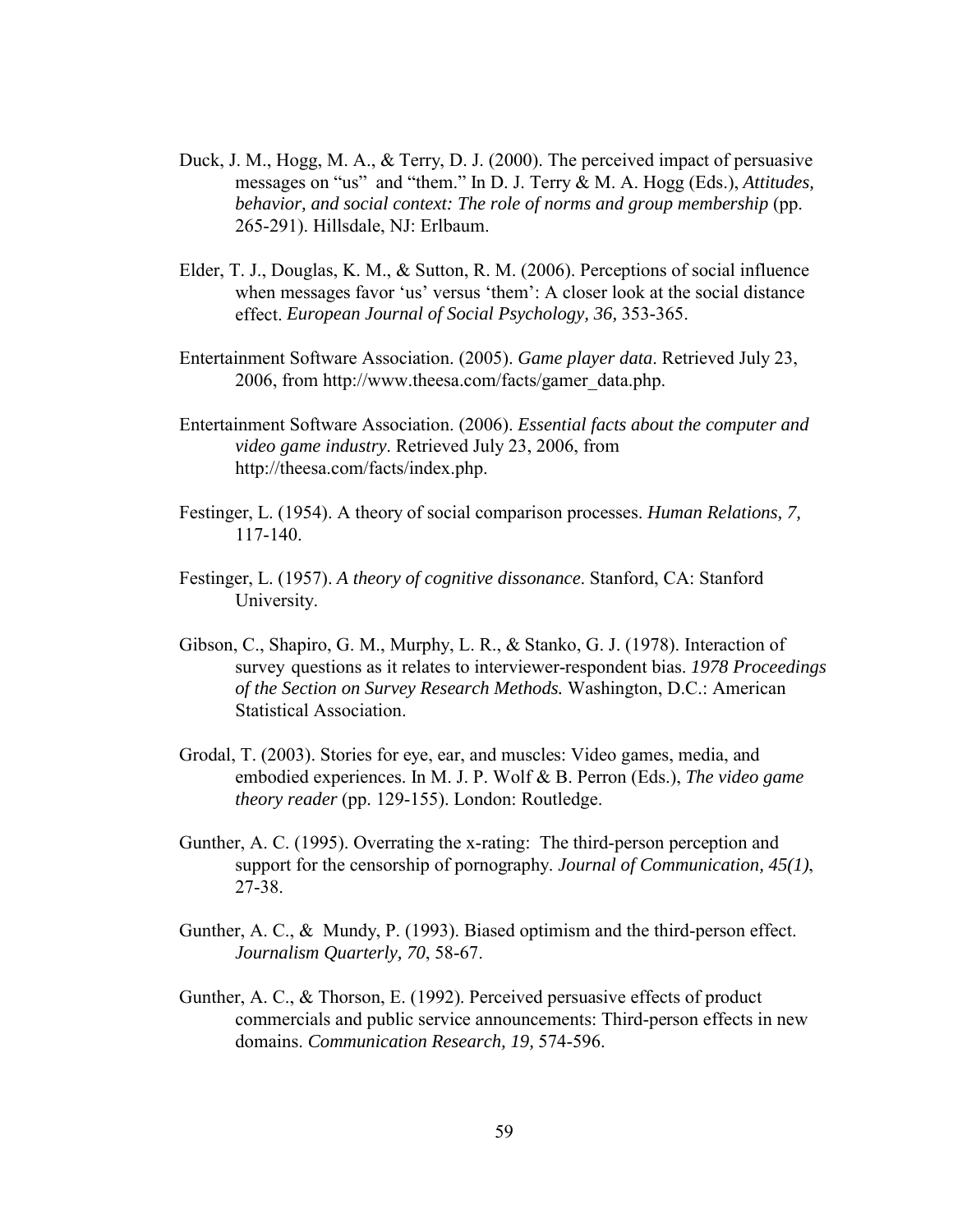Heider, F. (1958). *The psychology of interpersonal relations*. New York: Wiley.

- Hoffner, C., Buchanan, M., Anderson, J. D., Hubbs, L. A., Kamigaki, S. K., Kowalczyk, L., Pastorek, A., Plotkin, R.S., & Silberg, K. J. (1999). Support for censorship of television violence: The role of the third-person effect and news exposure. *Communication Research, 26,* 726-742.
- Innes, J. M., & Zeitz, H. (1988). The public's view of the impact of the mass media: A test of the 'third-person' effect. *European Journal of Social Psychology, 18*, 457-463.
- Jensen, J. D., & Hurley, R. J. (2005). Third-person effects and the environment: Social distance, social desirability, and presumed behavior. *Journal of Communication, 55,* 242-256.
- Jones, E. (1990). *Interpersonal perception*. New York: Freeman.
- Kiousis, S. (2002). Interactivity: A concept explication. *New Media & Society*, *4,* 355- 383.
- Lambe, J. L. (2002). Dimensions of censorship: Reconceptualizing public willingness to censor. *Communication Law & Policy, 7*, 187-235.
- Lambe, J. L., & McLeod, D. M. (2005). Understanding third-person perception processes: Predicting perceived impact of self and others for multiple expressive contexts. *Journal of Communication, 55,* 1-15.
- Lo, V. H., & Wei, R. (2002). Third-person effect, gender, and pornography on the internet. *Journal of Broadcasting and Electronic Media, 46,* 13-33.
- Lucas, K., & Sherry, J. L. (2004). Sex differences in video game play. *Communication Research, 31,* 499-523.
- Macrae, C. N., Milne, A. B., & Bodenhausen, G. V. (1994). Stereotypes as energysaving devices: A peek inside the cognitive toolbox. *Journal of Personality and Social Psychology, 66,* 37-47.
- McFarland, S. G. (1981). Effects of question order on survey responses. *Public Opinion Quarterly, 45,* 208-215.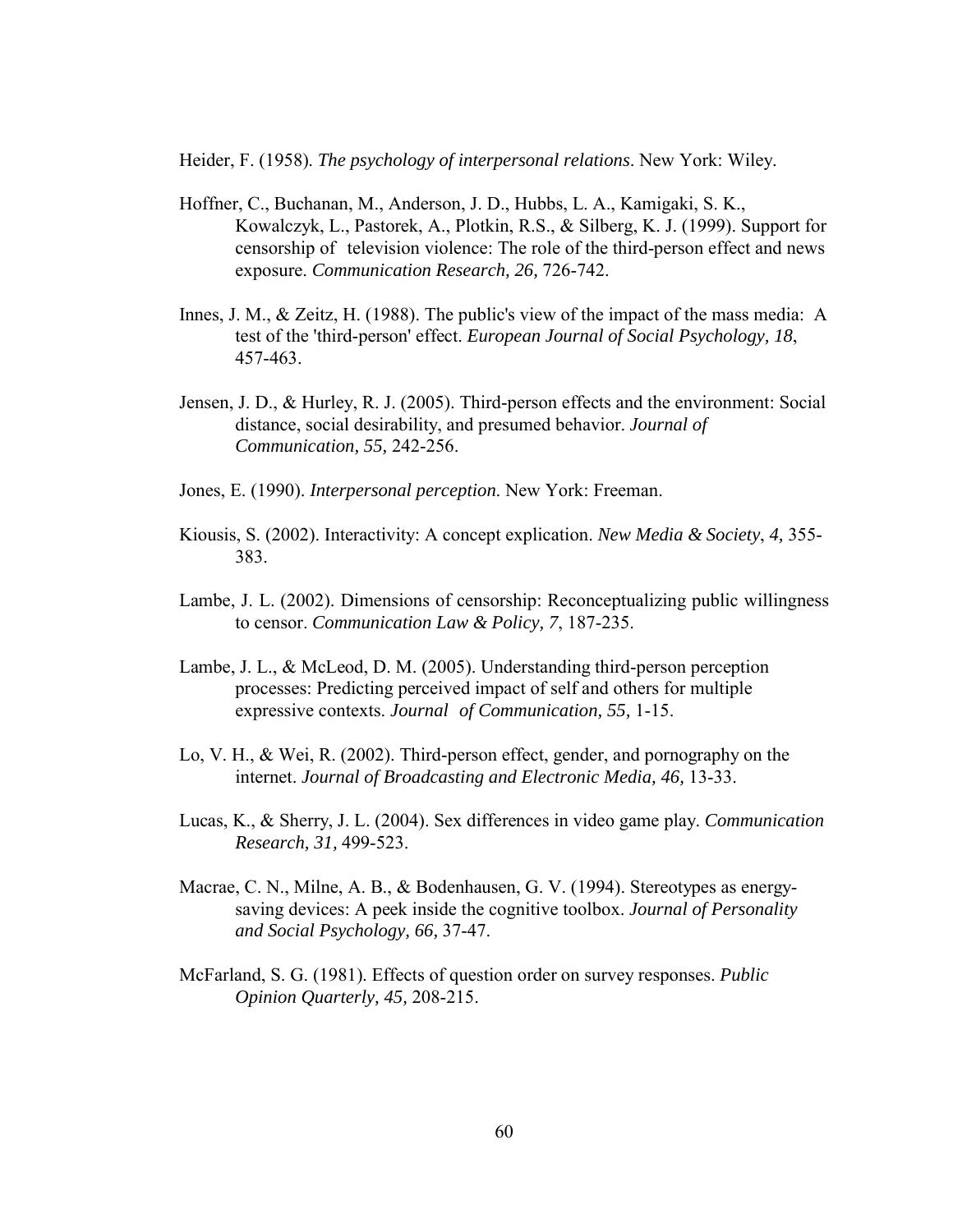- McKay, P. F., Doverspike, D., Bowen-Hilton, D., & McKay, Q. D. (2003). The effects of demographic variables and stereotype threat on black/white differences in cognitive ability test performance. *Journal of Business & Psychology, 18,* 1- 14.
- McLeod, D. M., Detenber, B. H., & Eveland, W. P., Jr. (2001). Behind the thirdperson effect: differentiating perceptual processes for self and other. *Journal of Communication, 51,* 678-695.
- McLeod, D. M., Eveland, W. P., Jr., & Nathanson, A. I. (1997). Support for censorship of misogynic rap lyrics: An analysis of the third-person effect. *Communication Research*, *24*, 153-174.
- *The Michigan Daily.* (2003). *Snobs vs. Slobs: Students debate East Coast, Mid-West stereotypes.* Retrieved January 10, 2007, from http://media.www.michigandaily.com/media/storage/paper851/news/2003/12/0 1/News/Snobs.Vs.Slobs-1420779.shtml.
- Miller, A., Jones, E., & Hinkle, S. (1981). A robust attribution error in the personality domain. *Journal of Experimental Social Psychology, 34,* 587-600.
- Newman, J. (2004). *Videogames*. London: Routledge.
- Paik, H., & Comstock, G. (1994). The effects of television on antisocial behavior: A metanalysis. *Communication Research, 21,* 516-546.
- Paul, B., Salwen, M. B., & Dupagne, M. (2000). The third-person effect: A metaanalysis of the perceptual hypothesis. *Mass Communication & Society, 3,* 57- 85.
- Paxton, M. A. (1995). The third-person effect and attitudes toward freedom of expression. *Dissertation Abstracts International*, 57 (02), 498A.
- Perloff, R. M. (1996). Perceptions and conceptions of political media impact: The third-person effect and beyond. In A. N. Crigler (Ed.), *The psychology of political communication* (pp. 177-191). Ann Arbor: University of Michigan Press.
- Perloff, R. M. (1999). The third-person effect: A critical review and synthesis. *Media Psychology, 1*, 353-378.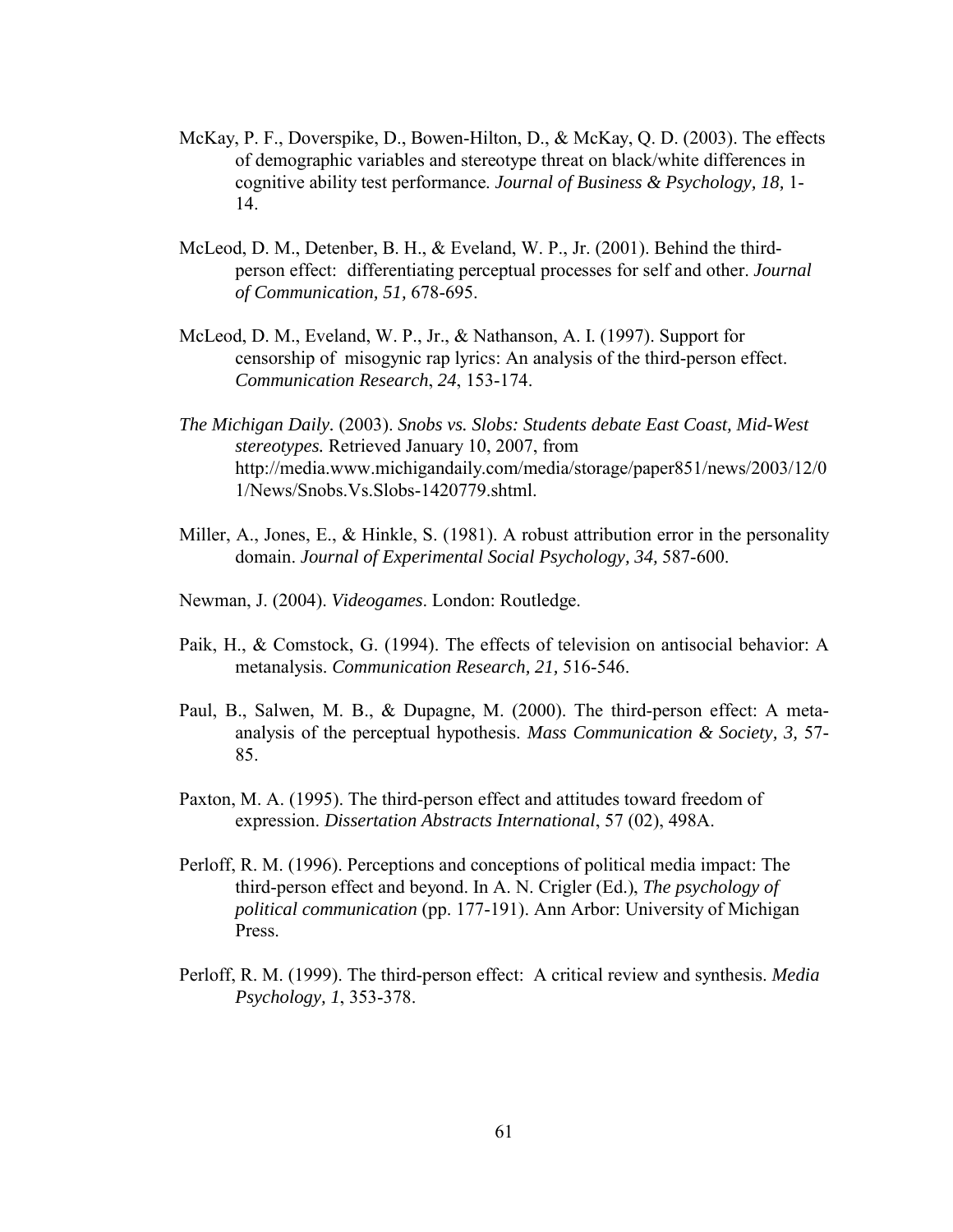- Perloff, R. M. (2002). The third-person effect. In J. Bryant & D. Zillmann (Eds.), *Advances in theory and research* (pp. 489-506). Mahwah, NJ: Erlbaum.
- Perse, E. M., & Ferguson, D. A. (1993). Gender differences in remote control use. In J. R. Walker & R. V. Bellamy (Eds.), *The remote control device in the new age television* (pp. 169-186). New York: Praeger.
- Price, W., & Tewksbury, D. (1996). Measuring the third-person effect of news: The impact of question order, contrast, and knowledge. *International Journal of Public Opinion Research, 8,* 119-141.
- Rojas, H., Shah, D. V., & Faber, R. J. (1996). For the good of others: Censorship and the third-person effect. *International Journal of Public Opinion Research, 8,* 163-186.
- Price, V., Huang, L. N., & Tewksbury, D. (1997). Third-person effects of news coverage: Orientations toward media. *Journalism & Mass Communication Quarterly, 74*, 525-540.
- Rehnman, J., & Herlitz, A. (2007). Women remember more faces than men do. *Aeta Psycholigica, 124,* 344-355.
- Ross, L. (1977). The intuitive psychologist and his shortcomings: Distortions in the attribution process. In L. Berkowitz (Ed.), *Advances in experimental social psychology* (pp. 173-220). New York: Academic.
- Rucinski, D., & Salmon, C. T. (1990). The "other" as the vulnerable voter: A study of the third-person effect in the 1988 U.S. presidential campaign. *International Journal of Public Opinion Research*, *2*, 345-368.
- Salwen, M. B. (1998). Perceptions of media influence and support for censorship: The third-person effect in the 1996 presidential election. *Communication Research*, *25*, 259-285.
- Salwen, M. B., & Dupagne, M. (1999). The third-person effect: Perceptions of the media's influence and immoral consequences. *Communication Research, 26*(5), 523-549.
- Scharrer, E. (2002). Third-person perception and television violence: The role of outgroup stereotyping in perceptions of susceptibility to effects. *Communication Research, 29,* 681-704.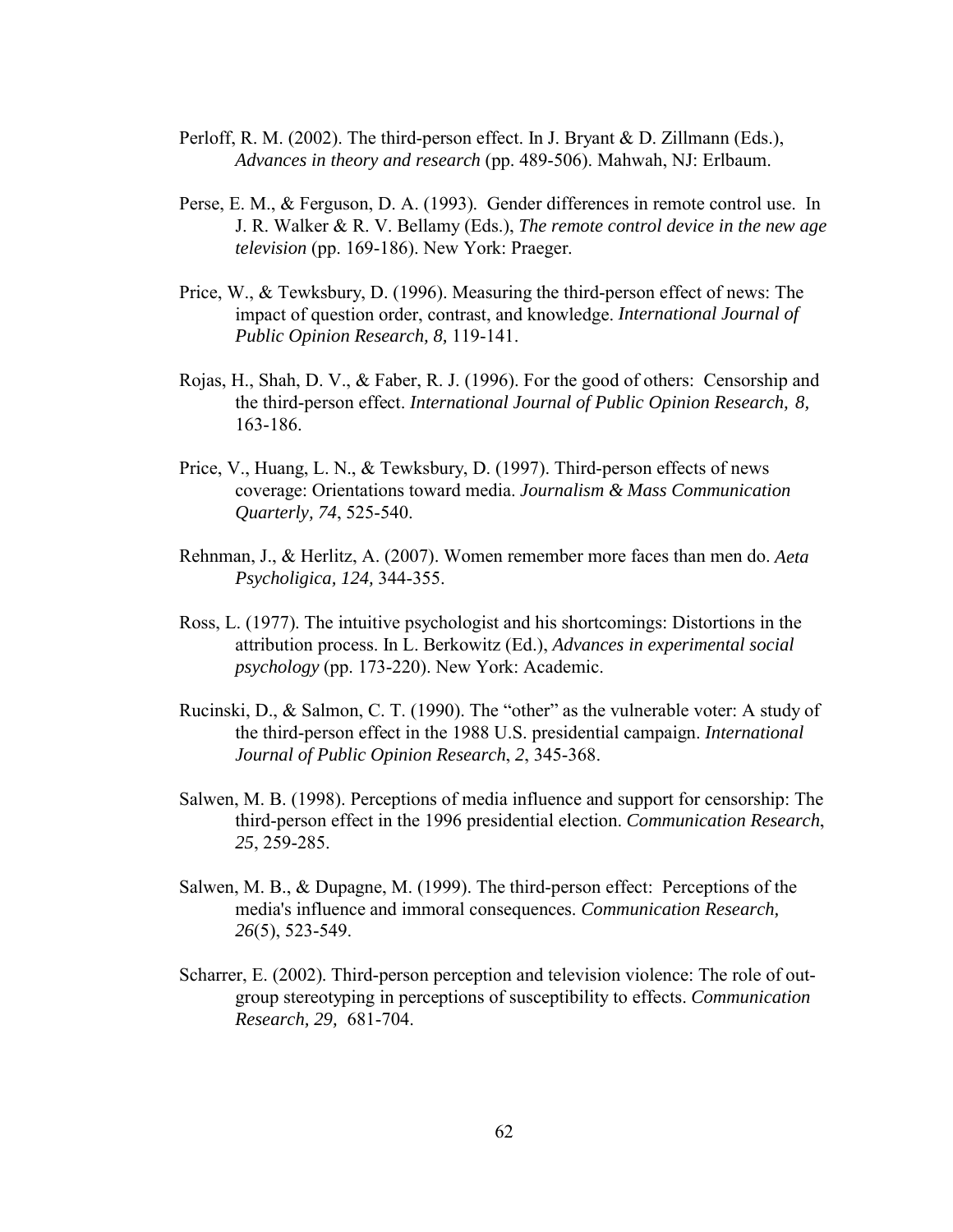- Schuman, H., & Presser, S. (1996). *Questions & answers in attitude surveys: experiments on question form, wording, and context*. London: Sage Publications.
- Shah, D.V., Faber, R. J., & Youn, S. (1999). Susceptibility and severity: Perceptual dimensions underlying the third-person effect. *Communication Research, 26*, 240-267.
- Sherry, J. L. (2001). The effects of violent video games on aggression: A metaanalysis. *Human Communication Research, 27*, 409-432.
- Shields, S. A. (1987). Women, men, and the dilemma of emotion. In P. Shaver & C. Hendrick (Eds.), *Sex and gender* (pp. 229-250). Newbury Park, CA: Sage.
- Shrum, L. J. (2002). Media consumption and perceptions of social reality: Effects and underlying processes. In J. Bryant & D. Zillmann (Eds.), *Advances in theory and research* (pp. 69-95). Mahwah, NJ: Erlbaum.
- Sigelman, L. (1981). Question-order effects on presidential popularity. *Public Opinion Quarterly, 45,* 199-207.
- Smith, S. L., Lachlan, K., & Tamborini, R. (2003). Popular video games: Quantifying the presentation of violence and its context. *Journal of Broadcasting & Electronic Media*, *47,* 58-76.
- Sparks, G. G., & Sparks, C. W. (2002). Effects of media violence. In J. Bryant & D. Zillmann (Eds.), *Advances in theory and research* (pp. 269-286). Mahwah, NJ: Erlbaum.
- Standley, T. C. (1994). *Linking third-person effect and attribution theory*. Unpublished master's thesis, Southern Methodist University, Dallas, TX.
- Taylor, S. E. (1981). The interface of cognitive and social psychology. In J. Harvey (Ed.), *Cognition, social behavior, and the environment* (pp. 182-211). Hillsdale, NJ: Erlbaum.
- Thompson, K. M., Tepichin, K., & Haninger, K. (2006). Content and ratings of mature-rated video games. *Archives of Pediatrics and Adolescent Medicine, 160,* 402-410.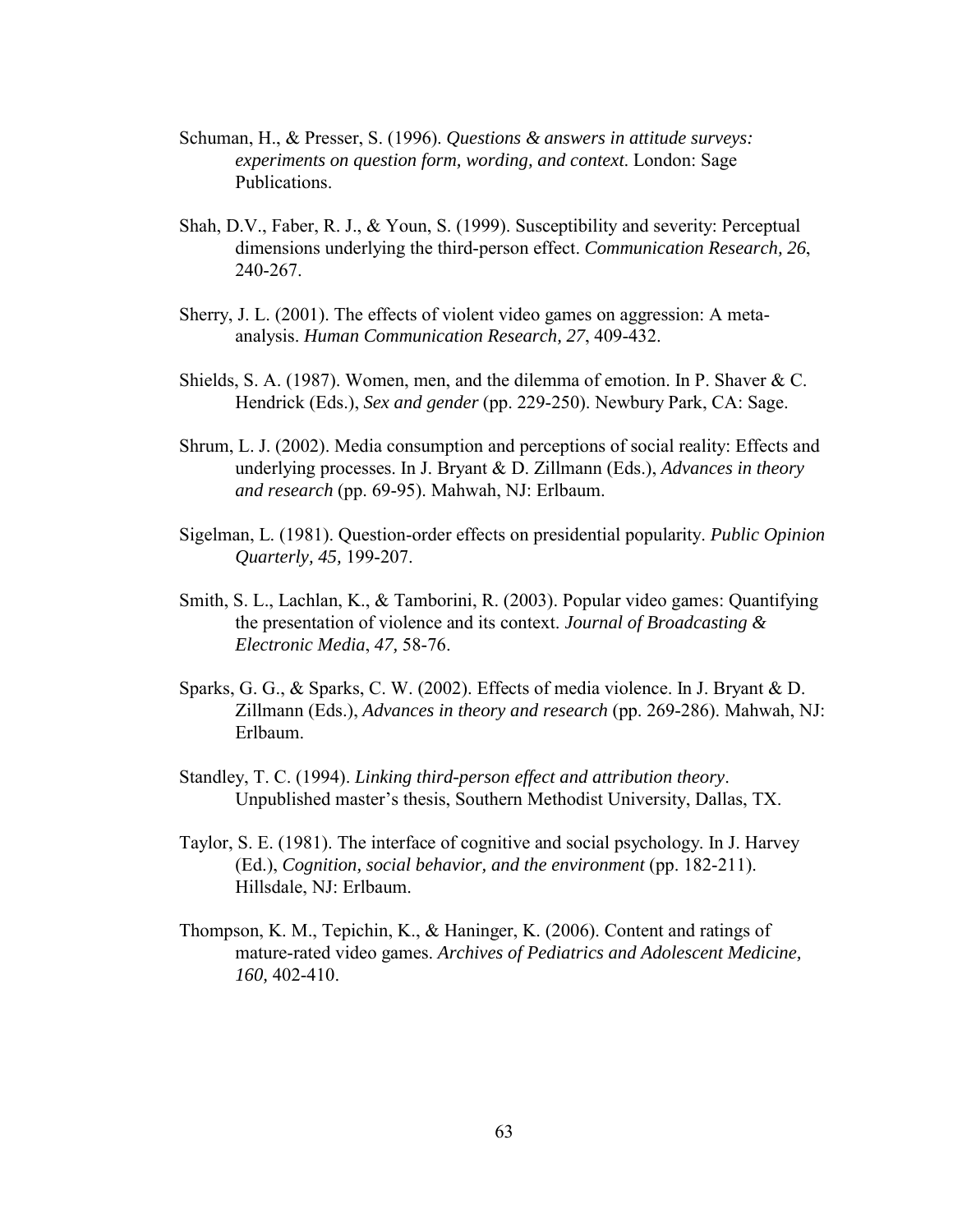- Tiedge, J. T., Silverblatt, A., Havice, M. J., & Rosenfeld, R. (1991). Discrepancy between perceived first-person and perceived third-person mass media effects. *Journalism Quarterly, 68*, 141-154.
- Turkle, S. (1985). *The second self*. New York: Simon & Schuster.
- Tyler, T. R., & Cook, F. L. (1984). The mass media and judgments of risk: Distinguishing impact on personal and societal level judgments. *Journal of Personality and Social Psychology, 49,* 577-585.
- United States Senate on the Judiciary. (2006). *What's in a game? State Regulation of violent video games and the first amendment.* Retrieved July 16, 2007, from http://judiciary.senate.gov/hearing.cfm?id=1824.
- Vorderer, P., Bryant, J., Pieper, K. M., & Weber, R. (2006). Playing video games as entertainment. In P. Vorderer & B. Jennings (Eds.), *Playing video games: motives, responses, and consequences* (pp. 1-8). Mahwah, NJ: Erlbaum.
- Weinstein, N. D., & Klein, W. M. (1996). Unrealistic optimism: Present and future. *Journal of Social and Clinical Psychology, 15,* 1-8.
- White, H. A. (1997). Considering interacting factors in the third-person effect: Argument strength and social distance. *Journalism & Mass Communication Quarterly, 74*, 557-564.
- Zillmann, D., & Weaver, J. B. (1996). Gender-socialization theory of reactions to horror. In J. B. Weaver & R. Tamborini (Eds.), *Horror films: Current research on audience preferences and reactions* (pp. 81-101). Mahwah, NJ: Erlbaum.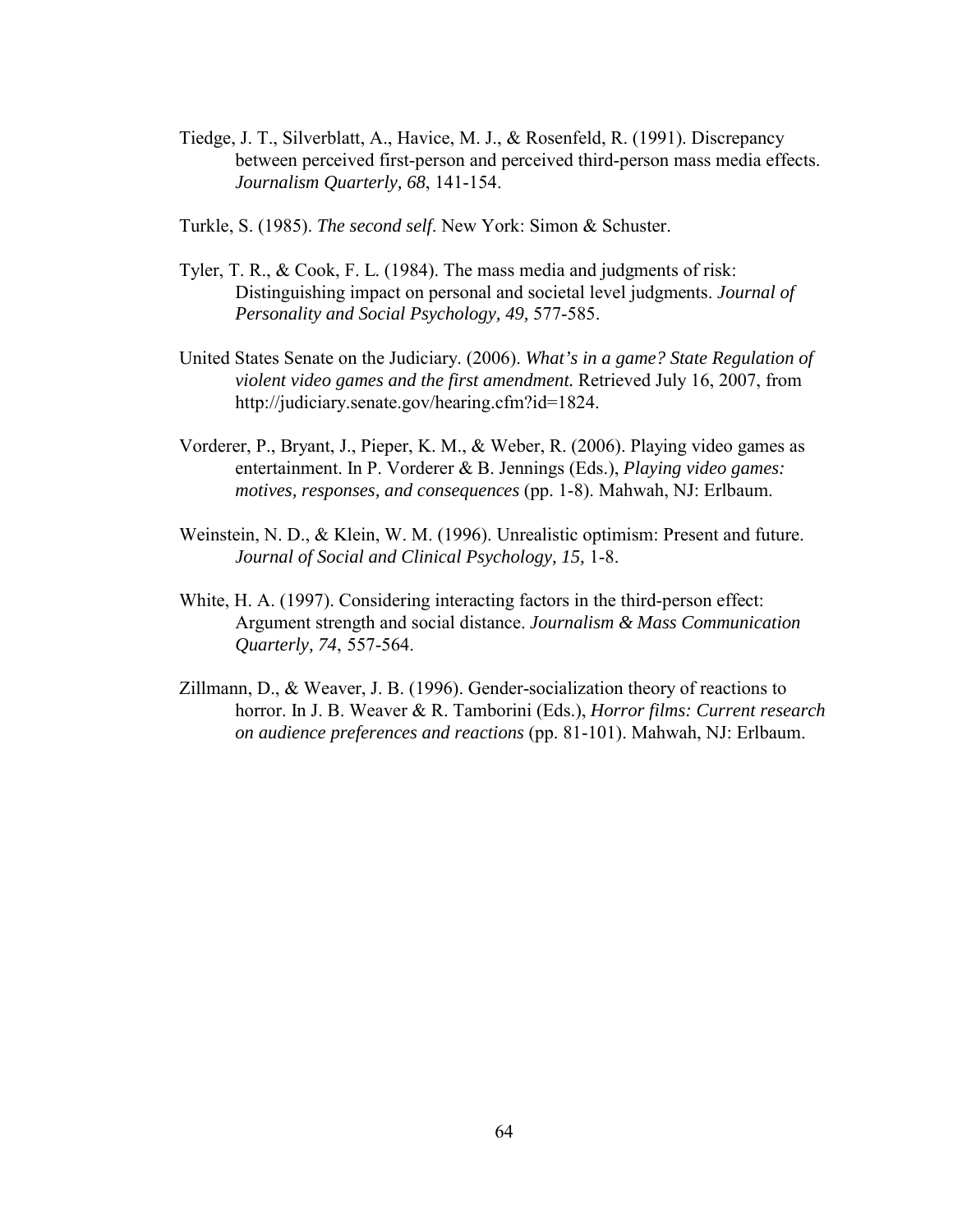# **Appendix A**

**Welcome to the University of Delaware Communication Department Media Survey. The survey is 11 pages long and should take you about 20 minutes to complete. Thank you for participating.**

**We are interested in learning about your media use and attitudes about the media.** 

**Your answers will be anonymous and confidential.**

# **We would like to know how much media you consume.**

1. Yesterday, about how any hours of television did you watch? hours

2. You may not have watched the same amount of television yesterday as you usually do. About how many hours of television do you usually watch on the average weekday? hours

3. About how many hours of television do you usually watch on the average weekend? \_\_\_\_\_\_\_\_ hours

4. In a typical month, how many movies do you attend at the movie theater?

5. In a typical month, about how many movies do you watch at home?

6. In a typical week, how many days per week do you play video/computer games (including playing games on a computer)? \_\_\_\_\_\_\_\_\_

7. In a typical week, how many hours do you play video/computer games? hours

8. How many video game consoles (i.e., *Xbox, Playstation, Nintendo, Gameboy*) do you currently own? \_\_\_\_\_\_\_\_\_

9. Please write in the title of your favorite video/computer game-the one you play the most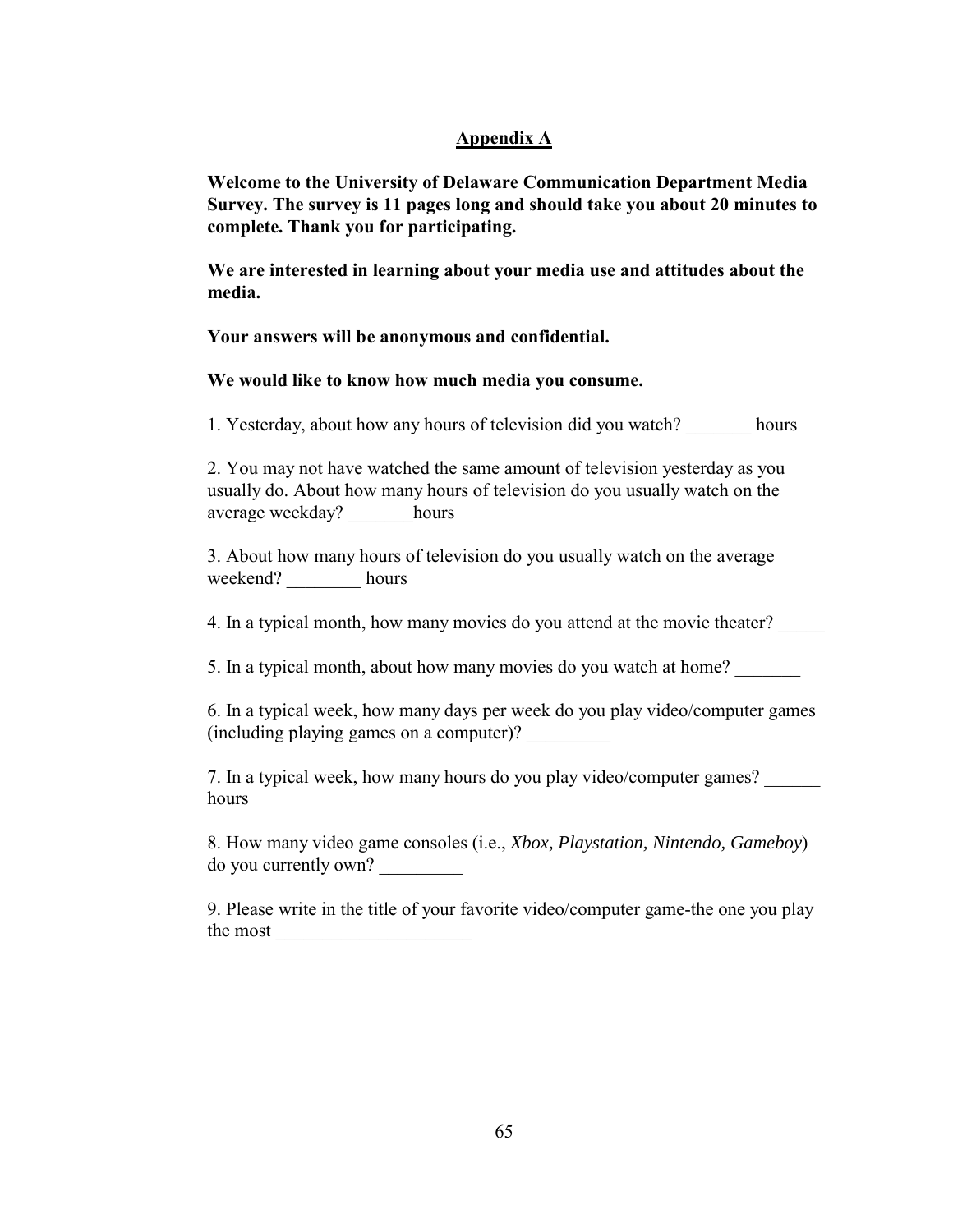**Now, we would like to know how frequently you use the following types of media.**

**On a scale from 1 to 5 (where "1" indicates "Never" and "5" indicates "Very Frequently"), please choose the number that you feel represents how frequently YOU are exposed to the following types of media content. . .**

- 1. Movies that are family oriented that contain content with minimal violence (e.g., *Cars, Happy Feet, Ice Age*).
- 2. Movies that contain some violence, but not excessive amounts (e.g., *Pirates of the Caribbean, Harry Potter, Shrek*).
- 3. Movies that contain excessive and frequently gratuitous violence (e.g., *Saw III, Kill Bill, Miami Vice*).
- 4. Prime-time television shows that are family oriented that contains content that includes minimal violence (e.g., *American Idol, Deal or No Deal, Super Nanny*).
- 5. Prime-time television shows that contain some violence, but not excessive amounts (e.g., *The Office, Gilmore Girls, Grey's Anatomy*).
- 6. Prime-time television shows that contain excessive and frequently gratuitous violence (e.g., *CSI, Prison Break, 24*).
- 7. Programs on premium channels (e.g., *HBO)* that contain excessive and frequently gratuitous violence (e.g., *The Sopranos, OZ*).
- 8. Video games that are rated E for everyone. These games contain minimal violence (e.g., *Madden NFL 07, Cars, Lego Star Wars II: The Original Trilogy*).
- 9. Video games that are rated T for Teen. These games contain some violence, but not excessive amounts (e.g., *Need for Speed: Most Wanted , Call for Duty 3*, *World of Warcraft*).
- 10. Video games that are rated M for Mature. These games contain excessive and frequently gratuitous violence (e.g., *Gears of War*, *Grand Theft Auto: San Andreas*, *Halo*).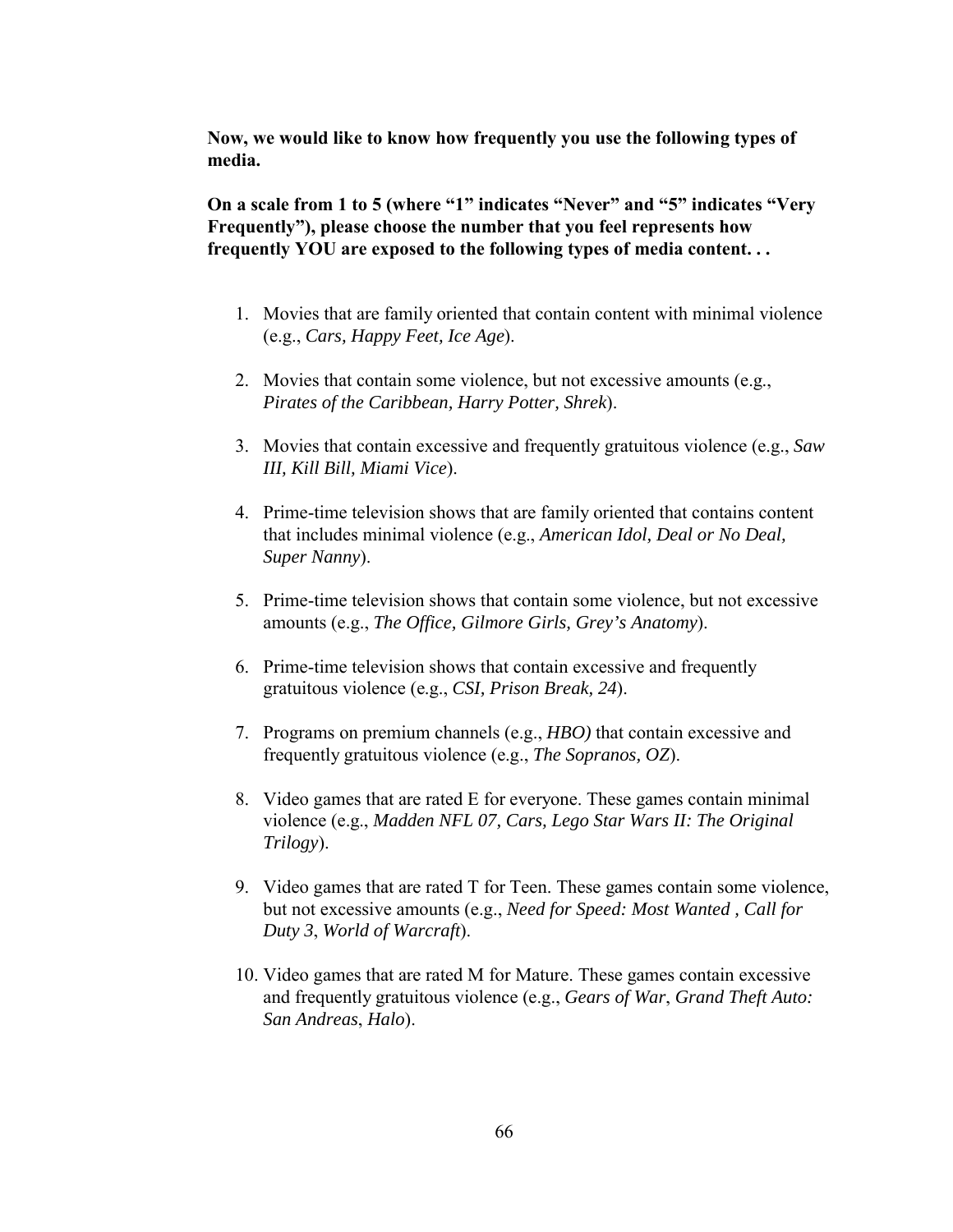**Now, we would like to know how much you like the following type of media.**

**On a scale from 1 to 5 (where "1" indicates "Not at All" and "5" indicates "Very Much"), please choose the number that you feel represents how much YOU like the following types of media content. . .**

- 1. Movies that are family oriented that contain content with minimal violence (e.g., *Cars, Happy Feet, Ice Age*).
- 2. Movies that contain some violence, but not excessive amounts (e.g., *Pirates of the Caribbean, Harry Potter, Shrek*).
- 3. Movies that contain excessive and frequently gratuitous violence (e.g., *Saw III, Kill Bill, Miami Vice*).
- 4. Prime-time television shows that are family oriented that contains content that includes minimal violence (e.g., *American Idol, Deal or No Deal, Super Nanny*).
- 5. Prime-time television shows that contain some violence, not excessive amounts (e.g., *The Office, Gilmore Girls, Grey's Anatomy*).
- 6. Prime-time television shows that contain excessive and frequently gratuitous violence (e.g., *CSI, Prison Break, 24*).
- 7. Programs on premium channels (e.g., *HBO)* that contain excessive and frequently gratuitous violence (e.g., *The Sopranos, OZ*).
- 8. Video games that are rated E for everyone. These games contain minimal violence (e.g., *Madden NFL 07, Cars, Lego Star Wars II: The Original Trilogy*).
- 9. Video games that are rated T for Teen. These games contain some violence, but not excessive amounts (e.g., *Need for Speed: Most Wanted , Call for Duty 3*, *World of Warcraft*).
- 10. Video games that are rated M for Mature. These games contain excessive and frequently gratuitous violence (e.g., *Gears of War*, *Grand Theft Auto: San Andreas*, *Halo*).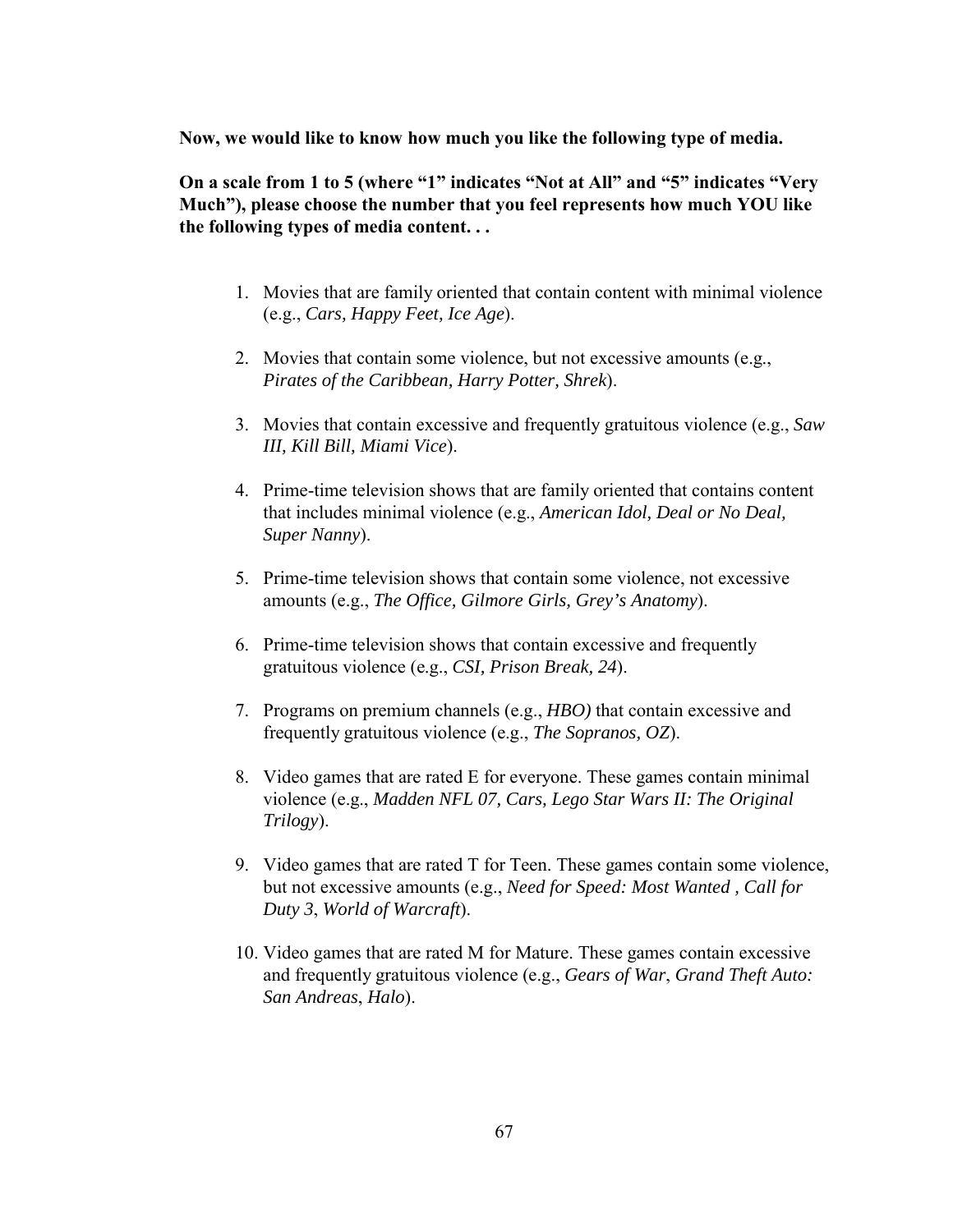**For this next set of questions, think about the following types of media and the effects that they would have on you.**

# **Indicate the degree to which these media would effect you on a scale ranging from "1" for "not affected at all" to "5" for "very affected."**

- 1. Movies that are family oriented that contain content with minimal violence (e.g., *Cars, Happy Feet, Ice Age*).
- 2. Movies that contain some violence, but not excessive amounts (e.g., *Pirates of the Caribbean, Harry Potter, Shrek*).
- 3. Movies that contain excessive and frequently gratuitous violence (e.g., *Saw III, Kill Bill, Miami Vice*).
- 4. Prime-time television shows that are family oriented that contains content that includes minimal violence (e.g., *American Idol, Deal or No Deal, Super Nanny*).
- 5. Prime-time television shows that contain some violence, but not excessive amounts (e.g., *The Office, Gilmore Girls, Grey's Anatomy*).
- 6. Prime-time television shows that contain excessive and frequently gratuitous violence (e.g., *CSI, Prison Break, 24*).
- 7. Programs on premium channels (e.g., *HBO)* that contain excessive and frequently gratuitous violence (e.g., *The Sopranos, OZ*).
- 8. Video games that are rated E for everyone. These games contain minimal violence (e.g., *Madden NFL 07, Cars, Lego Star Wars II: The Original Trilogy*).
- 9. Video games that are rated T for Teen. These games contain some violence, but not excessive amounts (e.g., *Need for Speed: Most Wanted , Call for Duty 3*, *World of Warcraft*).
- 10. Video games that are rated M for Mature. These games contain excessive and frequently gratuitous violence (e.g., *Gears of War*, *Grand Theft Auto: San Andreas*, *Halo*).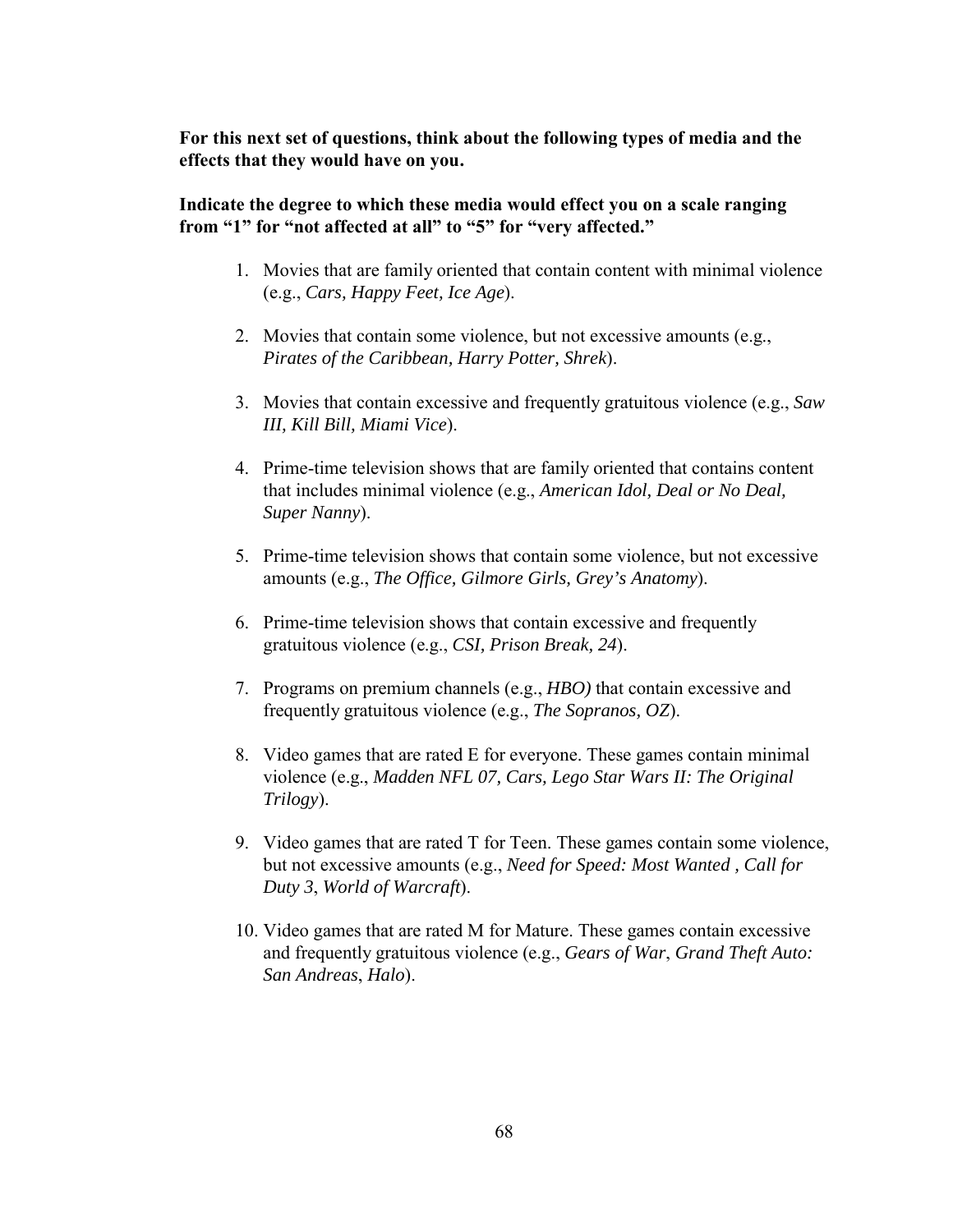**For this set of questions, we are interested in your thoughts about how the media effect other people.**

**Think about the following types of media and the effects that they would have on the TYPICAL MALE.**

- 1. . . . watching movies that are family oriented that contains content with minimal violence (e.g., *Cars, Happy Feet, Ice Age*).
- 2. . . . watching movies that contain some violence, but not excessive amounts (e.g., *Pirates of the Caribbean, Harry Potter, Shrek*).
- 3. . . . watching movies that contain excessive and frequently gratuitous violence (e.g., *Saw III, Kill Bill, Miami Vice*).
- 4. . . . watching prime-time television shows that are family oriented that contains content that includes minimal violence (e.g., *American Idol, Deal or No Deal, Super Nanny*).
- 5. . . . watching prime-time television shows that contain some violence, but not excessive amounts (e.g., *The Office, Gilmore Girls, Grey's Anatomy*).
- 6. . . . watching prime-time television shows that contain excessive and frequently gratuitous violence (e.g., *CSI, Prison Break, 24*).
- 7. . . . watching programs on premium channels (e.g., *HBO*) that contain excessive and frequently gratuitous violence (e.g., *The Sopranos, OZ*)
- 8. . . . playing video games that are rated E for everyone. These games contain minimal violence (e.g., *Madden NFL 07, Cars, Lego Star Wars II: The Original Trilogy*).
- 9. . . . playing video games that are rated T for Teen. These games contain some violence, but not excessive amounts (e.g., *Need for Speed: Most Wanted , Call for Duty 3, World of Warcraft*).
- 10. . . .playing video games that are rated M for Mature. These games contain excessive and frequently gratuitous violence (e.g., *Gears of War, Grand Theft Auto: San Andreas, Halo*).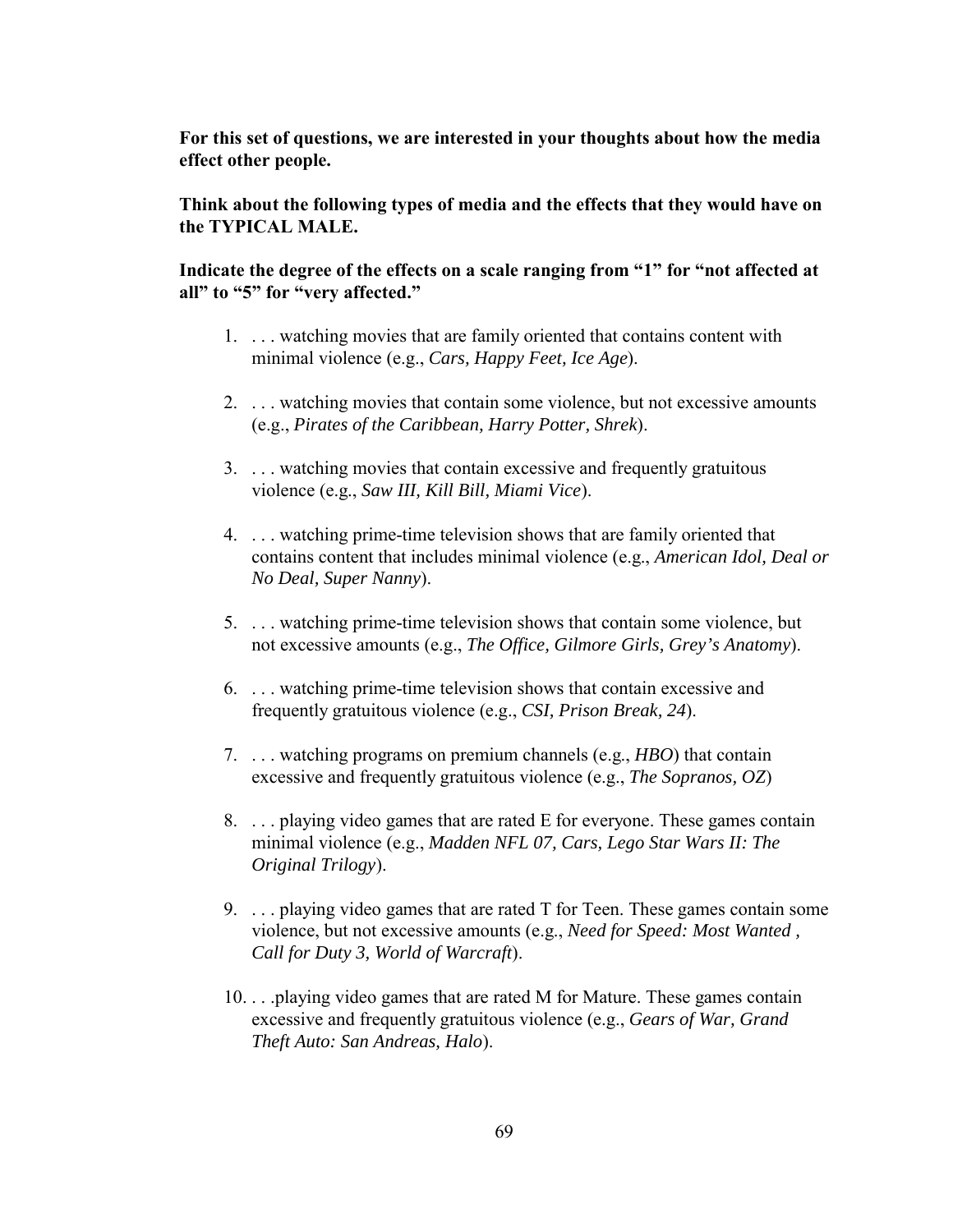**Now, think about the following types of media and the effects that they would have on the TYPICAL WOMAN.**

- 1. . . . watching movies that are family oriented that contains content with minimal violence (e.g., *Cars, Happy Feet, Ice Age).*
- 2. . . . watching movies that contain some violence, but not excessive amounts (e.g., *Pirates of the Caribbean, Harry Potter, Shrek*).
- 3. . . . watching movies that contain excessive and frequently gratuitous violence (e.g., *Saw III, Kill Bill, Miami Vice*).
- 4. . . . watching prime-time television shows that are family oriented that contains content that includes minimal violence (e.g., *American Idol, Deal or No Deal, Super Nanny*).
- 5. . . . watching prime-time television shows that contain some violence, but not excessive amounts (e.g., *The Office, Gilmore Girls, Grey's Anatomy*).
- 6. . . . watching prime-time television shows that contain excessive and frequently gratuitous violence (e.g., *CSI, Prison Break, 24).*
- 7. . . . watching programs on premium channels (e.g., *HBO*) that contain excessive and frequently gratuitous violence (e.g., *The Sopranos, OZ*)
- 8. . . . playing video games that are rated E for everyone. These games contain minimal violence (e.g., *Madden NFL 07, Cars, Lego Star Wars II: The Original Trilogy*).
- 9. . . . playing video games that are rated T for Teen. These games contain some violence, but not excessive amounts (e.g., *Need for Speed: Most Wanted , Call for Duty 3, World of Warcraft*).
- 10. . . .playing video games that are rated M for Mature. These games contain excessive and frequently gratuitous violence (e.g., *Gears of War, Grand Theft Auto: San Andreas, Halo*).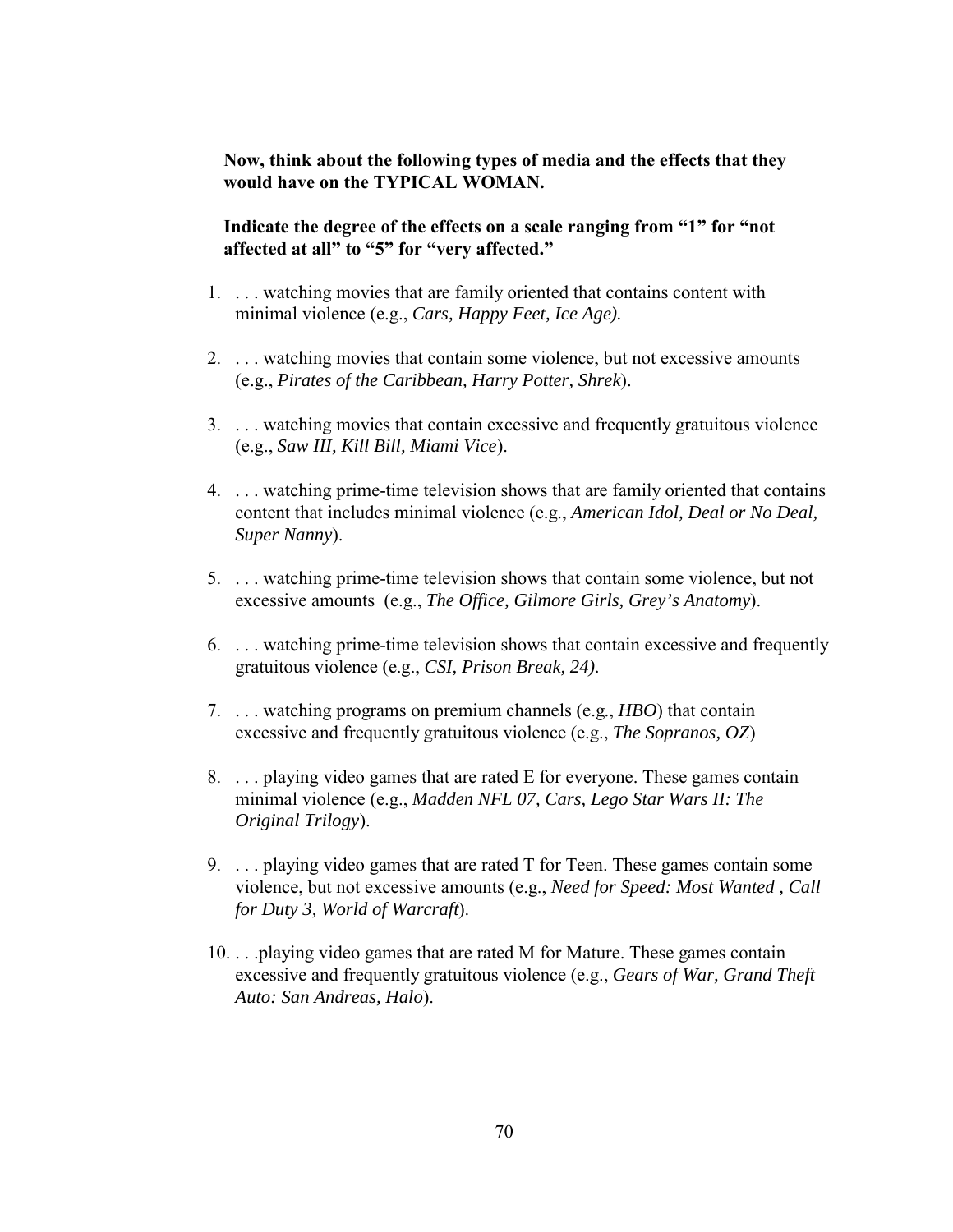**Now, think about the following types of media and the effects that they would have on LOW SOCIOECONOMIC STATUS INDIVIDUALS (e.g., people without much disposal income or poor).**

- 1. . . . watching movies that are family oriented that contains content with minimal violence (e.g., *Cars, Happy Feet, Ice Age*).
- 2. . . . watching movies that contain some violence, but not excessive amounts (e.g., *Pirates of the Caribbean, Harry Potter, Shrek*).
- 3. . . . watching movies that contain excessive and frequently gratuitous violence (e.g., *Saw III, Kill Bill, Miami Vice*).
- 4. . . . watching prime-time television shows that are family oriented that contains content that includes minimal violence (e.g., *American Idol, Deal or No Deal, Super Nanny)*.
- 5. . . . watching prime-time television shows that contain some violence, but not excessive amounts (e.g., *The Office, Gilmore Girls, Grey's Anatomy*).
- 6. . . . watching prime-time television shows that contain excessive and frequently gratuitous violence (e.g., *CSI, Prison Break, 24*).
- 7. . . . watching programs on premium channels (e.g., *HBO*) that contain excessive and frequently gratuitous violence (e.g., *The Sopranos, OZ*)
- 8. . . . playing video games that are rated E for everyone. These games contain minimal violence (e.g., *Madden NFL 07, Cars, Lego Star Wars II: The Original Trilogy*).
- 9. . . . playing video games that are rated T for Teen. These games contain some violence, but not excessive amounts (e.g., *Need for Speed: Most Wanted, Call for Duty 3, World of Warcraft*).
- 10. . . . playing video games that are rated M for Mature. These games contain excessive and frequently gratuitous violence (e.g., *Gears of War, Grand Theft Auto: San Andreas, Halo*).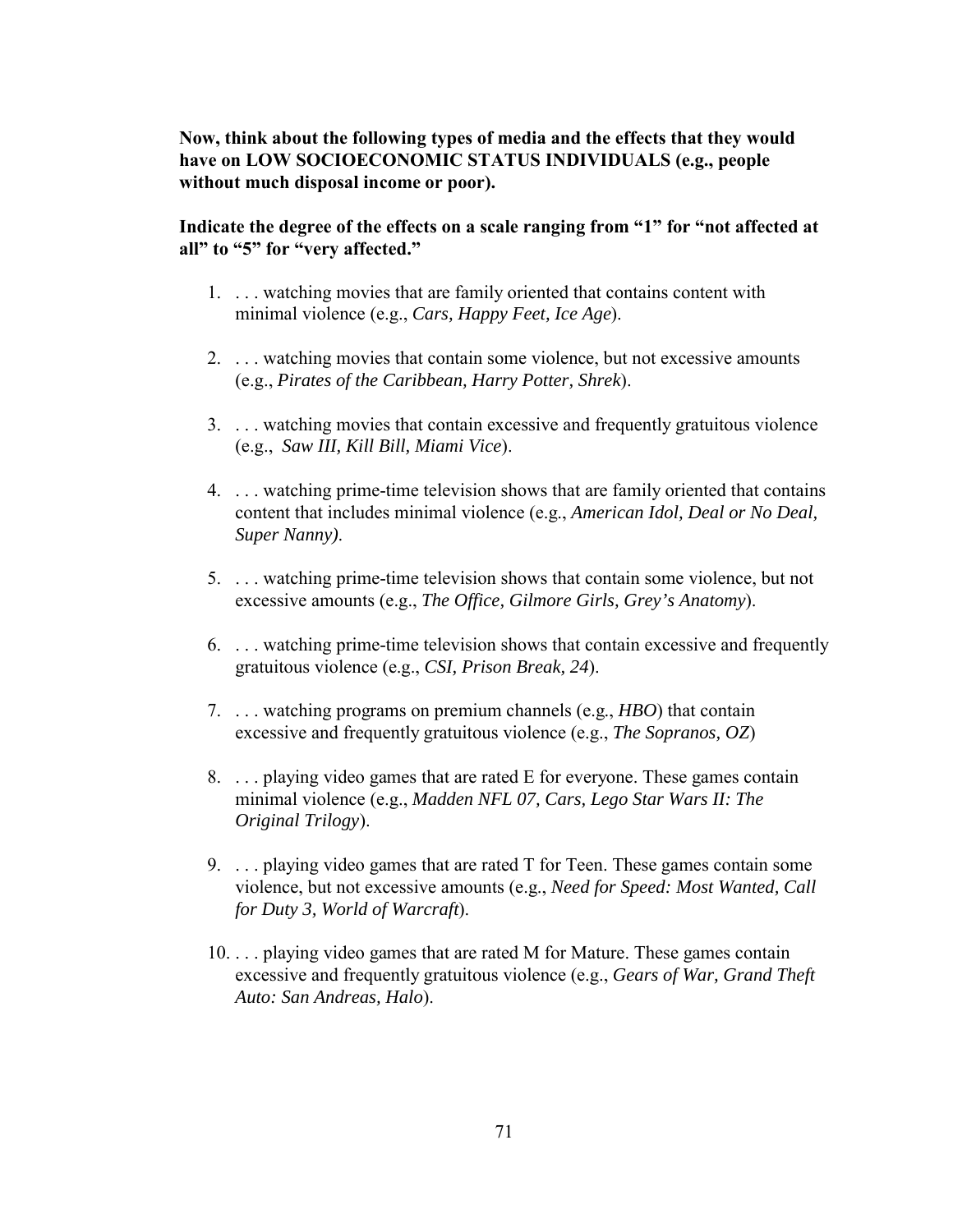**Now, think about the following types of media and the effects that they would have on HIGH SOCIOECONOMIC STATUS INDIVIDUALS (e.g., people with a lot of disposable income or wealthy).**

- 1. . . . watching movies that are family oriented that contains content with minimal violence (e.g., *Cars, Happy Feet, Ice Age*).
- 2. . . . watching movies that contain some violence, but not excessive amounts (e.g., *Pirates of the Caribbean, Harry Potter, Shrek*).
- 3. . . . watching movies that contain excessive and frequently gratuitous violence (e.g., *Saw III, Kill Bill, Miami Vice*).
- 4. . . . watching prime-time television shows that are family oriented that contains content that includes minimal violence (e.g., *American Idol, Deal or No Deal, Super Nanny*).
- 5. . . . watching prime-time television shows that contain some violence, but not excessive amounts (e.g., *The Office, Gilmore Girls, Grey's Anatomy*).
- 6. . . . watching prime-time television shows that contain excessive and frequently gratuitous violence (e.g., *CSI, Prison Break, 24*).
- 7. . . . watching programs on premium channels (e.g., *HBO*) that contain excessive and frequently gratuitous violence (e.g., *The Sopranos, OZ*)
- 8. . . . playing video games that are rated E for everyone. These games contain minimal violence (e.g., *Madden NFL 07, Cars, Lego Star Wars II: The Original Trilogy*).
- 9. . . . playing video games that are rated T for Teen. These games contain some violence, but not excessive amounts (e.g., *Need for Speed: Most Wanted , Call for Duty 3, World of Warcraft*).
- 10. . . .playing video games that are rated M for Mature. These games contain excessive and frequently gratuitous violence (e.g., *Gears of War, Grand Theft Auto: San Andreas, Halo*).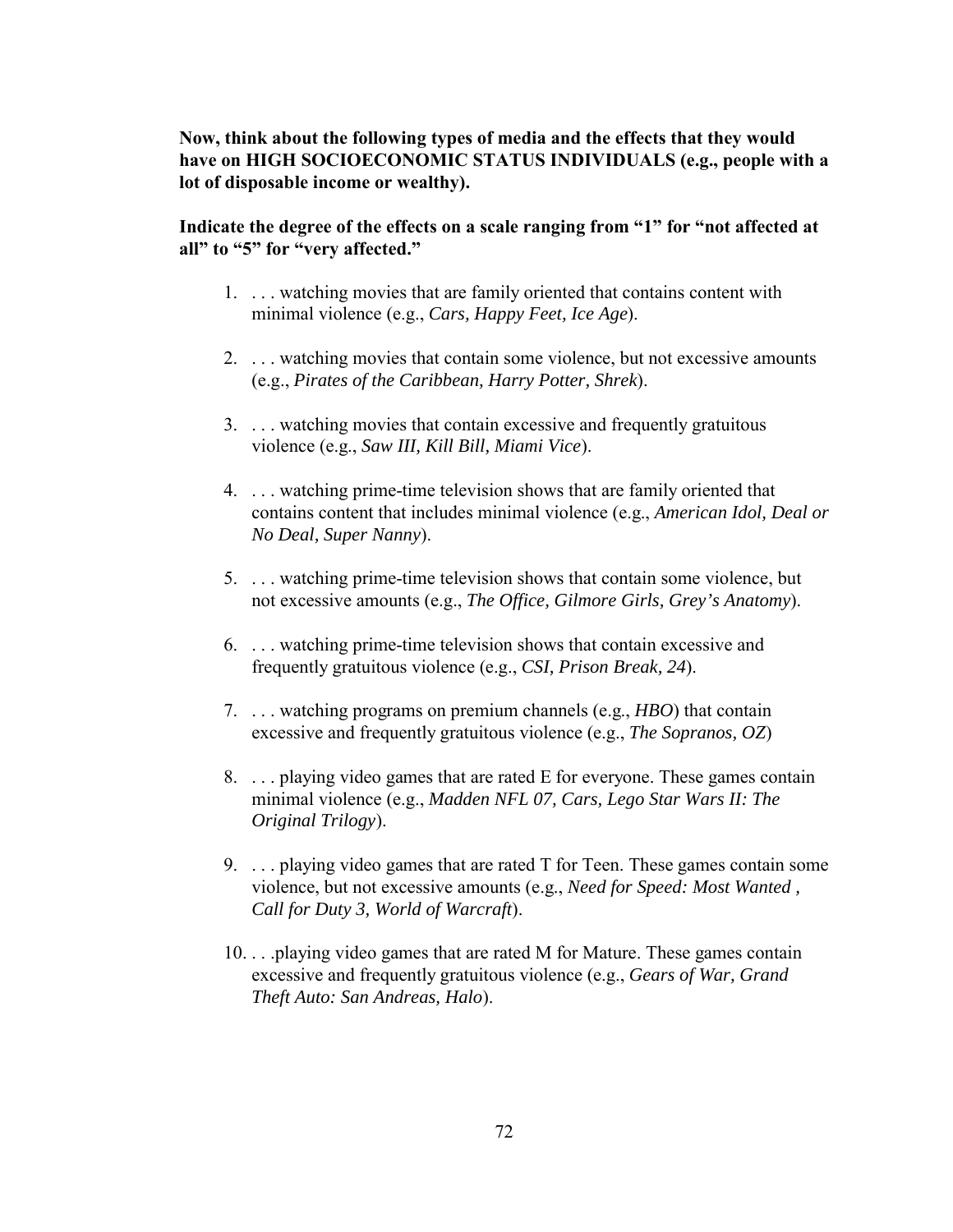#### **Here a few general questions about you.**

- 1. What is your sex?
	- a. Male
	- b. Female

2. How old are you (as of your last birthday)? years

3. What is your major?

- 4. What year in school are you?
	- a. Freshman
	- b. Sophomore
	- c. Junior
	- d. Senior

5. What is the zip code of your home town?

6. Please indicate your parent(s) education level

Mother Father Less than High School Less than High School High School High School Some College Some College College College Graduate School Graduate School

- 7. Please indicate if your family is . . .
	- a. Working Class (Blue-Collar)
	- b. Working Class (White-Collar)
	- c. Middle Class
	- d. Upper Middle Class
	- e. Upper Class

8. About how many video games do you own?